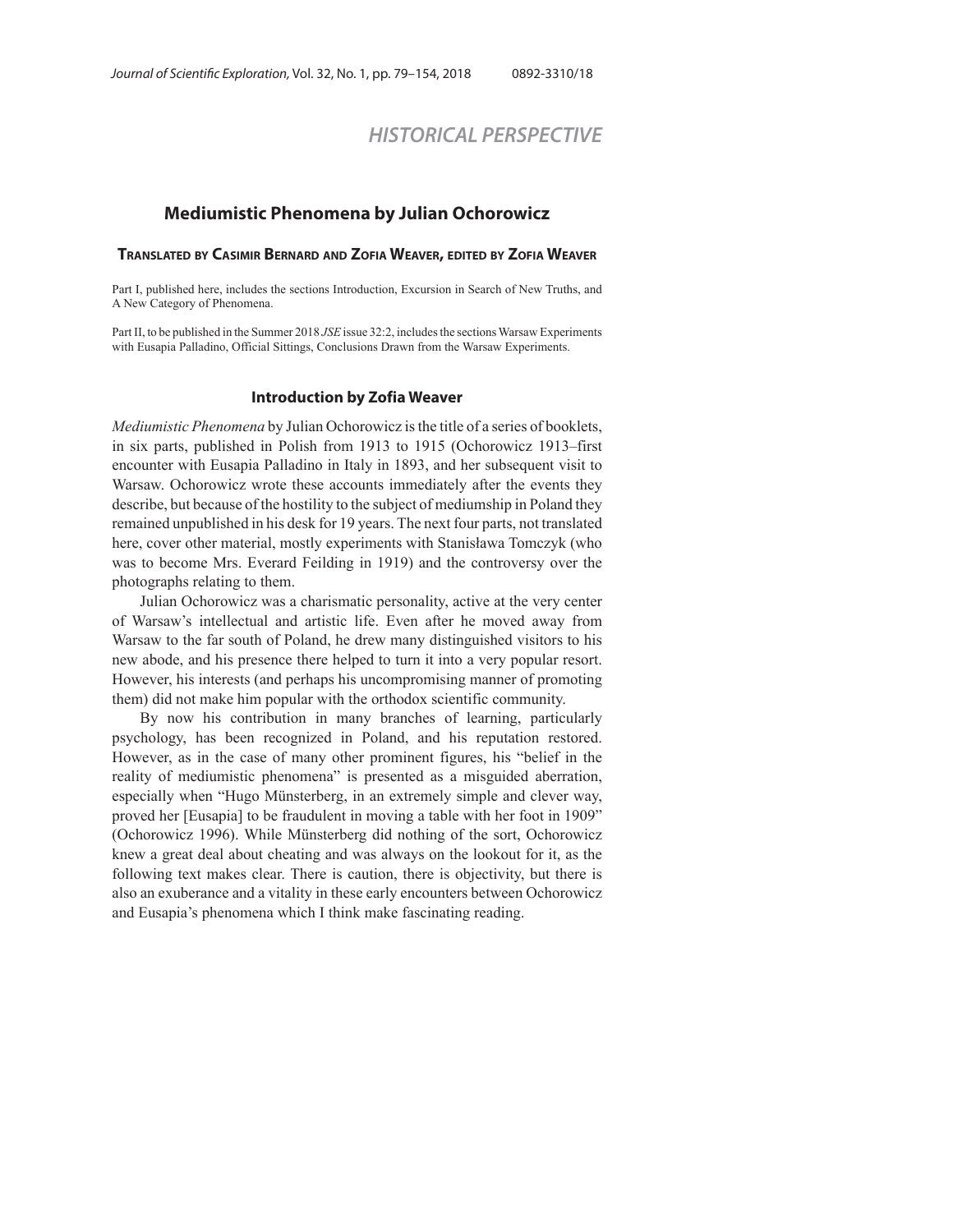More than half of this translation was the work of Casimir Bernard, a Polish researcher now deceased. He lived in the USA and did the translation because he thought it was worth doing, and sent it to me many years ago. Since then, the relevant parts of *Mediumistic Phenomena* have been reprinted in Poland, which meant that I could obtain the Polish text and translate the missing parts—because I also think it is worth doing. However, not everything seemed relevant, and for this reason parts of the text are omitted and parts are summarized. The omissions are indicated by [. . .], while the summaries are in italics and in square brackets.

*— Zofia Weaver*

#### **References Cited in Introduction by Zofia Weaver**

Ochorowicz, J. (1996). O sugestii myślowej. Preface by Ryszard Stachowski, translated and abbreviated by Zofia Weaver. Warsaw: Wydawnictwo Naukowe PWN, pp. 7–31.

Ochorowicz, J. (1913–1915). Zjawiska Medyumiczne [Mediumistic Phenomena]. Warsaw: Biblioteka Dzieł Wyborowych. [1992 Wyd. "Alfa" Warszawa]

## **Excursion in Search of New Truths**

A number of acquaintances, interested in hypnotism, gathered at my home in June 1892, in order to examine a boy purportedly exhibiting the phenomenon of possession by the 'spirit' of a woman, which would not leave him in peace, scaring and tormenting him, causing various noises which would be troublesome even to the neighbors. Briefly, the home of this boy was 'haunted'. We were interested in taking a closer look.

Having sat down, according to all the rules of a spiritualist séance, we quickly determined that the boy rapidly enters a hypnotic trance, and in that state drops to the floor, crawls on all fours and undresses, throwing the items of clothing all around. Finally, he demands that the lights be turned off, all along complaining about the alleged woman, yet promising in her name that frightening events will occur.

And so indeed, after the lights were turned off, 'frightening' things began to occur. Chairs turned over, the easy chair bounced up and down, shoes flew through the air. I finally had enough of this—lit a match and caught the perpetrating 'medium' red-handed. I put him into a deeper trance, while holding his hands and feet.

Even the second session did not bring out anything beyond the fact that this 'possessed' boy would freely enter into 'active somnambulism' through the autosuggestion that he was 'possessed'. Upon awakening, he had no memory of what had transpired.

I decided to free him from this bondage which, while giving nothing to science, interfered with his work. While in a hypnotic state, I gave him the following suggestion: "From this moment on, your 'lady' has no power over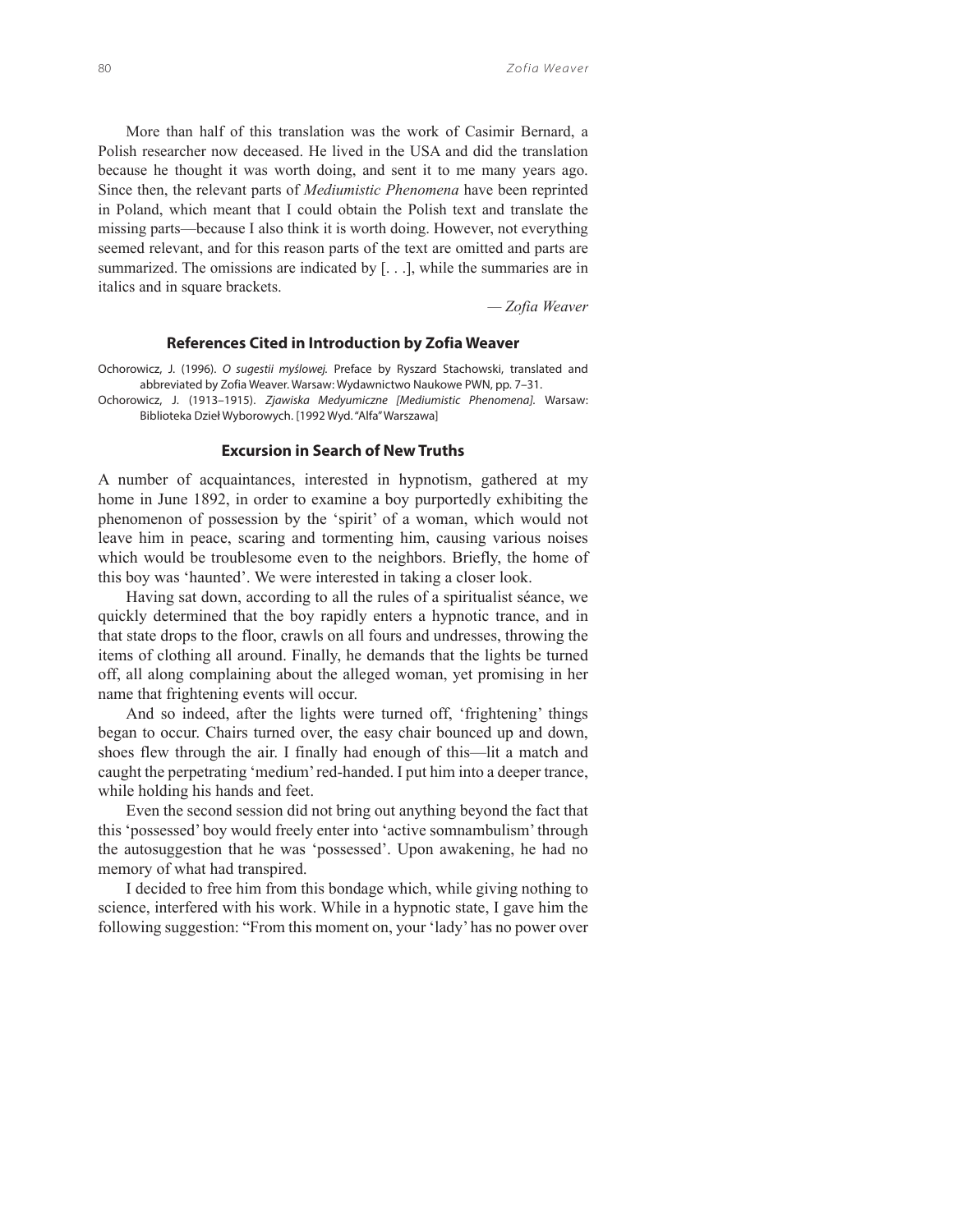you. She has left, never to return."

In an awakened state, but still sleepy, the boy was taken home. Several days later we had the opportunity to ascertain that all phenomena had stopped and as of that morning humanity woke up the poorer, having lost one 'medium'.

I would not be telling this story if not for the following circumstance. Among those present at the sessions was a certain luminary who, in answer to my sceptical views of 'mediumship' in general, made the following remark: "and yet, in the presence of a certain Neapolitan woman, I have seen occurrences which I cannot explain to myself in any way." And he began to tell the story, which I will relate later.

When he finished, I answered: "You know, for the past 20 years I have believed in magnetism and hypnotism, but I have never been a spiritualist, and I hope that I will never turn into one, for the simple reason that all I have seen in this regard (and I wanted to see everything possible) led me either to unmasking fraud, or to uncertain results of no scientific value. Finally, it led me to the admission of certain facts, extraordinary only superficially, such as: the gyration of tables as a result of unconscious pressure by those present, or the so-called 'cumberlandism', caused also by involuntary muscular movements under the influence of the prevailing thought. Besides, even Slade did not show a thing that could indeed be considered a new group of phenomena. Upon my return home I was able to imitate his automatic writing so successfully that several persons assumed that I also had contact with the spirits."

I hear and read that others were more lucky, that they experienced this exquisite emotion which results from sensing a new truth, but as far as I was concerned, I initially experienced it with 'magnetism'. I had such experiences during some of the electrical experiments, and again in some psychological phenomena, but never in the so-called spiritualism, in the course of which naïve people converse with their own unconscious self, assuming that they converse with the spirits. I will not say, as Bouillaud did: "I believe because you tell me so, but I would not believe if I saw it myself"; however, I will tell you this:

"That which you tell me astounds me. I have no reason not to believe you; I do, however, have reason not to include among my beliefs that which I have not been in a position to ascertain through personal observation (I will not call it 'understanding' for I would consider that stupid conceit). Convince me!"

"In that case you will have to come to Rome if the occasion presents itself for conducting experiments with this remarkable woman."

"I will come"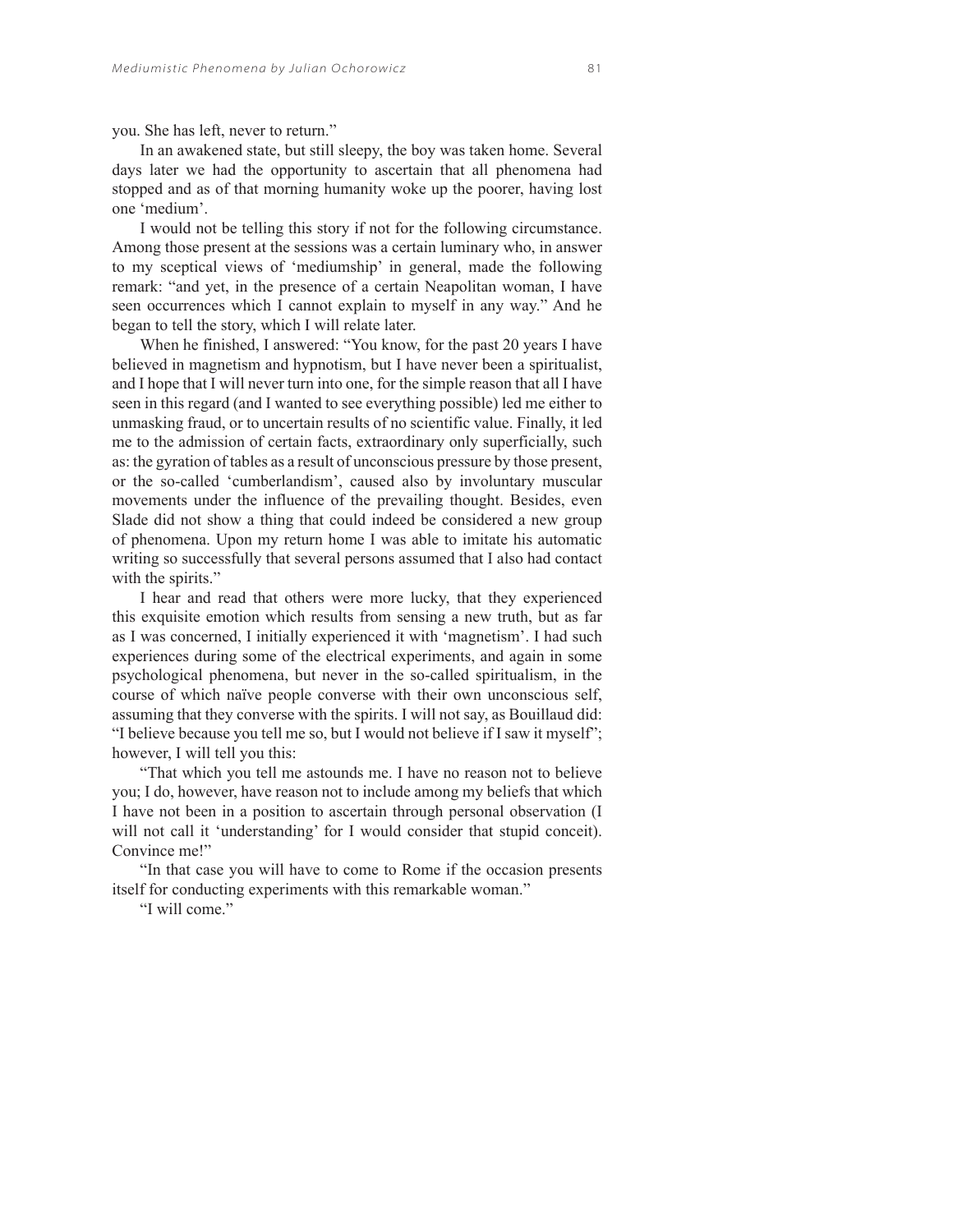Several months later I received from Siemiradzki the following letter (Henryk Siemiradzki, 1843–1902, a successful painter, mainly of scenes from antiquity; recipient of awards and distinctions, including a Gold Medal at the Paris World's fair in 1878; from a noble family, he had studied natural sciences as well as painting. He settled in Rome in 1872, but visited Poland frequently and was part of its intellectual and artistic community):

#### Rome, September 21, 1892

During my stay in Warsaw I told you about the unusual phenomena which I witnessed at the sessions conducted in Rome with Eusapia Paladino under conditions which definitely excluded any possibility of subterfuge and fraud. I enclose a clipping from the daily Popolo Romano, from which you will learn that a group of scientists (there is among them the famous astronomeer Schiaparelli and the former minister of commerce and industry, Colombo) had the opportunity to ascertain these facts. Eusapia, on her way to Milan, knocked on my door. Unfortunately I was not home and she apparently was in a hurry. So it is only today that I learned from the paper the purpose of her journey. In any case, I will advise you when a convenient opportunity arises to spend several days with her. My best regards, Henryk Siemiradzki

The enclosed clipping reported from Milan that spiritualistic sessions of a scientific nature had been held at the home of Professor Finzi, a wellknown expert on electricity, and that the object of these studies was the Neapolitan medium Eusapia Paladino, who was purposely brought from Naples by Mr. Chiaia, a well-known spiritualist, and that Lombroso called these phenomena 'astonishing and inexplicable', that all possibility of deception had been excluded, and that, finally, the public was awaiting the results of these experiments with great interest.

Clearly, I could not judge the import of these events on the basis of this report.

Newspaper accounts had been contradictory for some time; it had been reported that deception was unmasked, that the scientists declined to sign the report, etc., until, finally, on October 31, the daily *Italia del Popolo*, and then other newspapers, published a report by the scientists that ended with an acknowledgment of the reality of these phenomena, this "inconvenient truth," and an expression of encouragement for conducting further studies.

This report, in addition to the already known spiritualists' reports, was signed by four naturalists and a professor of philosophy. It ended with the statement that some of the sessions were attended by Cesare Lombroso, the well-known psychiatrist, and professor at the Medical School in Torino, and Charles Richet, physiologist and professor at the Paris Medical School.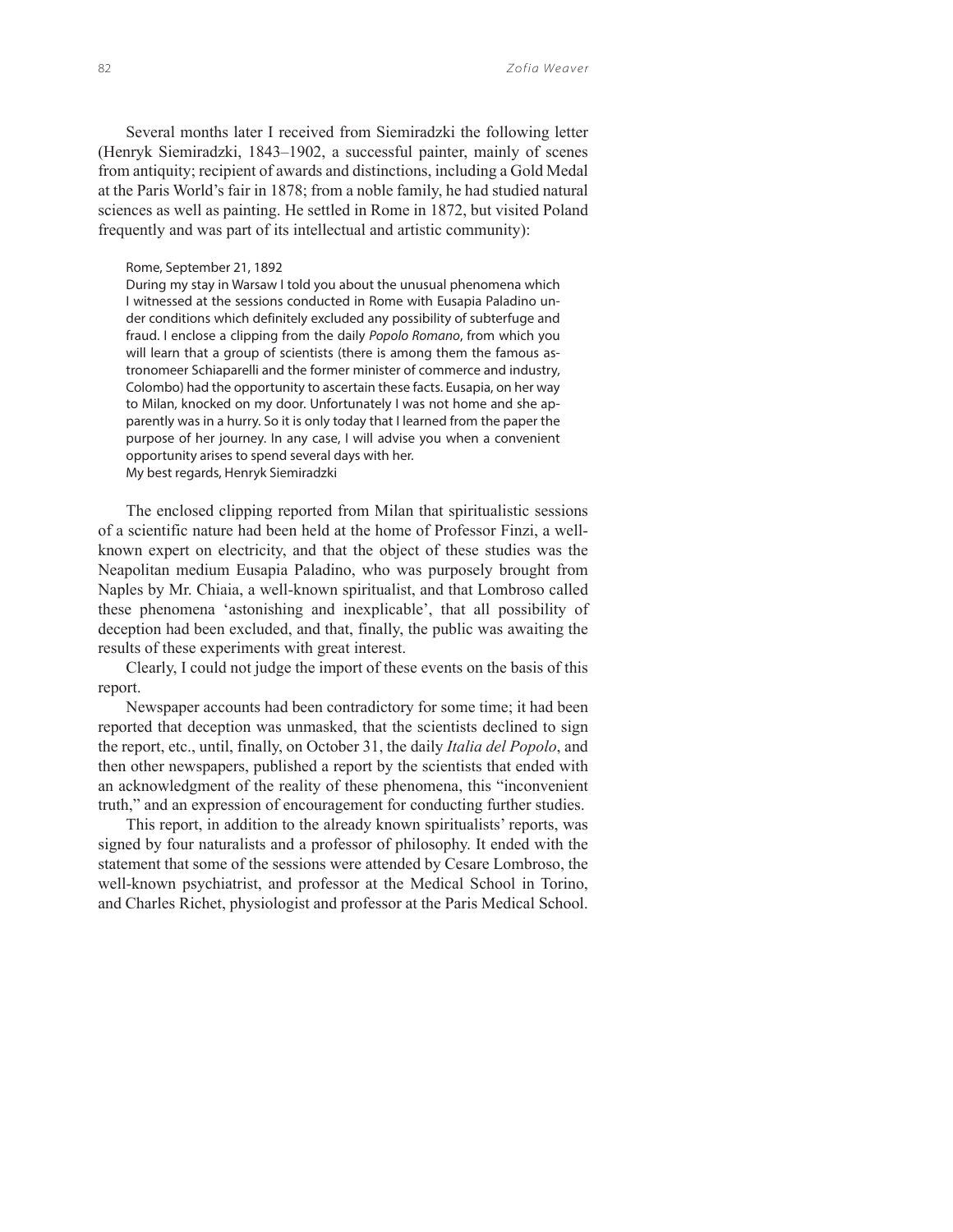Because they did not attend all the sessions, they declined to sign the report. Was that the only reason?

As far as Lombroso was concerned, I knew that he was already convinced on the basis of previous experiments with Eusapia, and that he attempted to explain the phenomena from a psychiatric point of view. I was more interested in Richet's opinion, firstly because here was a cautious mind, thoroughly acquainted with hypnotism, and secondly, because I knew him well, having worked with him for several months. I knew that no theory would entice him and that he would be strict with regard to the facts.

Richet's report appeared in *Annales des Sciences Psychiques* in February of this year. It was less positive than the former ones. Richet did not discover fraud, did not interpret the phenomena as hallucinations, but at the same time he did not consider the experiments to be fully convincing.

At a time when I was trying to reconcile du Prel's assertive statements with Richet's doubts, and with Torelli's outright accusations of Eusapia manipulating an instrument hidden under her skirt, I received the following letter from Siemiradzki:

## Dear Julian,

Eusapia is at your beck and call. Could you not come now? It would be of great importance. I again had, unexpectedly, a session with this powerful medium. That evening I had a visit from the painter [Karol] Miller and my cousin Ludomir Prószyński. Eusapia dropped by, I asked for a small table, a lantern, and some 'magic devices' to be brought in, and we had a séance. We held Eusapia's hands. Apart from her, there were five of us, four at the table and my wife outside the circle, at the window.

Chairs were moving around the room, transferring onto the top of the table. One of them placed itself on top of Prószyński's head. The piano played at the touch of an invisible hand, and then, when I demanded that the other hand should make its presence known, we simultaneously heard the bass and the high notes, while a third hand beat the rhythm and drums on the table.

Mysterious hands brushed against our faces, squeezed our hands, and one of them, at my request, left the imprint of five fingers on a soot-covered plate (the fingerprints were clearly visible while the hands of those present were clean). Little lights floated between us in different directions, the hierophone played and moved from place to place, steps resounded all around us, and for the finale a hand took my wife's hand and led her to the circle, placing her hands between mine and Eusapia's. A bearded face touched mine and Miller's blowing kisses. Finally, a table leg rapped out the word Addio and a powerful pounding of the table ended the session.

We parted. Miller and Pruszyński were almost in a state of shock, having never in their lives had such an experience. I also had great difficulty in falling asleep, pondering over the lack of knowledge and study of such interesting and undeniable facts.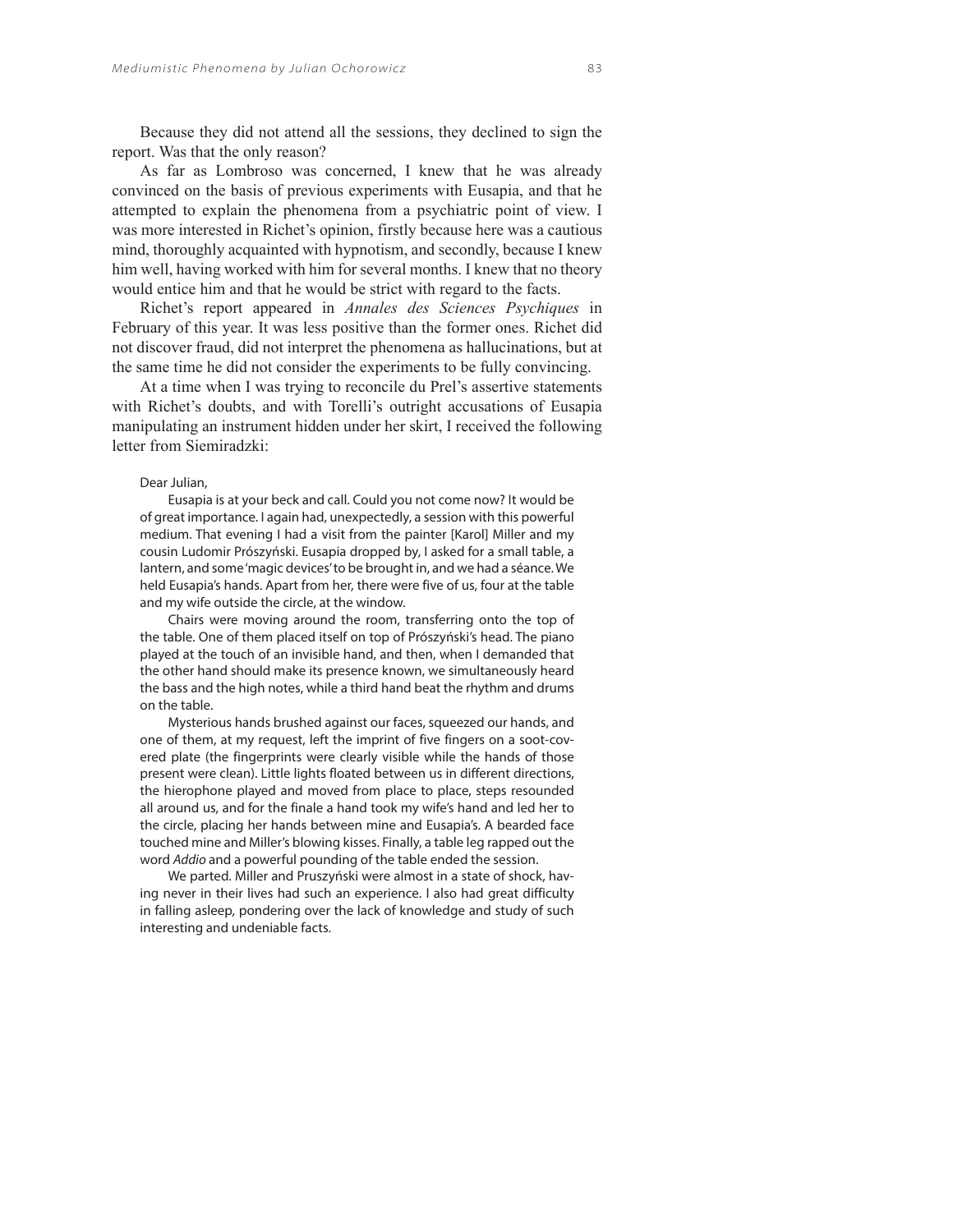It would be a sin for you not to take advantage of this opportunity. Advise us only the date of your arrival and we will bring Eusapia from Naples. She promised that she would gladly come.

H. Siemiradzki

I thought to myself: They have gone insane, or there is something in it, at least some exceptional method of deceiving people.

I simultaneously received two articles from *Nowo*ś*ci Warszawskie*, the daily, where the author, analyzing both reports in detail and basing his conclusions on the speculations by Torelli (editor of *Corriere della Sera* in Milan), and doubts expressed by Richet, reaches the conclusion that it is all a fraud with the aid of some accomplice.

In view of such an interpretation of Richet's report, I decided to obtain a statement from him privately. I therefore wrote to him, asking whether or not there was anything in it.

Richet answered that he intended to study Eusapia's 'productions' further, and he wanted to bring her to Paris. He ended the letter with the following remark: "That which I saw was not unconditionally conclusive but very worthy of further attention."

If that was so, then I would go. I telegraphed Siemiradzki and Richet that I would be in Rome on 12 May, and was getting ready for the trip. I added that I had already demanded previously that Eusapia arrive in Rome alone, and that the experiments should take place in a private home.

Leaving Warsaw on Tuesday night, traveling via Vienna, one can reach Rome on Friday morning, no earlier. I relieved travel boredom by studying Italian grammar and deliberating on the possible outcome of my trip.

My thoughts ran along the following lines: Some maintain that Eusapia has a device with the aid of which she lifts tables. There is no great difficulty in determining that. Others do not suspect fraud but cannot make up their minds. Richet, for instance, is sitting on a fence. What the hell, these things can be resolved. As far as I was concerned, I would be content if fraud was unmasked. So many fraudulent mediums had already been unmasked that catching one more, a famous one this time, who has managed to convince so many scientists, would bring me satisfaction and peace of mind, because I would stop bothering with spiritualists' claims once and for all. This may not be entirely fair, because a hundred contradictory facts do not negate one favorable one, but in the eyes of the majority of investigators, and to some degree in mine, I would be justified.

If, on the other hand, it was possible to verify the reality of the phenomena, I would also be satisfied, because although it would destroy my current worldview—what an upheaval in that worldview this would bring, what an unexpected widening of the horizon, and frightening to consider.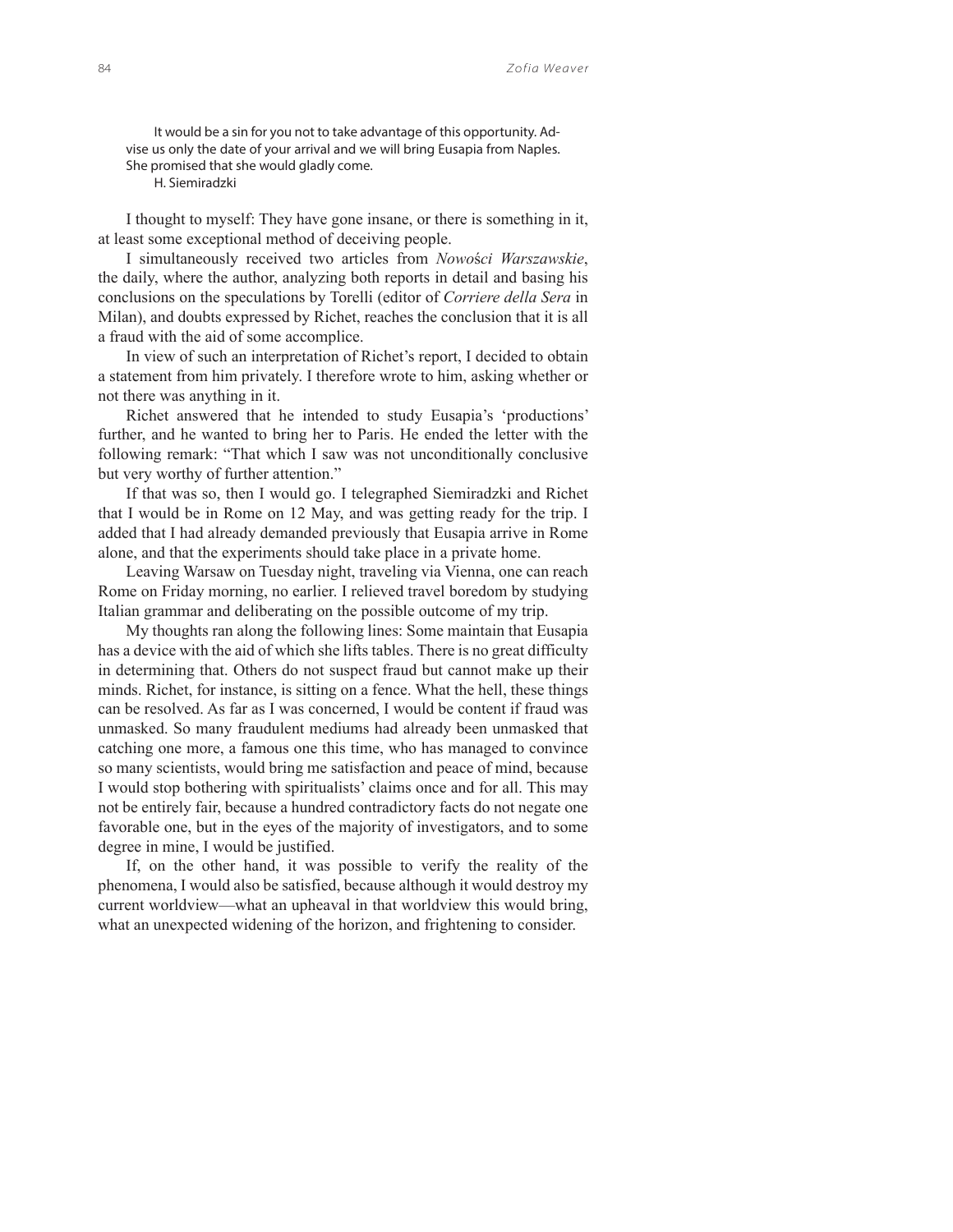What I was afraid of most was to return undecided . . .

Italy! What a fabulous country! Rain—the first in many weeks—is falling on the fields of Campania. Hay already in stacks, wheat up to the knees, poppies so purple, like nowhere else. Only the sky is not Italian yet—it is grey.

Rome! At the end of via Gaeta, adjacent to Rudini's (the former prime minister) villa stands Siemiradzki's colorful little mansion, surrounded by a garden on both sides. I look to see whether it is twirling or rising—but no.

Palms, eucalyptus trees, cypresses, give me a friendly and peaceful greeting, only the mastif Orso bares his teeth.

"Is signor Siemiradzki at home?" "Yes, signor."

We greet each other. "What about Eusapia?"

"Just imagine! She wrote to me yesterday that she is indisposed and cannot arrive before Tuesday."

"Confound it, it's always like that with women. But maybe her device is being repaired?"

"But I do have a letter for you from Richet."

At this point I must mention that in listing the circumstances which compelled me to become interested in Eusapia, I omitted the most important one. Several weeks previously, I was able to confirm a rare and thus far unrecognized hypnotic manifestation, that of sightless 'seeing'. Such a fact, seemingly, belongs in the realm of the miraculous, and thus the possibility of something even more miraculous (such as Eusapia's phenomena) became a question of degree. I had mentioned these discoveries to Richet when inviting him to come to Rome. This was his answer:

My dear friend! It is impossible for me to come to Rome at this time. My family and professorial duties are many. They have shackled me to such a degree that escaping from Paris at this time is impossible. I regret it bitterly. I am truly delighted that you were able to ascertain this manifestation. What a tremendous step and progress it would be if you were able to discover the conditions under which it occurs.

You would then undoubtedly publish your findings. If so, then do it in Annales des Sciences Psychiques, which I edit.

In this way I think the matter will gain greater publicity than through any other channel.

Best regards, Charles Richet

This communication improved my mood, spoiled by Eusapia, who responded to another telegraphic enquiry that she could not come earlier than the  $16<sup>th</sup>$  of that month.

"Can't do a thing about it," I said to Henryk, "take me to your studio.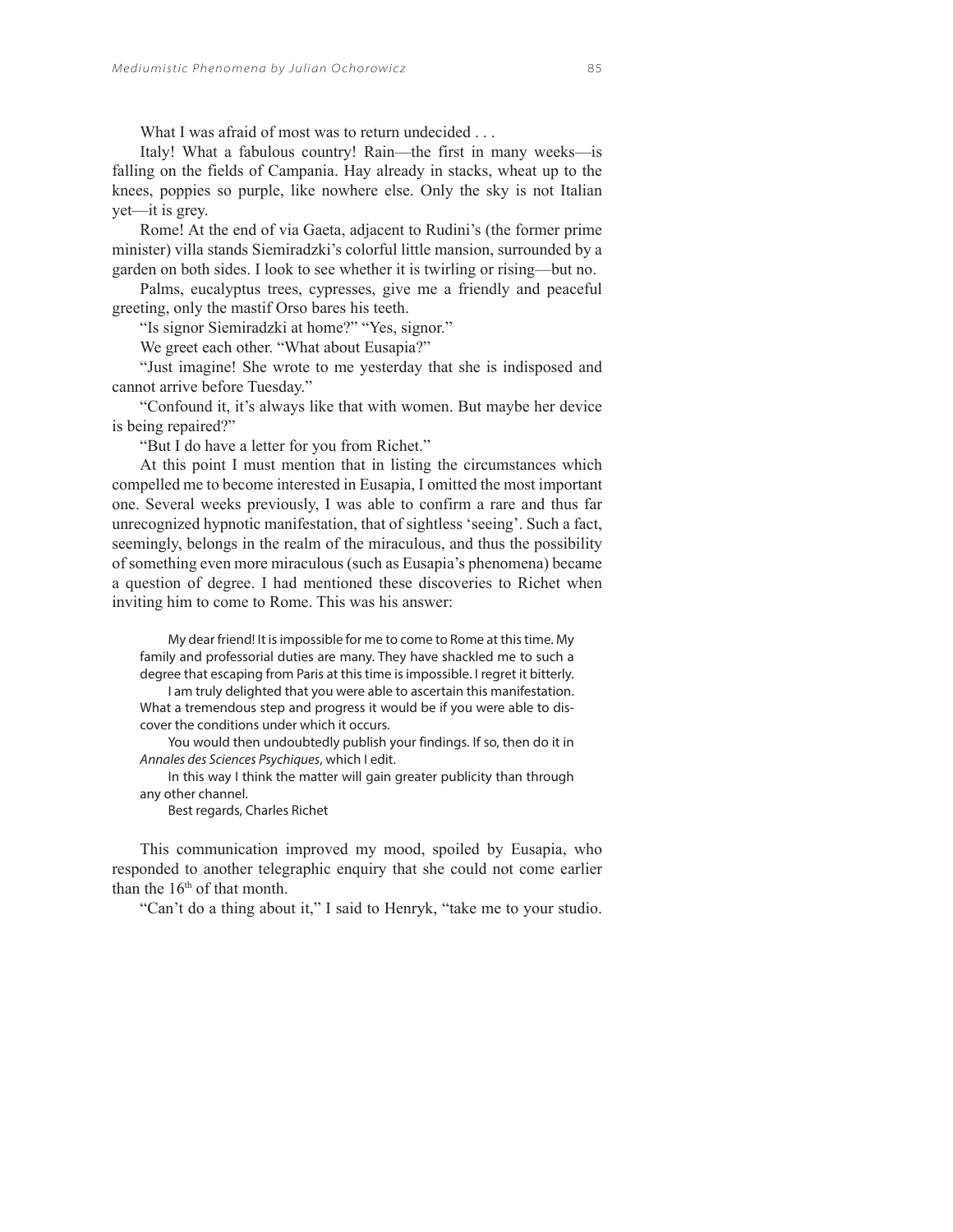Let me console myself with the sight of the theatre curtain you are painting."

It was excellent. There were three sections to it. With colors of the spring, not too many figures, but each beautiful and clear. It is certain that Cracow will have a curtain like no other in Europe.

But, in addition to the curtain, there were other canvases worth seeing. The first one was titled *At the Well*, showing a young couple. In front of the well is a basin—and I'll be darned if that water does not look wet.

The other one, related to the first one, could very well be Siemiradzki's best, in that category. *The Peddler* sits on the ground with a variety of trinkets spread in front of him. There are two girls facing him. I look at the face of one of them, and see that she has already picked her choice and is now only enquiring about the price, while the other one cannot make up her mind. I turn my eyes to the hands and am convinced that the faces told the truth. The sunburnt peddler, sleepy in the scorching sun, barely condescends to answer these paltry customers. The sun is sifting the noonday swelter through cracks between the leaves. The air, the distant panorama—what delights!

If this painting warms, then the next one, just started, titled *The Demolished Villa*, in the vicinity of Rome after a robbery, sends a chill. There are no people here, but the sky looks so grim as to send a cold wave.

In the fourth one, a small one, a girl is watering a delightful bouquet of flowers. "She is not attractive," I told Henryk.

I returned to the studio half an hour later and saw that Henryk put a dab of white paint around the mouth and nose. She became pretty.

"Listen," I told him, "maybe you and Eusapia are playing tricks? You swish your finger through the air and something strange happens? But I warn you, if I catch you red-handed you will be buried forever. I will announce it in *Kurier Warszawski* and you had better not show your face in Warsaw."

"Wait, wait," he says. "Wait until Eusapia arrives."

In the meantime, though, there is no Eusapia!

I swing in the hammock in the shade of the eucalyptus tree, read *Popolo Romano* and sigh, or climb the twisting staircase to the platform of the palace, send a yearning gaze beyond the southeastern hills, or, finally, ask the mastif Orso to give me his paw. He, forgetting his former prejudices, complies. Henryk tells me that I have charmed the savage. What of it, if there is no Eusapia?

Tuesday finally arrived. We waited until noon—nothing, we waited until the evening—still nothing. We sat down to dinner in a sour mood. I taunted Henryk by saying that Eusapia feared proper controls and apparently would not come.

At that moment someone knocked on the door. "Come in!"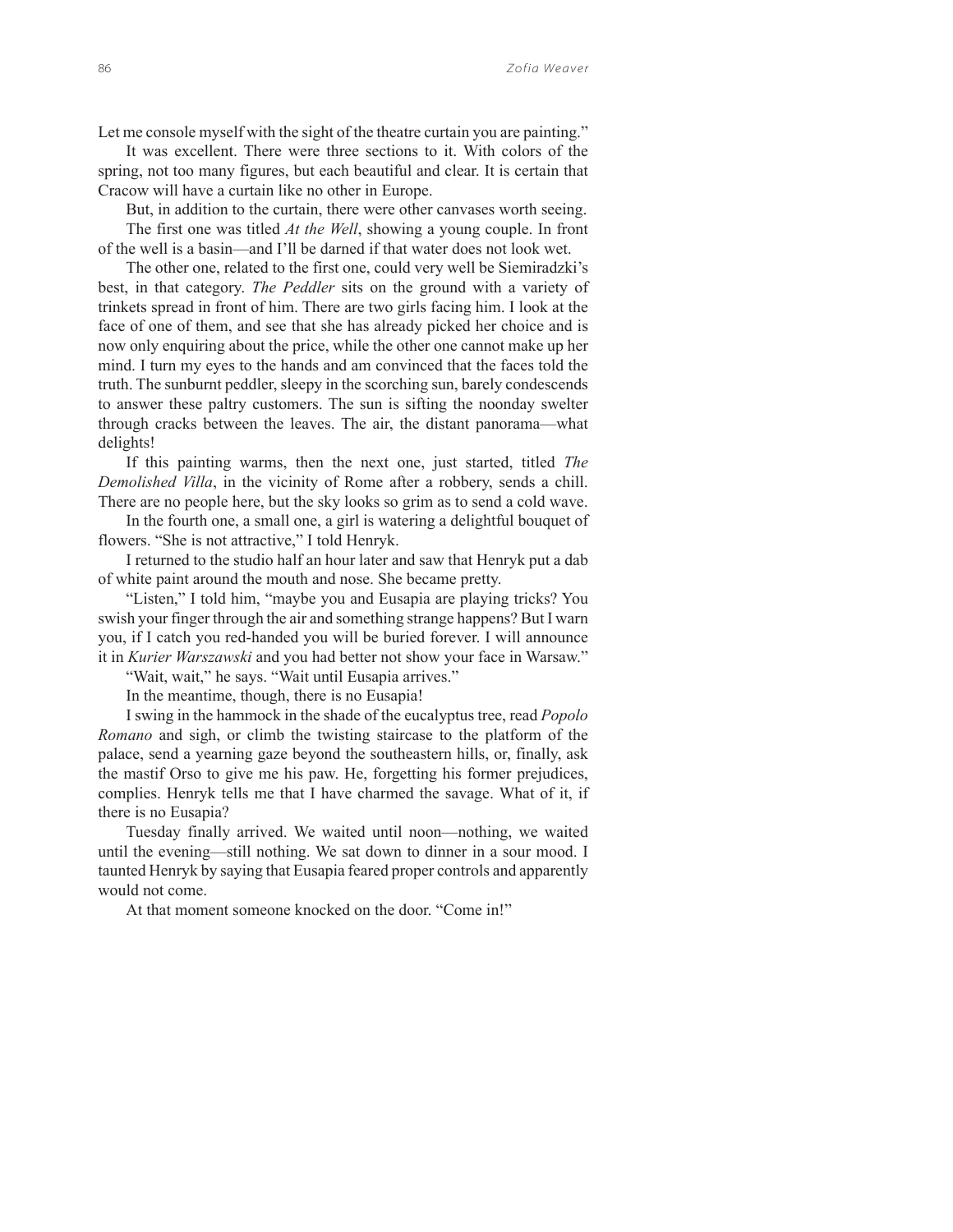A small, corpulent but quite shapely figure rushed in, wearing a rakish hat, out of breath, cheerful, and greeted her acquaintances. She related, in her Neapolitan Italian, that, being scatterbrained, she missed the morning train and has only just arrived.

I was angry because I understood little, but gradually and with the help of the Siemiradzkis I was initiated into the secrets of the Neapolitan dialect.

Eusapia is no longer young, nor is she pretty, yet with her liveliness and pleasing facial features she gives the impression of a likable rascal. The large black eyes flash and sparkle when she livens up, while the hands gesticulate in the lively manner of a southerner. In moments of excitement she is very funny: She grabs her neighbors by their lapels, bounces up and down, and at the mention of Torelli she shakes with anger. At the same time she betrays more sensitive emotions and gets easily moved when wrong is done to others.

In order not to lose time, I put aside for another time my plans for the specific testing of Eusapia. Meanwhile, we ask that the table be cleared and get down to the first session.

The servants, sensing what this was about, ran out and locked themselves upstairs, and because there was no one else in the house, we were completely isolated. In spite of that, to make doubly certain, I locked the door myself and looked into all the corners.

The table, which had been specially constructed for such experiments, was quite sizable, rectangular, and made of white wood. First of all I checked it thoroughly, testing all the mechanical possibilities of moving it. Six persons could sit at it comfortably. There was no overhang of the tabletop; there was no way that a foot could push it upward, while a hand on top of the table could move it under certain conditions, but not from the side of the person pressing it.

The table stood by the window, with six wicker chairs placed around it. In the center of the room, on a stone floor, stood a large dining table, upon which I placed a variety of instruments and devices I needed for the experiments. Among them was a magnet which intrigued Eusapia.

"What is it?" she asked. "Una calamita!" I answered. "What purpose does it serve?"

I showed her that it attracted iron. So she tried—with the naïvete of a child she tested whether it would attract her fingers. Upon seeing that it did not, she cast the magnet aside with disdain.

Besides Siemiradzki and Prószyński, no other persons taking part in this first session had ever met Eusapia before. Prior to that session I subjected all the participants to a hypnoscope test, in order to determine whether they are susceptible to suggestion. Only one person turned out to be sensitive,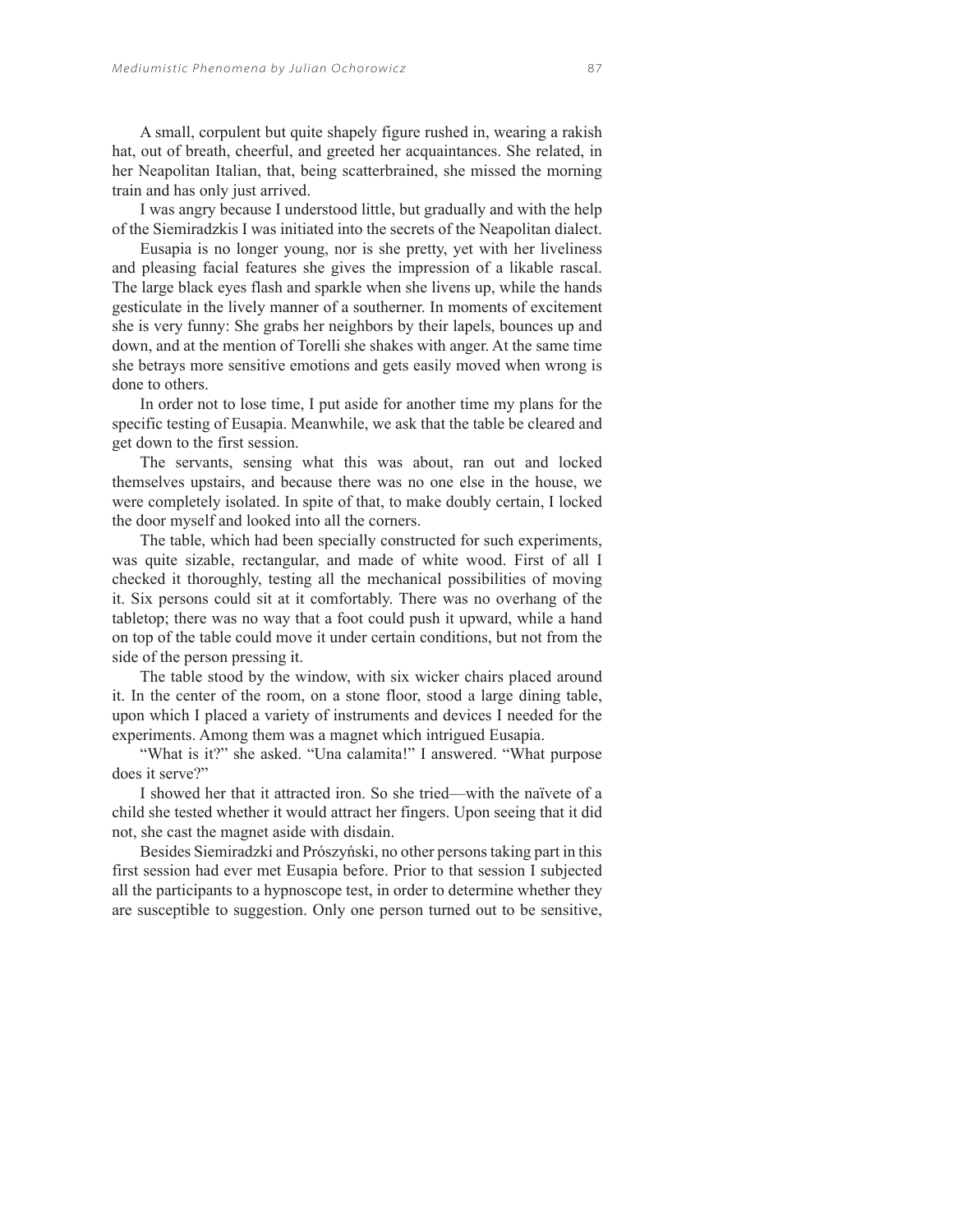but to a degree which would not result in hallucinations. Siemiradzki and Prószyński were not sensitive.

The room was full of light.

Eusapia sat down at the narrow end of the table. We held her hands and legs from both sides, so that no movement on her part would escape our attention.

From the moment Eusapia sat down at the table she became serious. No more than 30 seconds passed when the table became restless. It moved, tipped, lifted somewhat and finally all four legs lifted off the floor rapidly; and just as rapidly the table dropped to the ground with a lot of noise.

Throughout this entire process, Eusapia barely touched the surface of the table with her fingertips, sometimes even letting it go momentarily, and her legs did not change their position (I held one at the knee). Only her face would show as if in an expression of pain, she sighed and her grunts would increase with the intensity of the table movement.

At the time I sat on her right side, and it seemed though that all the movement originated on the left side. As if reading my thoughts, Eusapia demanded that I change seats, which I did. It was then, while holding her left hand and touching her left leg, from the knee down to the foot which I held down with my foot, that I felt the brush of her skirt billowing and nudging the table leg. At that moment I grabbed the fold of the dress, but there was nothing underneath.

Levitation of the table occurred a few more times (I saw it in total 15 times) under various conditions. The less light there was, the easier were the manifestations.

Under one of the conditions, Eusapia pulled both her legs from under the table and put them in my lap. With one hand I held both her knees, with the other I held both palms, while Siemiradzki, who sat next to me, held her feet by the tips of her shoes. In spite of that, the table levitated as before.

Another experiment was made under the following circumstances: I asked that the unseen force press down on a dynamometer which was in the center of the table (in the form of a weighing scale with a plate). In full light nothing happened. In a weak red light nothing occcurred either. While we waited in vain, the table rose and the leg registered five taps, which in the conventional system means: 'less light'. We extinguished the lights and almost immediately heard that the dynamometer was depressed so powerfully that we heard the springs vibrate.

Because the indicator did not lock in at the highest reading, we did not have a record. I went for another dynamometer and requested that the invisible hand give us a reading of its strength.

After a while (in the darkness), we heard movement of the instrument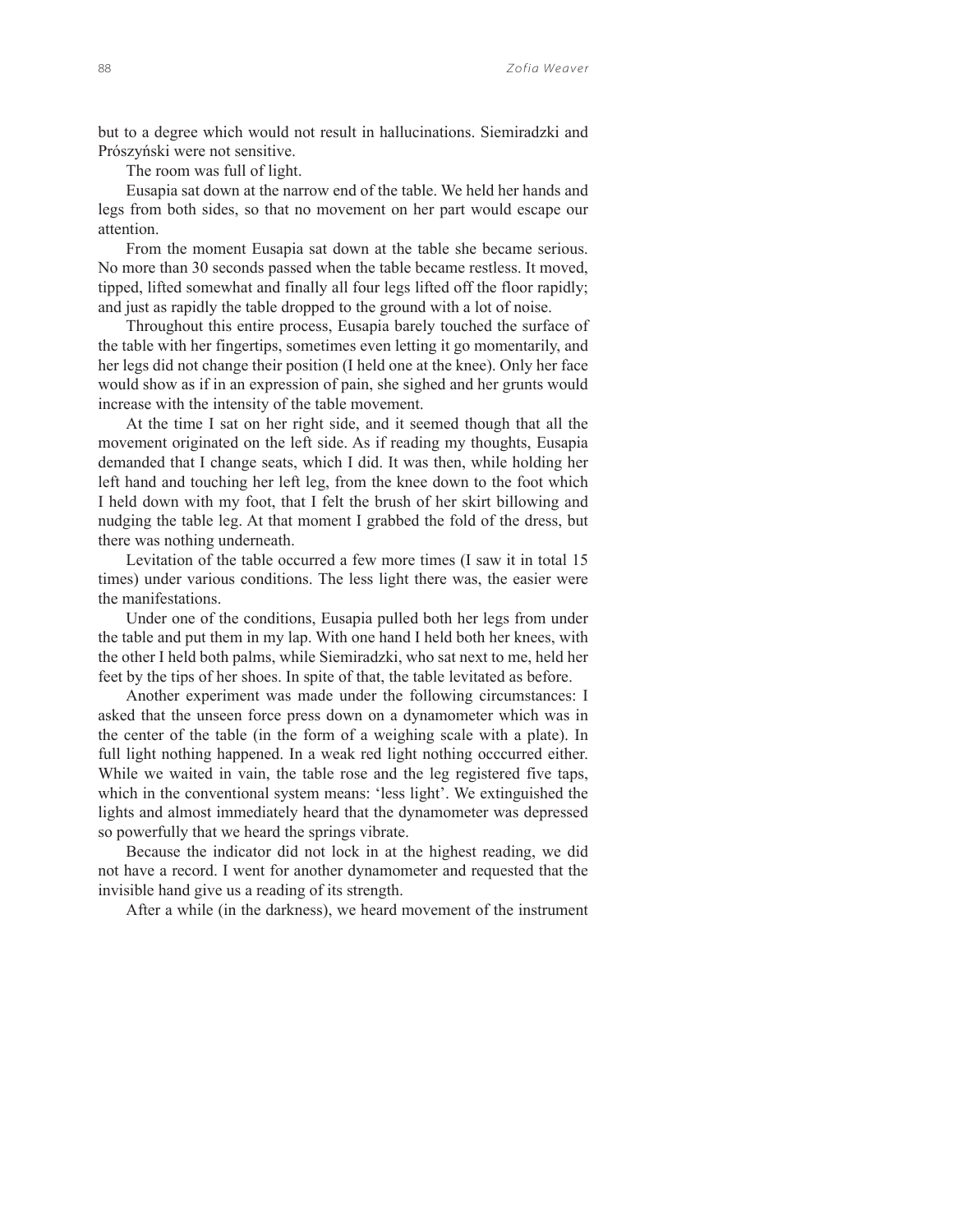and suddenly something inserted one corner of it into my hand very carefully, so I would not touch the dynamometer's indicating arrow. I turned on the light and we got up. Eusapia, whose hands were held all along, also got up. I looked at the instrument and showed it to the others. The power indicator, which was depressed to its maximum reading, showed more than 200, the equivalent of 80 kg (an exceptional degree of masculine strength).

"This would be very convincing," I remarked, "for none of us has this much strength, if not for the fact that the indicator could have been moved by hand  $\ldots$ "

At that moment, the table, which no one was touching anymore, bounced angrily twice, which in the table-bouncing parlance means "No."

"Therefore the dynamometer was pressed?" I asked. "Yes." (Three taps of the table leg.)

Seeing that the table tilted by itself, we asked that it levitate by itself. After a few attempts at lifting and side motion, the table elevated the leg closest to Eusapia and slid over to her. The leg touched her dress below the left knee, and for several seconds the entire table was off the ground.

I was not quite certain whether Eusapia touched the table with her hand, for I was concentrating on her legs. *I did not see the table levitate without actual contact.* When I demanded that the table levitate with Eusapia on top, the table answered that this was not possible.

Table levitation is also not possible if the medium sits along its longer side, that is farther from the table legs (later experiments convinced me that such assurances were not to be accepted unquestioningly).

Since the stronger levitations occurred only in very weak light, we set up, with the aid of the well-known painter Mr. Bakałowicz, an instant camera with an automatic magnesium lamp. At the moment of levitation, on a signal, Mr. Bakałowicz would step on a rubber ball that injects magnesium into a continuously burning alcohol lamp. This would result in a flash of light allowing the camera to capture on film everything that was visible at that moment.

During one of those exposures, we all raised our hands off the table except Eusapia, whose hand (the one I held) remained in contact with the table. Eusapia maintained that she was unable to part from it, and indeed I felt that it was as if glued to the table.

During another levitation Siemiradzki asked that the table become heavier. Putting our hands under the table we attempted to lift the table higher than where it was suspended. This turned out to be difficult. The table, which weighed no more than 7–8 kg, hung in the air and would rise a little, as if there was a strong, elastic pressure from the top. After that, as usual, it noisily dropped to the floor.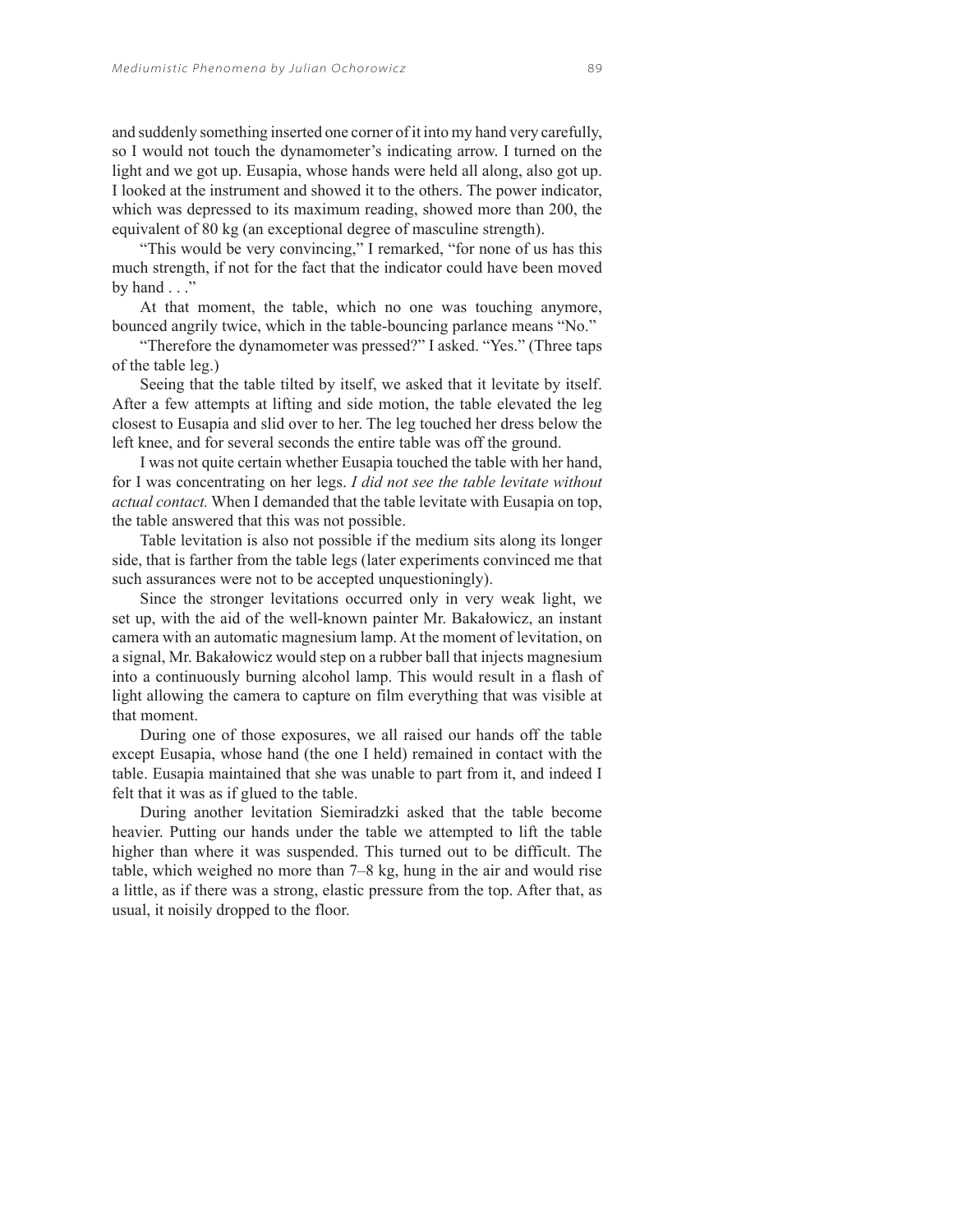As I did not share the "spirits'" preference for tables, and assuming that simpler experiments can be more convincing, I brought a compass, which was tightly sealed behind glass, and placed it on the table, demanding that instead of the dynamometer, she try to move only the magnetic needle, which should be much easier.

For a while nothing happened. Eusapia held her right hand, with fingers held together, just over the compass, but the needle did not budge. Several times she withdrew her hand, maintaining that her fingers hurt, but angry that although she really wanted it there was no movement.

After several minutes the needle deflected about 15 degrees in one direction, then in the other, and swung back and forth slowly. At that moment Eusapia withdrew her hand, complaining about a strong pain in her fingers, which I had to massage for a while to bring them to a normal state.

The movement did not resemble magnetic or electrical influence. It was a mechanical move elicited on a basis unknown in physics. The electroscope which stood on the table did not detect the presence of electricity either. In the darkness various evolutive actions were occurring within the unit, but these were mechanical in nature.

In a similar manner, a lamp-black coated sheet of paper was transferred to a cupboard behind the medium, and placed under a glass fruit plate, while we all held hands. I found no fingerprints on the paper.

A second session was held after a short pause. Manifestations came ever more easily and even at the beginning we heard several strong blows to the table; one of the hands coming from above brushed against my waistcoat.

After a while the chair upon which I sat next to Eusapia was tugged, while I continuously held her hand. At that time I sat near the window, with the curtain allowing a little light on the floor. At the moment of tugging I saw the billowing of her dress and as if a hand was moving along the ground from under Eusapia toward the chair leg.

I instantly felt the medium's legs from both sides and searched thoroughly, but in the pocket I found only a few copper liras wrapped in a handkerchief. These Eusapia took out and placed on the dresser.

After a while the chair I sat upon began to be pulled from under me, forcing me to stand up, and suddenly I sensed it going over my head, coming to rest on the table. There is no need to add that while this was happening we checked continuously, verbally and through touch, for any breaks in the chain of hands, the position of the medium, and personal impressions.

Besides us, there was no one else in the room, and the doors were locked. Additionally, the corner of the table at which I sat was in the corner of the room, so no one could enter from either side without jostling me or moving Eusapia aside.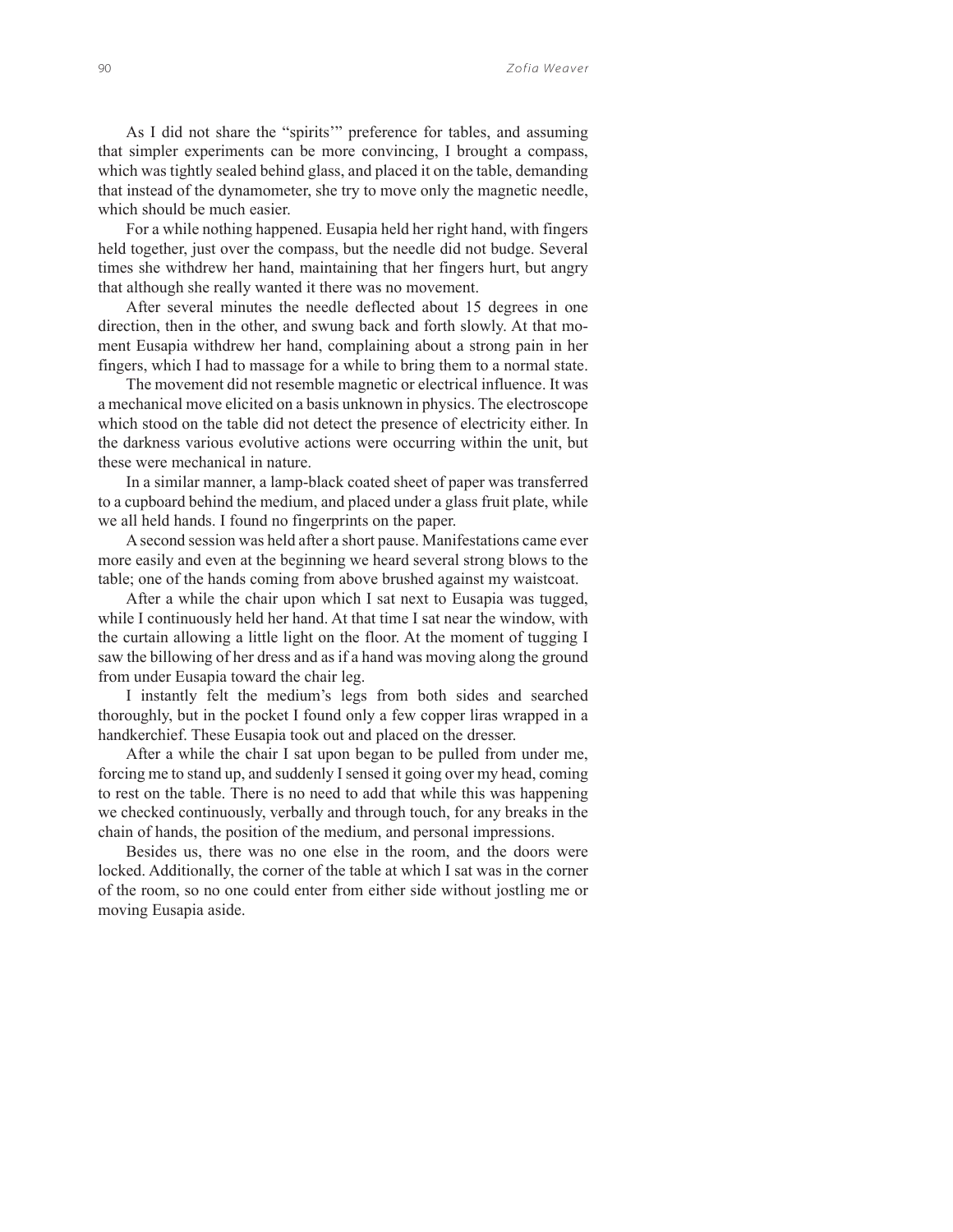As I stood up, Eusapia moved closer and clasped one of my legs between her knees, giving me both hands to control. Under these conditions, in answer to my question as to what I was supposed to sit on, I felt a reassuring tap on my arm above the elbow, while simultaneously the chair came down from the table and was pushed under me, with an invisible hand pressing lightly from above and compelling me to sit down. *Behind me was a wall.* Eusapia again took her legs from under the table and placed them in my lap. *I held both her hands.*

At that moment the hierophone, which stood on the large table, was transferred to our table, slid along our hands to Eusapia's legs, lay there for a while, then dropped to the floor in the corner of the room.

"It is I who let it drop from my knees," said Eusapia, "but pay attention now, for it wants to move now at two widely separated points."

And so we simultaneously heard the rattling of the hierophone in the corner of the room and a pounding on the table.

Eusapia moaned "O Dio!", and lurched forward listlessly. I had to support her. Her head inclined toward mine, and then a hand, or maybe two (I felt one distinctly) brought our heads together, so that our temples touched, following which some very strong manifestations occurred: Our table flipped on its side, the drapes were pulled away from the window and pulled over above our heads, while at the same time I felt the touch of two, and at times four, fingers on my back, elbows, knees, and chin. These were always gentle and adroit; one wicker chair standing outside our circle was placed on the piano by the wall, the other one, a heavy stuffed chair, floated over our heads and then, as if the force weakened, it stopped. Next, the window curtain draped itself over me, as if to create shade, while the chair moved to the other end of the table.

Simultaneously, the others were being exposed to a variety of touches, and in the air one could hear clapping of hands, interrupted by snapping of fingers and heavy raps on the table, or audible pats on the hands or backs, which were heard by everyone.

When we praised the alleged spirit for treating us all gently despite the darkness, we could hear the clapping of two hands in the air.

A number of times, the invisible hand would tug at my hand (the one which was holding Eusapia) at the cuff, pulling both of our hands away from the medium and toward the center of the table.

All these manifestations occurred most frequently in the vicinity of the medium; however, even those sitting farthest away were touched.

At the moment when I questioned those present regarding these experiences, Prószyński, who sat at the other end of the table, announced that he felt a cool breeze on his face. When the breeze reached Countess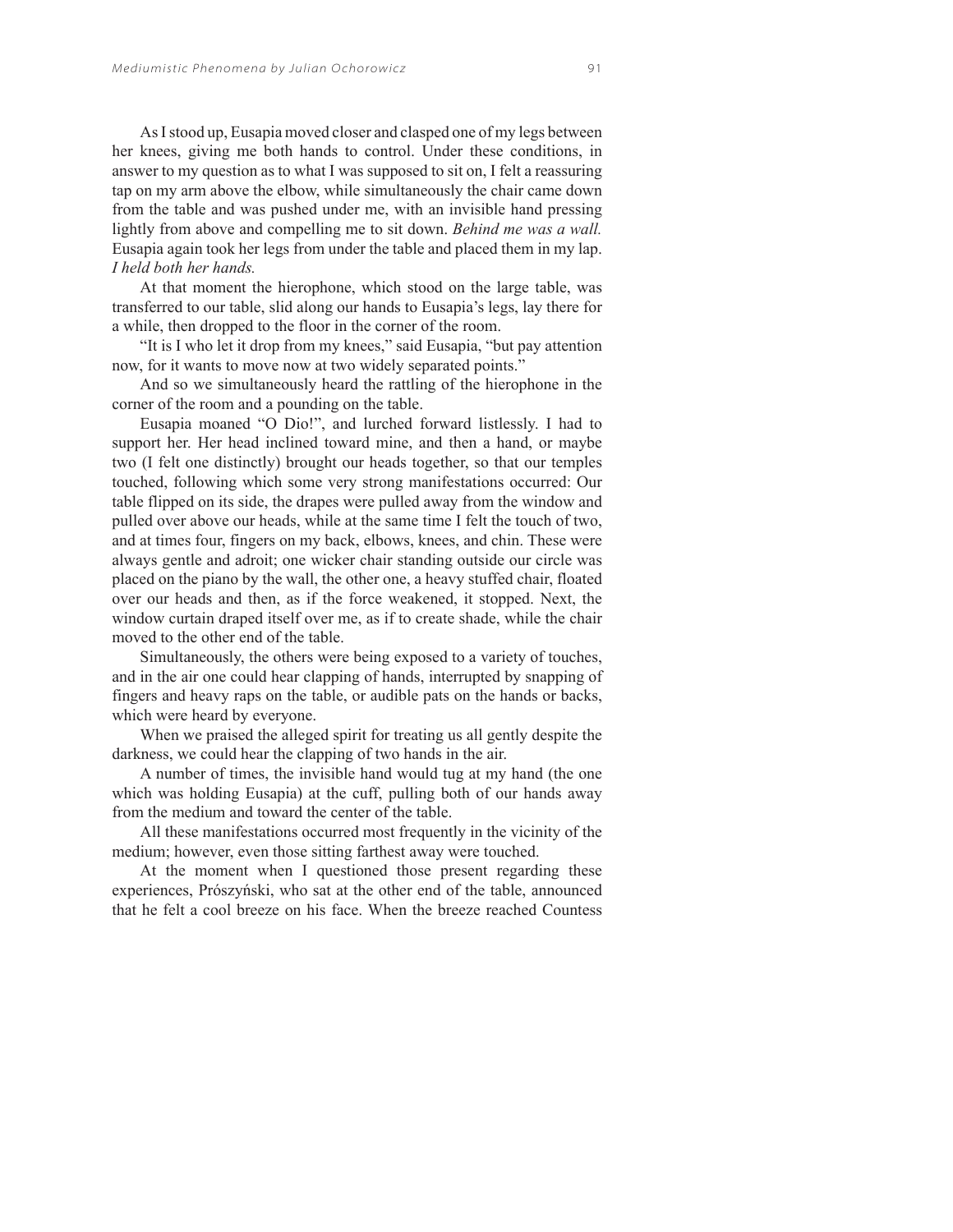E. (wife of a Hungarian diplomat), who was holding Eusapia's right hand, while I held the left, the countess offered her opinion that the cool breeze must be the result of waving the large photograph which lay on the table, for she simultaneously felt as if the photograph had touched her temple. But she barely said that when there was a double tap to deny this statement.

At the same time, I felt that something was slipping the photograph under my palm, moving it around, as if to say that the photo was still where it had been. Simultaneously I felt a cool breeze on my head. It was as distinct as if someone was blowing the bellows. I add here that I felt a similar breeze at experiments with Slade, while I held the hand under the table. That was the only manifestation which intrigued me, as it occurs occasionally during magnetization. It is in this manner that the apparently intelligent but unknown force tried to prove that the breeze phenomenon was independent from the movement of the photograph.

From this stormy session, there remains but one more item to underscore. At the time that the chair clambered up to the top of the table and appeared to lose strength, one could hear snapping sounds in the air above the medium, or what sounded like the opening and closing of the hand, a method used by magnetists to "concentrate the fluid." Simultaneously, two hands began to lightly touch the medium and the person standing next to her, doing magnetic passes from the top down. Only then did the curtain, which was thrown over us, shield the chair and begin to tense, as if held by the medium's hands (these, however, as I instantly checked by touch, did not touch it at all, yet the pulling force seemed to emanate from under Eusapia's hands), and it was only then that the chair began to move again.

When we turned on the light, the chair was still on our small table. Another chair, a lighter one, was on the piano, while on the paper, and on the plate which was covered with carbon black, and which had been carried over from the large table to the dresser, there were marks, apparently made with a finger. On the paper this had the shape of a 3 or the letter E, while on the plate there were the letters J.O., which were not very well shaped (Eusapia cannot write but she does know letters).

Countess E., who held Eusapia together with me, took the first mark to be the initial of her name. I must mention, however, that a mark similar to J.O., or 70, had been seen previously in sessions with Eusapia.

The hands of all those present, including Eusapia, were clean.

Eusapia, very tired, kept shading her eyes for at least half an hour, and seemed dazed—"un po' stonata" [a little tired], as she expressed it.

That night I did not sleep more than 2 hours. It was not because I had been disunstrung by the experiments, for they did not unnerve me or those present. Everything took place in such an easy and natural manner, that with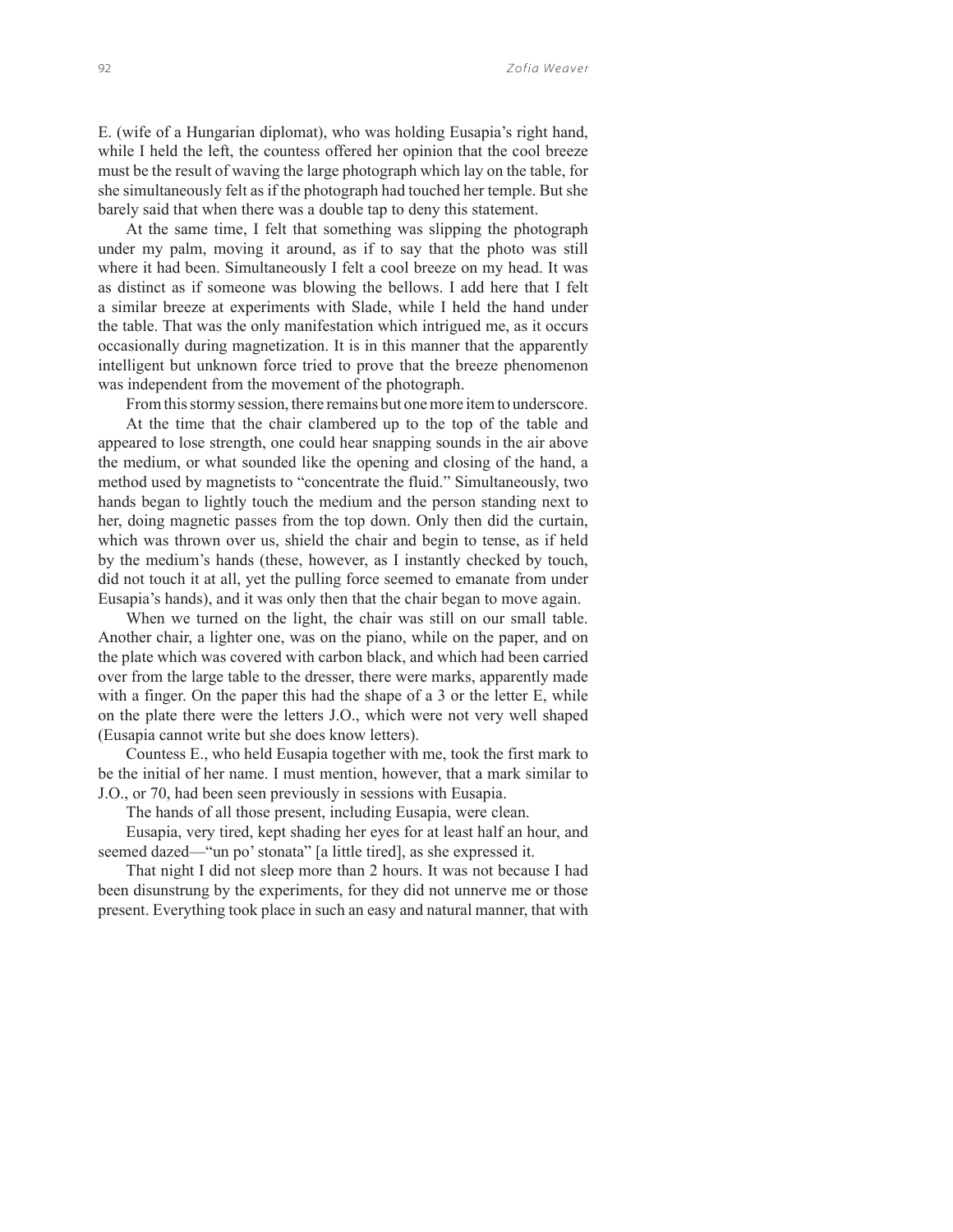the exception of the sudden, strong raps of the table with a fist, which might alarm one for a moment, everything appeared to be an exceptional, original, pastime, during which we constantly spoke in French, Polish, and Italian, laughing and sharing our observations.

That which disturbed my ability to sleep was simply the desire to orient myself in this chaos of sensations, unfortunately left unsatisfied.

Before we continue with the description of the séances that followed, we must get better acquainted with their 'priestess'.

Eusapia is 38 years old (she assures us that up to the age of 40 she will speak the truth), and she does not appear to be any older. In the dimmer night-time illumination I would consider her even younger. In daytime, the salt and pepper temples and a solid grey streak from the crown of her head betray her age. Her face is swarthy if slightly marred by traces of smallpox, but the features are regular. The chin is substantial and rounded. The forehead is intelligent. Facial expressions are regular, somewhat sour, but pleasant when smiling, and slightly gruff. The voice is not very resonant, with a hint of bass. The eyes are large, the eyesight average. She sees newspaper headline letters from a distance of one meter with the right eye, and 1.25 meters with the left. The pupils are moderately contractible, somewhat widened. I did not check her field of vision.

With the left ear she hears the ticking of a clock one-quarter of a meter farther than with the right ear. She senses the smell of perfume better with the left nostril. The sense of pain in the entire left half of the body seems clearly greater than in the right side. Discernment of points of contact, when using Weber's aesthesiometer, is more or less normal, but rather unsteady. Left ovary is sensitive to pressure.

The pulse is rather elevated, but also constantly changing. Before the session: 90–110; after the session 88 and full. During stronger experiments it weakens, and at times disappears completely.

At 13 she was fully developed. In this respect she presents no abnormalities. She miscarried twice, with no ill consequences.

Right knee reflex is normal, none in the left. When the hypnoscope is applied to the right hand, it evokes a lasting feeling of cold, and somewhat dulls the sensitivity. The effect is the same in the left hand, but to a greater degree. There is an insensitivity to pain, without rigidity. All this indicates the medium's sensitivity to hypnosis, which is greater in the left half of the body.

She suffers from dizziness before storms, and senses pressure and an unpleasant irritation in the left half of the head, particularly in the scar which she obtained in childhood, on the left side of the crown of the head, parallel to the cranial plate junction. Pressure at this point causes a tingling sensation through the entire left half of the body. Sensitivity to metal is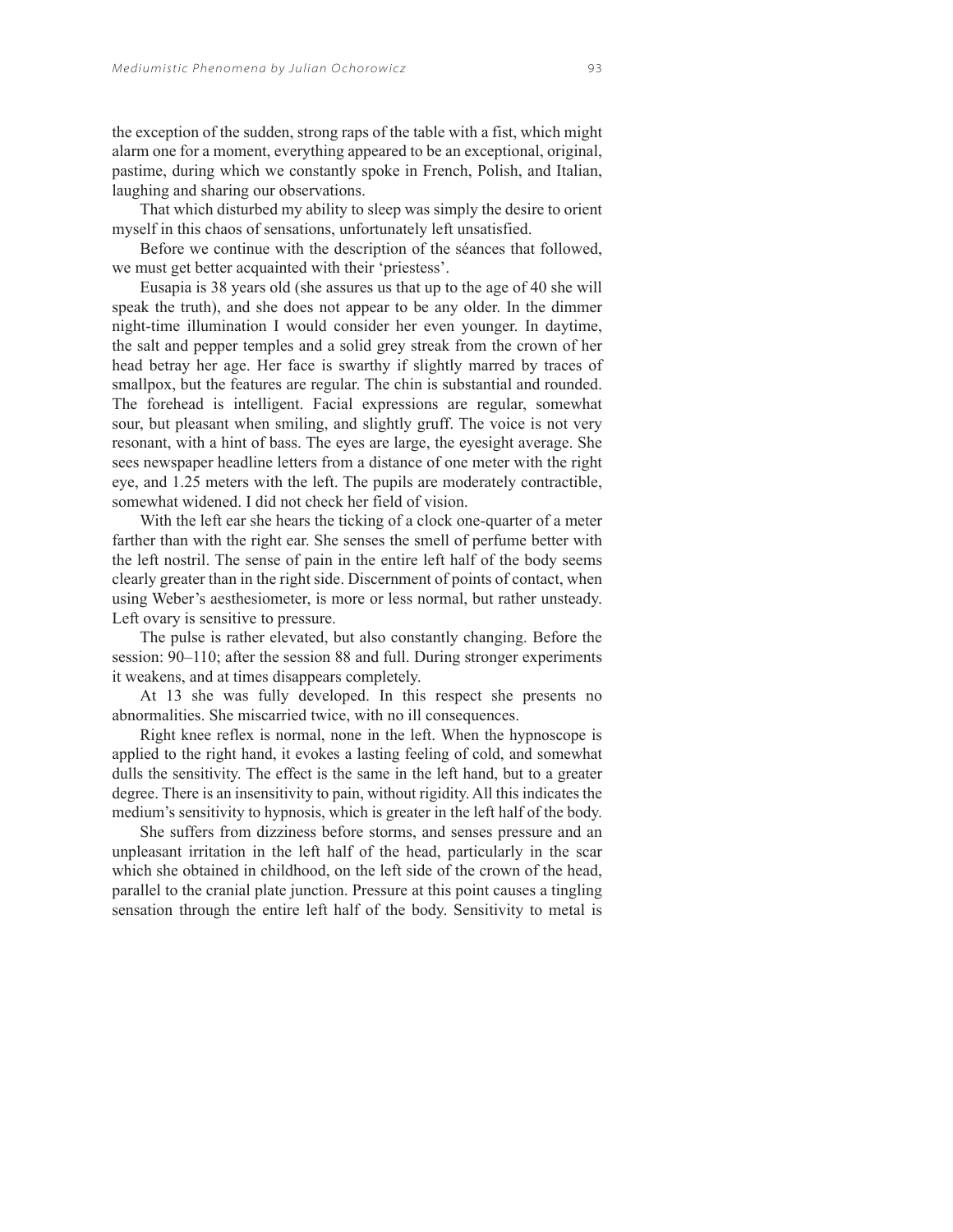weak: tin, zinc, and new silver appear to be somewhat warmer than others. She wears a nickel ring.

Muscle strength of the hands: before the session: right = 40; left =  $51$ after the session: right =  $31$ , left =  $49$ after magnetizing the right hand: right  $= 65$ (feminine strength rather lower than normal)

During the experiments she senses an effort and pain on the left side of the pit of the stomach; following movement of the objects being attracted, she feels muscular pain in her arms and forearms.

Eusapia has no education at all. I could see for myself that she could not read when I witnessed her trying to decipher a word that interested her. She dictates letters to friends and they are quite well-structured. By profession she is a seamstress (she sews shirts), and her current husband is a machine operator in a theater in Naples. Her first husband died of tuberculosis. She has no children; eight years ago she adopted a 10-year-old orphan whom she married off.

She conducts no public séances, and private ones only through her friends as intermediaries. These she gives seldom, as she tires easily. She does not ask for any fees and is not mercenary.

When the touch of the person who asks is unpleasant to her, she declines the invitation to experiment, for she knows that they will not succeed. Neither do they succeed when she is ill or irritated.

She said that at times when she is angry with a person, she wants to play a prank on them, in the form of manifestations occurring in trance. It does not work. She has to be well-disposed toward the participants, and they likewise toward her. A simple feeling of being indisposed also interferes with experiments, and that was the reason for delaying her arrival.

She has no memory of the more important experiments and so cannot give any explanations. By nature she is sensitive and hot-tempered, sober in her outlook, strong-willed, determined and stubborn, not very idealistic but not practical, not a dreamer. She is sincere in showing sympathy and antipathy, not a coquette; she is ambitious and revengeful—at least in theory.

She does not suffer from attacks of hysteria and has not had any nervous disorders.

Such is the roughly outlined (if I have managed to grasp it) psycho– medical portrait of this small figure, who has already succeeded in upsetting the scientific opinion of a number of biologists, philosophers, and doctors in various European countries.

The following day, during the next séance, I controlled Eusapia's left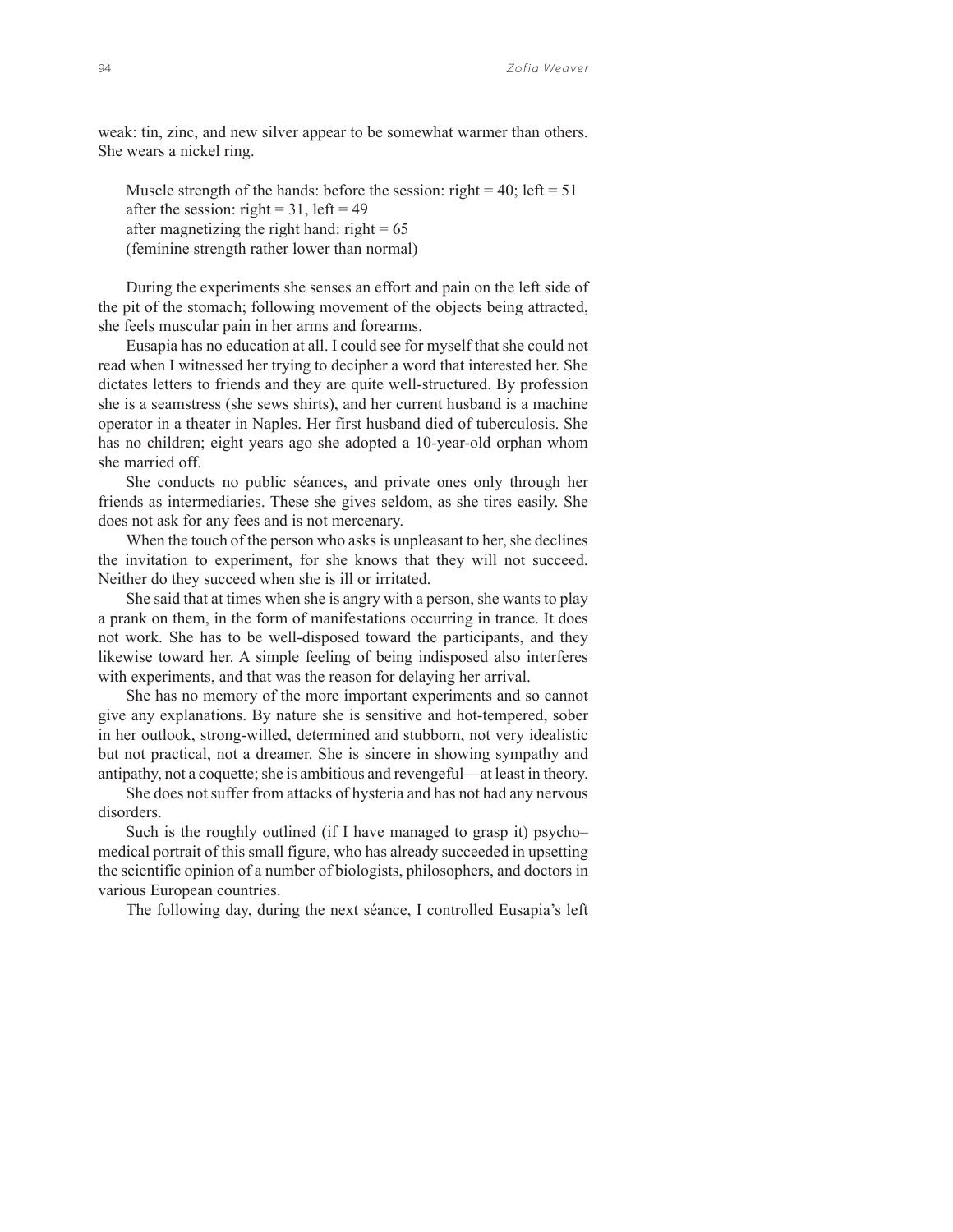hand and leg. The right side was controlled by Dr. Soulier, author of a work on Heraclitus (*Saggi di filosofia ante-socratica, Eraclito Efesio*, Roma 1885).

In addition to several levitations, which were captured on photographic film, and other previously mentioned manifestations, we had the following:

Prior to the session, I myself placed a heavy piano right up against the wall, with the keyboard against the wall, so the piano keyboard cover could not be lifted without moving the entire piano away from the wall. The piano was two to three meters away from our table.

Following a few introductory manifestations, the table began making sizable turns and approached the piano in such a manner that Eusapia and the several persons near her, while continuing to hold hands, were placed with their backs a short distance from the piano. Suddenly, the piano began moving away from the wall and, turning one side toward us, slid toward our backs and began pushing us all toward the center of the room.

I turned my head (of course without breaking our hand-holding chain and feeling with my entire right side Eusapia's presence), and it was then that, thanks to the reflection of a beam of light on the piano's highly polished surface, I saw the keyboard cover open and close several times, *without seeing a hand.*

On demand we heard a few chords being played simultaneously which were humanly impossible, apparently by inexperienced hands (Eusapia does not know how to play), bass and treble simultaneously. Following that, our table began to express the desire to transfer to a different, darker, corner of the room. Seeing that, we wanted to carry it in the indicated direction, but at that moment the table angrily rapped twice, and reared up on two legs, in the manner (please do not laugh) of a circus horse. Then, lightly touched by our fingers, it began its march toward the door. Here it dropped down and at that moment I felt above my head a large box, which turned out to be the box for Bakałowicz's camera, left by him in another corner of the room, at a distance of 5–6 metres. Shortly after, the tambourine lifted from the large dining room table and rattled and drummed for a few minutes, seeming to be fairly high above the table; then, going over our heads, it landed on our table. Owing to a beam of light penetrating through the crack under the door, I saw its shadow in the air.

Again, because of the light coming through that crack, I saw Eusapia's hand raised, along with her neighbor's hand hanging on, as he was holding it, in the direction of the center of the room, i.e. toward the large dining room table—large enough to accommodate a dozen or so persons. When Eusapia, showing signs of pain and strain, flicked her hand, the table moved and with a great deal of noise took a step toward us. With the second flick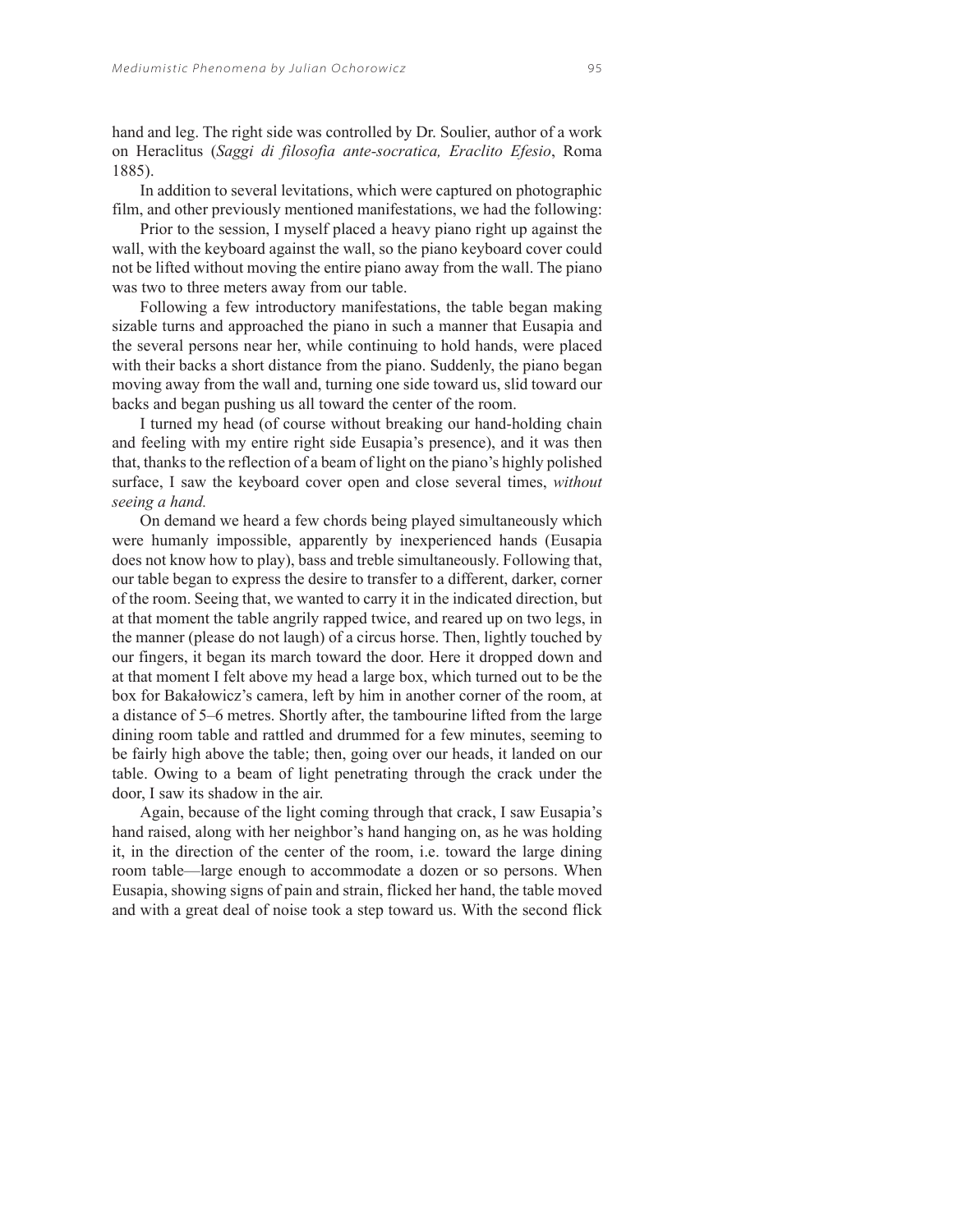of her 'pulling' (attracting) hand, the table took another two steps and then I felt that it moved right up to me, as the table-top bumped into me lightly.

On demand, a pencil which was placed in the middle of our table made a few squiggles on a piece of paper placed on the table (instead of writing what I had requested), after which the paper was inserted between Eusapia's and my heads, and two hands brought our heads together so that the paper would remain in place.

The table tapped 7 times, which meant 'light!'. The paper was still found to be between our heads; the piano was still in the center of the room, and the dining table was next to our séance table.

I am omitting the fourth session as less important, and in part already covered by the first session. From the fifth session, I will describe only the following manifestation:

On demand, tiny lights began to appear over our heads. They were clear and similar to fireflies. The ones I saw, and I could not see all as they would quickly disappear, were gold in color. They seemed to originate above the medium's head, would travel in a straight line toward the center of the room, then they would make a sweep, similar to the squiggles on the paper, or in the shape of a carelessly drawn letter O. They would then circle in one spot and disappear. I saw three such lights and followed them step by step. These lights could not be made by phosphorus, neither were they similar to sparks, but rather to tiny golden spheres, gleaming but not sparkling.

The sixth session began with an investigation of various table rappings, which repeated themselves many times in full light. In addition to the mechanical raps, which would occur when the table would tip sideways and then fall back, there were raps which were generally known and which can be explained (although seldom in the case of Eusapia) as being the result of the pressure of hands on one side, followed by a rapid removal of hands in addition to these raps there were sounds and murmurs within the table, which were independent of the mechanical raps.

Whenever one of us would tap the table a certain number of times, or would drum out the rhythm of a melody, with the request that it be repeated, there would follow after a while the same (although considerably weaker) pattern of raps in the table top, coming as if from the underside. If Eusapia performed the movement of rapping or scratching the table top, without touching it, but also expressing the wish that it be repeated, then after a while there would be a weak performance of sounds (which in reality did not occur). It seemed as if someone tapped or scratched the table's underside.

There was always some delay in these manifestations, as happens with a physical echo. The less light there was in the room, the stronger the sound would be.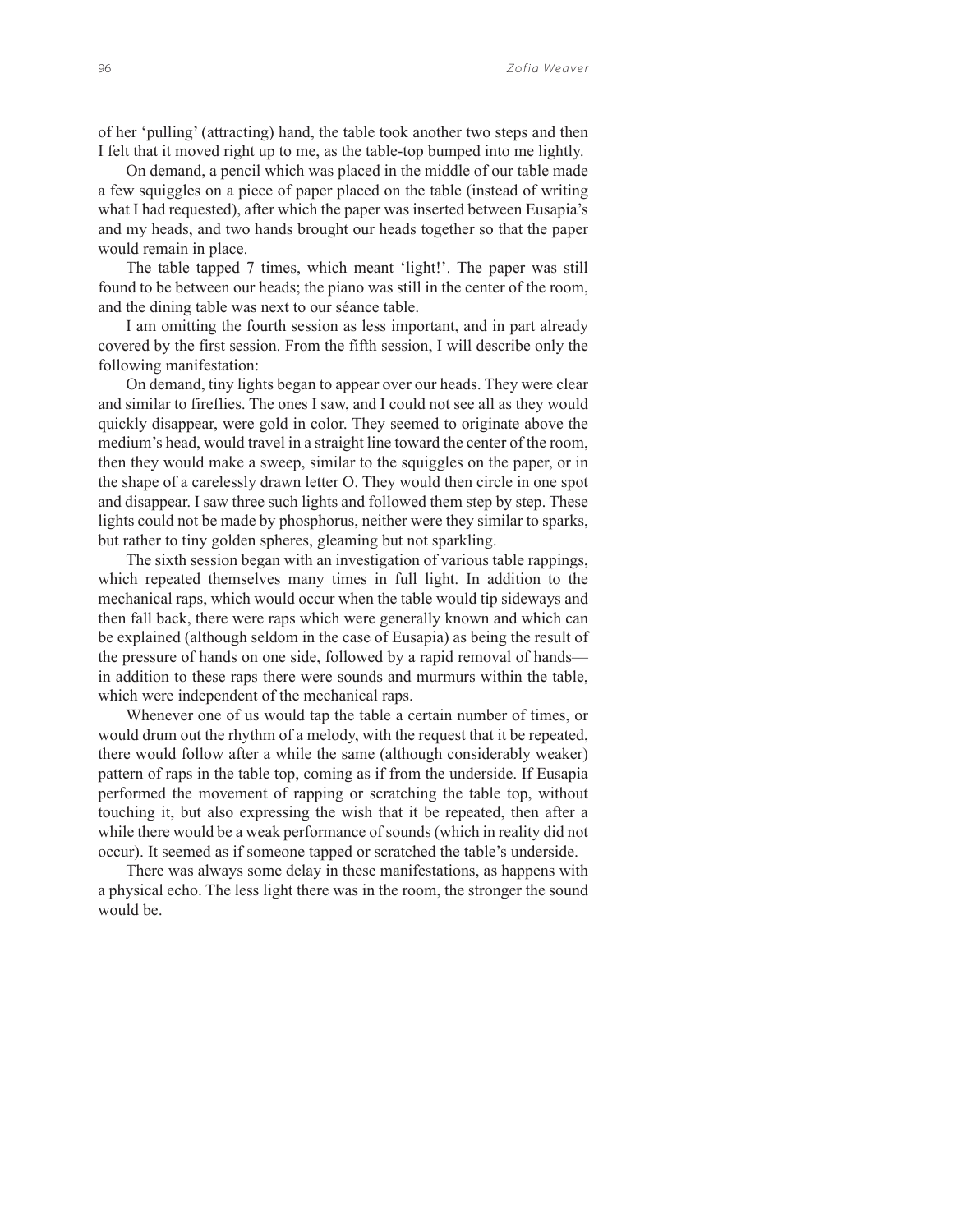Upon seeing how conscientiously I placed my ear to the table top in order to determine where the sound originated, Eusapia performed the same movements immediately above my hand which lay on the table. I heard the echo right under my hand. The echo would occur only if the taps or movements were accompanied by the thought, the visualization of the sound which was to manifest. These experiments took place in bright light. At times, the sounds as well as touches occurred immediately after mentally expressing the desire. For example, the touch would occur in the mentally suggested location.

Remembering that during one of the first sessions it seemed that bringing my head close to Eusapia's would intensify the manifestations, I performed the following experiment: Mentally, I formulated a request that unseen hands give a sign, whether the contact of my head with Eusapia's is or is not helpful at this time. Having projected that thought, I inclined my head toward Eusapia's, whose hands continued to be held, but I inclined it in such a way that in the complete darkness there would be nothing to indicate that move. Several seconds later two hands gently separated them.

When in the course of various banal manifestations I mentally expressed the wish that, regardless of the degree of expenditure of my energy, experiments could be conducted that were objectively certain and proved the impossibility of ordinary mechanical action, at that moment I would feel the familiar three taps on the arm of my left hand, the one which held Eusapia's right hand. I am completely certain that I did not let go of it at that time, but at the same time I must add that Eusapia used the same gesture when animated.

*An unknown force, even in this case, appeared to be a reflection of Eusapia's own individuality.*

Should I really put down all of this?

A man of science, who relates matters of this kind, of necessity risks two censures:

1) that he is easily fooled;

2) that he messes up others.

It would therefore be safer to omit the stranger portion of facts, and relate the less controversial part of the story in such a manner that the reader would gain a high regard for the author's cleverness in solving the most complex puzzles. This would not present any difficulty to someone acquainted with hypnotism, electricity, and sleight of hand (I should add here that I also studied this latter manifestation, which is of great interest to psychologists). One needs only to stretch some facts, drop certain others, here and there round out certain details with assumptions, and end with a tirade against the gullibility of certain scientists. It would then be said that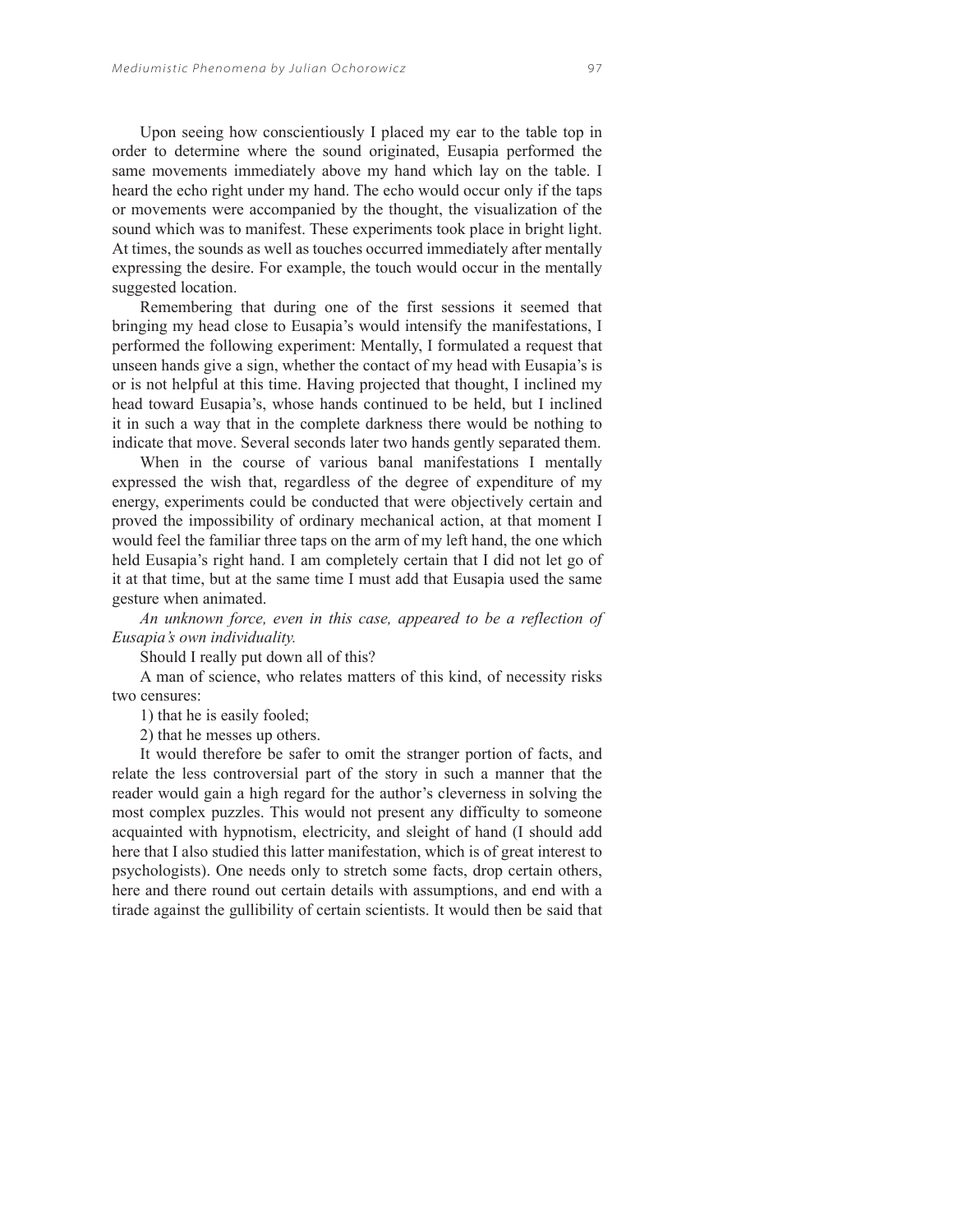the subject is of interest and very soberly written.

But because flattery of prevailing concepts, scientific or otherwise, does not lie in my nature, and I am convinced of my strictness in judging these so-called marvels, besides the positive method which I embraced, I prefer to err on the side of good faith, rather than weigh in in favor of tendencies and theories over presentation of facts; thus after consideration of the matter I decided to tell all.

Did I do the right thing? The future will decide that.

As far as the second criticism is concerned, that would be appropriate were I stating facts of which I was not sufficiently certain.

In the meantime, as long as I was not certain, as long as I knew mediumistic phenomena only second-hand or as a result of insufficiently strict and clear observations, I kept quiet.

As recently as this year I was asked to write an article on the topic of spiritualism. I declined. If I write now, it is because of facts that I observed and I see no reason why I should withhold telling the truth.

Those times, when truth had to be withheld from the masses because it was deemed an indigestible fruit, have passed. As far as any moral harm that I may suffer as a result of being accused of mysticism and gullibility—I don't really care.

However, at the same time, I emphatically and clearly state that all I have mentioned above refers to facts and not theories. Mediumistic phenomena are one thing—spiritualism as a theory, as an interpretation of such phenomena, as a certain type of faith—that is another matter. I relate exclusively facts, and these, the more shocking, the more they serve to encourage minds to investigate—the more desirable they are in the cause of progress.

And so—let us plunge deeper!

This time, there were no strangers at the table. Siemiradzki controlled the medium from one side, I from the other. We instantly obtained levitations and rocking of the table in the air, and, what was most amusing, we witnessed what I would call the vitalization of the table, which began to behave as a living, feeling, thinking entity. We spoke Polish almost exclusively.

The table, now and again halfway raised off the floor, would answer our questions by nodding, if in the affirmative, or by sliding horizontally, as one would with the hand, if in the negative.

When the table demanded that we speak (four taps of the table), someone in our group suggested that maybe we should sing—so we began to sing *Santa Lucia*. It was then that something unusual began to happen in the table: It began *to tremble with emotion*. It was of course taking it from Eusapia, who was unconscious, while the table was very animated, and both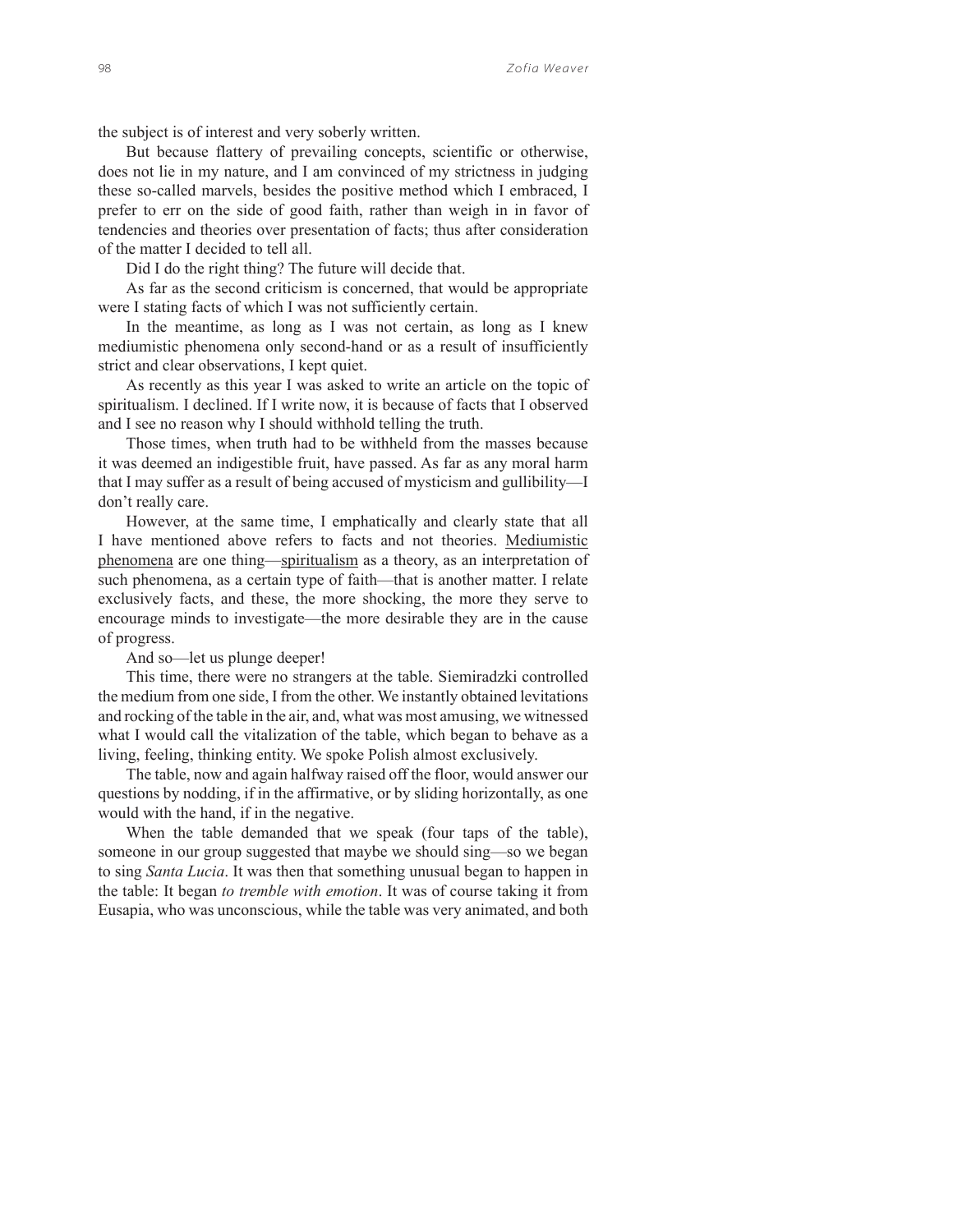trembled as a tuning fork would after being hit. Do not, however, assume that Eusapia was moving around—she sat peacefully, but if touched, one could feel a tiny vibration through her entire body. Her pulse, however, could not be detected. When we finished, one could hear throughout the room, as if above us, the laughter of satisfaction. Following the laughter, we heard, seemingly above the table, a voice which attempted, with difficulty, to pronounce my last name. (Eusapia, when asked later, after coming out of her trance, whether she liked the song *Santa Lucia*, answered "So, so," and simultaneously one could hear clapping.)

The trembling of the table during those voices was indeed a moving experience.

As far as the voice itself is concerned, although I did not have the impression that it emanated from Eusapia, that in itself is not yet proof, for in the dark orientation as to directionality is very difficult.

I should add that Eusapia continuously complained and murmured "O Dio!", and every now and then had hiccups, which did not leave her during the trance.

After a while the table began to be restless. We surmised that it wanted us to recite the alphabet, following which it spelt (not without difficulty) *riposo* (rest).

Because I had to hurry back to Warsaw, we conducted several séances per day. Today, the promise of a convincing manifestation was to be fulfilled. We sat in darkness, which apparently was insufficient for our table, for it moved to another corner of the room where there was no longer any reflection of the light. In the center of the room, on the large table, stood a large bowl filled with sculpting clay, and there were several pieces of carbon black–covered paper.

I held the medium's right hand, while Countess L. held her left. After a while Eusapia began to be restless and to moan. Suddenly she said in Italian, in the name of the supposed spirit: *I am going to lift my medium, along with the chair, to the top of the table.* 

We concentrated our attention. I am positive that I did not let go of Eusapia's hand and that she did not lean against mine—she only began to moan more and hiccupped. Before I realized what was going on, and how it happened, I felt that she was on top of the table along with her chair.

Countess L. assured me that she did not let go of Eusapia's hand.

And so several minutes passed, when my right hand, which was above the table, was lightly touched by some hard object. I fingered it—it was the bowl with clay which we had left in the center of the room.

I thought to myself that there must be an impression left in the clay. I therefore doubled my attention and continuously monitored Eusapia's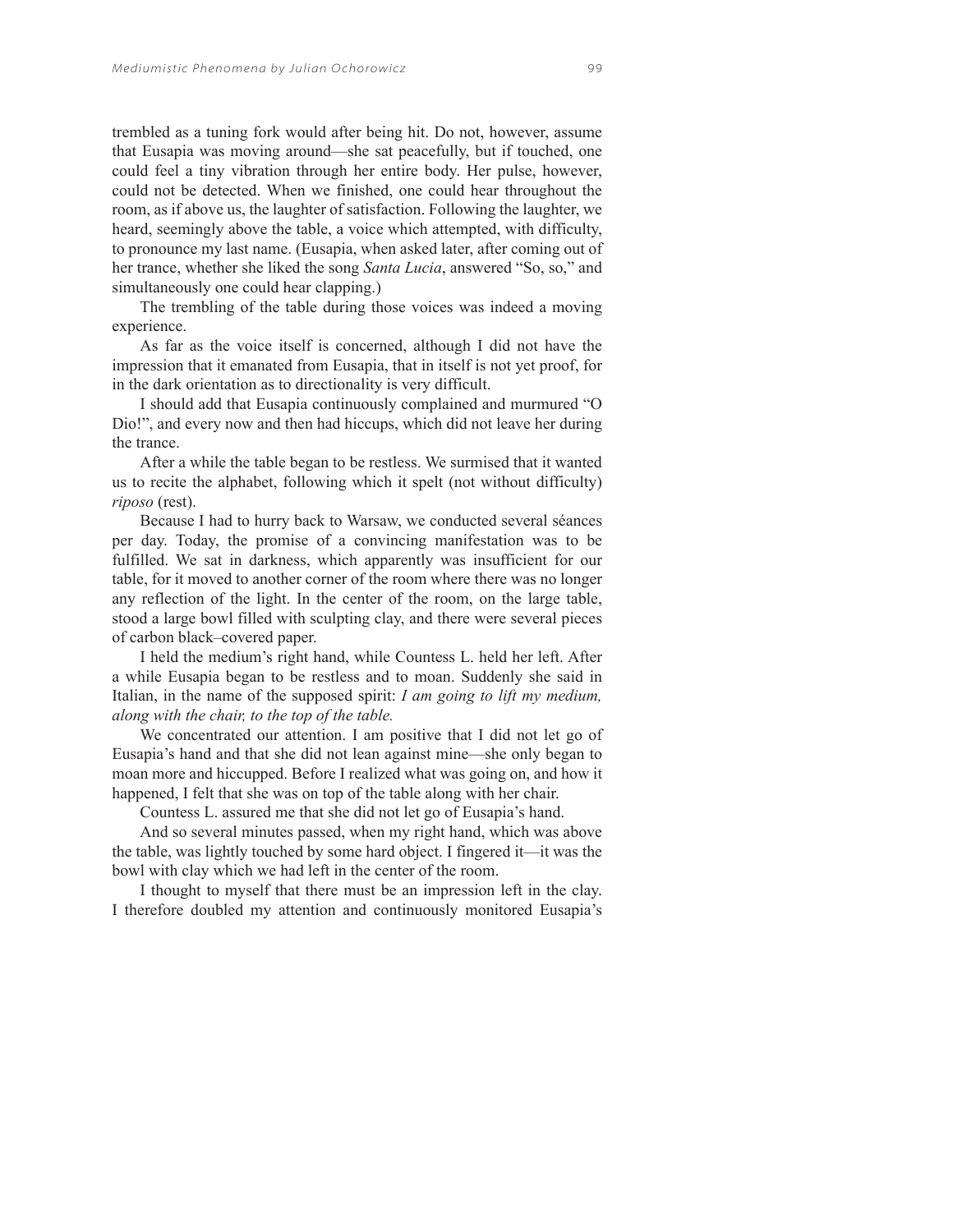movement. She was writhing but not leaning over, and without a considerable leaning over there was no way in which she could put her hand into the bowl. Suddenly she drew herself up, stood up, and stretched her hand forward.

"Catalepsy . . ." she stammered.

I did not hold her motionless, but purposely fingered her arm continuously. Her arms were stiff and I could feel no pulse. I kept asking Countess L. for the position of her left hand and kept getting told that she was holding her left hand, but suddenly the Countess announced: "Eusapia slid out her hand . . . ."

"Look for it," I said.

"It is stretched upward and stiff."

I was angry because for a moment I did not know where it was. If therefore the imprint in clay was of the left hand, the experiment would be of no value. But what could I do except to wait?

"I will lift my medium into the air," said the "spirit" through Eusapia's lips, speaking quite good French, which she does not know in her normal state.

Indeed she was lifted, and for several seconds; sliding my hand under her shoes, I sensed that she was in the air, about five or six inches above the table. Then she dropped down. She asked everyone to hold hands, and the two of us who were next to her were to hold the sides of the chair with the other hand.

I had assumed that she would be brought down along with the chair; meanwhile she slid to the floor, on my side. I do not know how the chair came down. Upon turning on the light we found, as if through a scarf, a deep impression of the right hand in the clay.

I am certain that I did not let go of her right hand at any time; besides, the one in the clay was larger than Eusapia's and had longer nails. Eusapia's scarf did not show any marks of clay.

I asked later, after the experiment, that Eusapia's hand create an impression in the same position, with her own scarf, for the purposes of comparison. A plaster of Paris cast was made of the impressions, and these were photographed. We obtained in addition another impression of the hand holding the leg of the chair, while it was lifted to the table, also an impression of five fingers, and other marks on carbon black–coated paper, which we fixed with varnish.

Immediately following these experiments, everyone's hands were examined by all those present, and found to be clean.

On the paper we found various pencil marks, which could be reduced to three types: 1. a question mark, 2. a ditto sign, and 3. as if of a finger. On the backs of three persons there were chalk marks, most frequently in the shape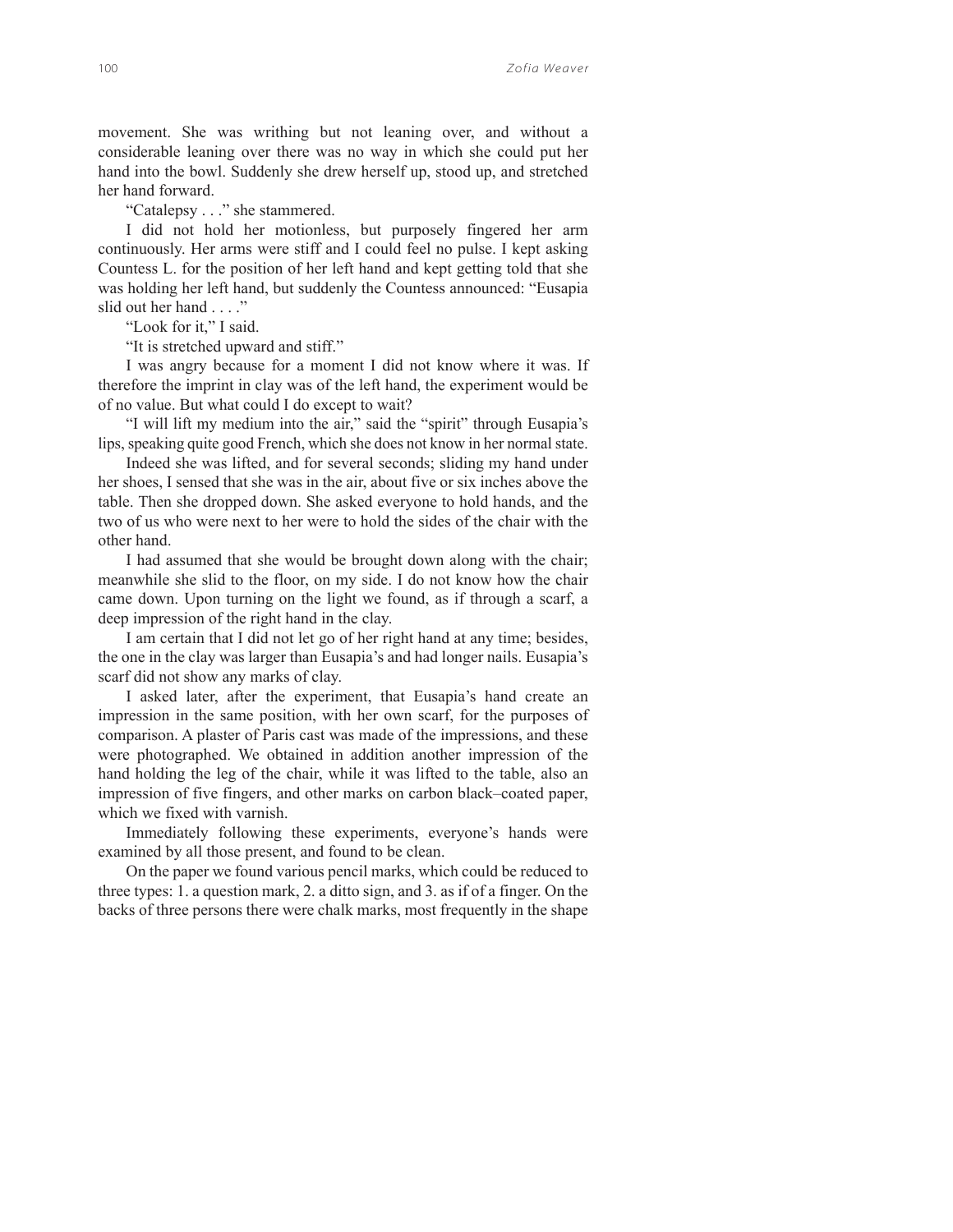of a question mark. On Siemiradzki's and my shirtcuffs were numerous s-shaped pencil marks. The direction of the marks varied greatly. Finally, on the inside of two slates which were one on top of the other, on the table, there was a very clear chalk mark which looked like "87", with a dot over "8". We do not know what this was supposed to mean.

After the session, my muscle strength dropped from 135 to 60, although I did not feel the kind of tiredness that comes after magnetizing a dozen or so persons. Siemiradzki was so tired that it was noticed by Eusapia's "spirit", who asked him to leave the circle before the end of the session, and his place was taken by Prószyński, who had not yet taken part that day. I do not need to add that Eusapia was the one who was most tired. The room temperature was in excess of 20 °C, but due to the need for control the room had to be completely closed off.

When we sat down to the last session, Eusapia almost immediately asked that we break up the chain, as she wanted some water. At this time, the table rapped twice, which meant that it was opposed to it. Not many minutes later I heard in the dark that Eusapia was drinking water. I held her right hand. "Mr. Prószyński, are you holding her left hand?" I asked. "Yes, I am holding it, but Eusapia is drinking water and we would like to have some too."

He had barely said that when he added that something was holding a glass of water to his lips. After a while I felt the same, but before I was able to drink some water the glass withdrew. "May I have it again?" I asked.

The glass came back immediately; I drank some water, and at the same time imperceptibly let go of my neighbor's hand and grabbed the hand which was serving me water—but fast as my movement was, the invisible hand slipped out even faster, gave me a light slap and spilled water on my fingers. I accurately sensed only that the hand was rather large, somewhat bony, not cold, and that it held the glass from the bottom and not the sides.

I asked John King (for that is the name of Eusapia's "spirit", most likely a cousin of Katie King, who was photographed by Crookes. Later studies have shown that there were no family ties, not even a spiritual entity, and that the said John King, who by the way, did not understand a word of English, was merely a suggestion of the spiritualists) that he allow me to touch his hand simultaneously from both sides—for I became convinced that he could see perfectly well in the dark, and I could not match his adroitness.

He promised, but as many times as I tried to grab for it, it would disappear. I thought therefore that he would not keep his promise, especially since, when requested that he extend his hand for a handshake, he would pull our hands (not Eusapia's) across the table and bring them close together, as if to say "shake each others' hands." Only toward the end of the last session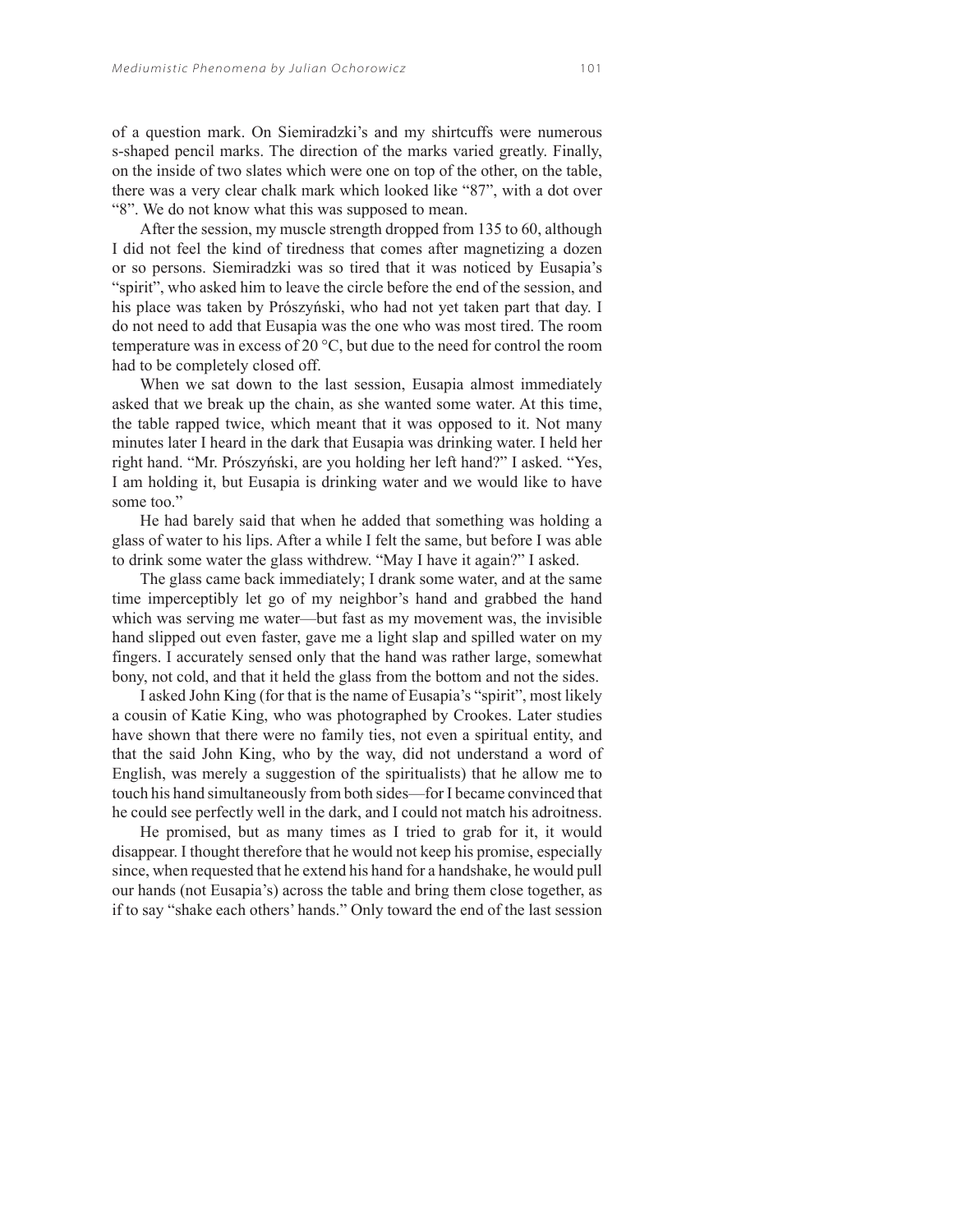did he allow me to touch the hand from both sides, but only very briefly, so that all I could check was the thickness of the middle finger of a man's hand, nothing more. Others were even less fortunate.

"In any case," I said to John, "I know you have hands. Do you also have legs?"

At that moment one could hear the stomping of feet in boots, behind, on Eusapia's left side. Some of us also heard a few steps. I was not certain whether it was stomping in one place, or walking. I pressed both of Eusapia's feet with mine, therefore I am certain that she did not move them.

I already see my readers laughing at my "spirit" boots. I am also laughing, but what can I do? I must relate things as they happened.

In other words, John was a "person" who had palms without arms or torso, for he never touched anyone with another part of the body, not even the elbow, although he continually moved among us from one side to another, on the table or under. Sometimes the feet (in boots) and a bearded head joined in (it brushed against my forehead), although I would not bet my head on that, for it could have been Eusapia's hair. In all fairness I must say though that I did not see any suspect movements on her part, and John's lips kissed the hand of one of the ladies loudly, and from a distance Eusapia could not possibly reach.

Such was our parting with John King. "Are we going to see each other again?" I asked. "Yes." "In Rome?" "No." "In Paris?" "No." "In Warsaw?" "No." Someone remarked: "Maybe in Petersburg?" "Yes."

This answer was probably the result of the news that a circle of some wealthy persons was proposing to Eusapia a trip to St. Petersburg. As far as I was concerned, I had not the slightest intention at that time to accompany her on that journey. The future would show whether John prognosticated correctly. In any case, if I did go there, it would not have been to confirm his prophecy. (He was wrong, for we saw each other in Warsaw, and I did not make it to Petersburg).

The following detail from this session deserves attention, in connection with what I said regarding the rappings. Because all the doors around the house were locked, two houseguests returning from a walk were unable to get from the entrance hall to the antechamber. We did not hear their clamoring, but they unanimously relate that when they knocked on the door they heard, in the form of an answer, three knocks on the door from the inside. Assuming that someone was at the door, they vocally demanded that the door be opened. Instead, they again heard three raps.

I assume that if John was an entity who could hear the pounding on the door and answer it by knocking on the door, then, judging by his expressions of courtesy, he would have advised us or opened the door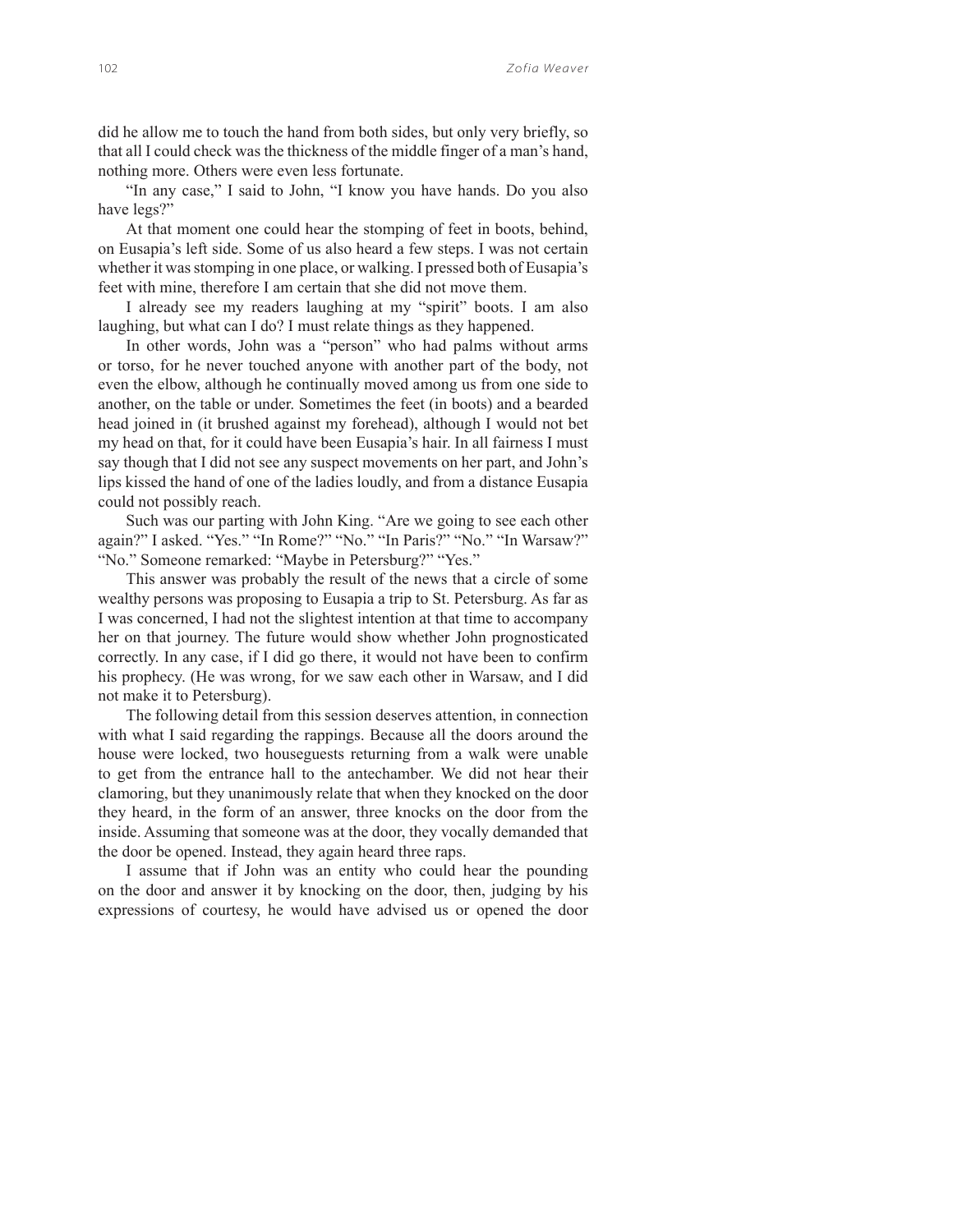himself. Nevertheless, if this was mediumistic knocking, it is noteworthy that it took place at a considerable distance from the medium.

Having exhausted Eusapia totally, I wanted her to rest, and seeing that she was sitting on the sofa in a dazed state, I put her to sleep and had her stretch out comfortably. Half an hour later we had to wake her up for supper; her rest thus was not sufficiently long, and she was still dazed. Slowly, her complexion became normal. Her eyes regained their expressiveness, and she began answering questions.

After we sat down to supper, in full light, and after Eusapia was fully awake, in the midst of a lively conversation, from time to time one could still hear occasional raps within the large table, and two members of the group maintained that they had been touched a number of times. These observations, however, were passed around quietly, in order not to frighten the servants, as they had already come out of their hiding places.

Shortly afterward things became quiet; except that at night, in the room where Eusapia's dress lay (for the experiment she was asked to change into a dress we provided), there were still some raps, but these were chaotic and unintelligent. Apparently a residue of the "spirit" had remained in the dress. There were no phenomena in my room.

Because, as I already mentioned, we thoroughly exhausted Eusapia, who on her part had shown total willingness to being subjected to all forms of control, I wanted to thank her and for that purpose offered her a brooch, with an appropriate inscription. She was very curious about the inscription, and because "it was not written down in her presence," her attempts were in vain. The thought then came to my mind to determine whether the inscription could be projected mentally. Thus, two of us holding her hands thought about the inscription. Eusapia spelled out in syllables: "Re . . . sta . . . te . . . Si . . .," but she could go no further. The inscription was: *Restate Sincera* (remain sincere/honest) 18/V 1893.

I was already in my carriage when, saying farewell to Henryk Siemiradzki, I said: "You know what? I don't think I will go directly to Warsaw, but instead stop off at Tworki [an asylum for the insane translator's note], because when I start telling people what I saw here they are bound to send me there anyway."

In a while the train was speeding in the direction of Ancona, and I was busy with a chicken leg provided by Mrs. Siemiradzki and sipping a Chianti . . . Was I really eating a chicken? Was I really drinking a Chianti? It seemed so.

Crowds of noisy passengers entered and left the train. How different did these people look to me on that day. First, I noticed that in addition to hands they also had bodies. But that was insignificant. It was their preoccupied air that puzzled me the most. They thought of nothing else but their personal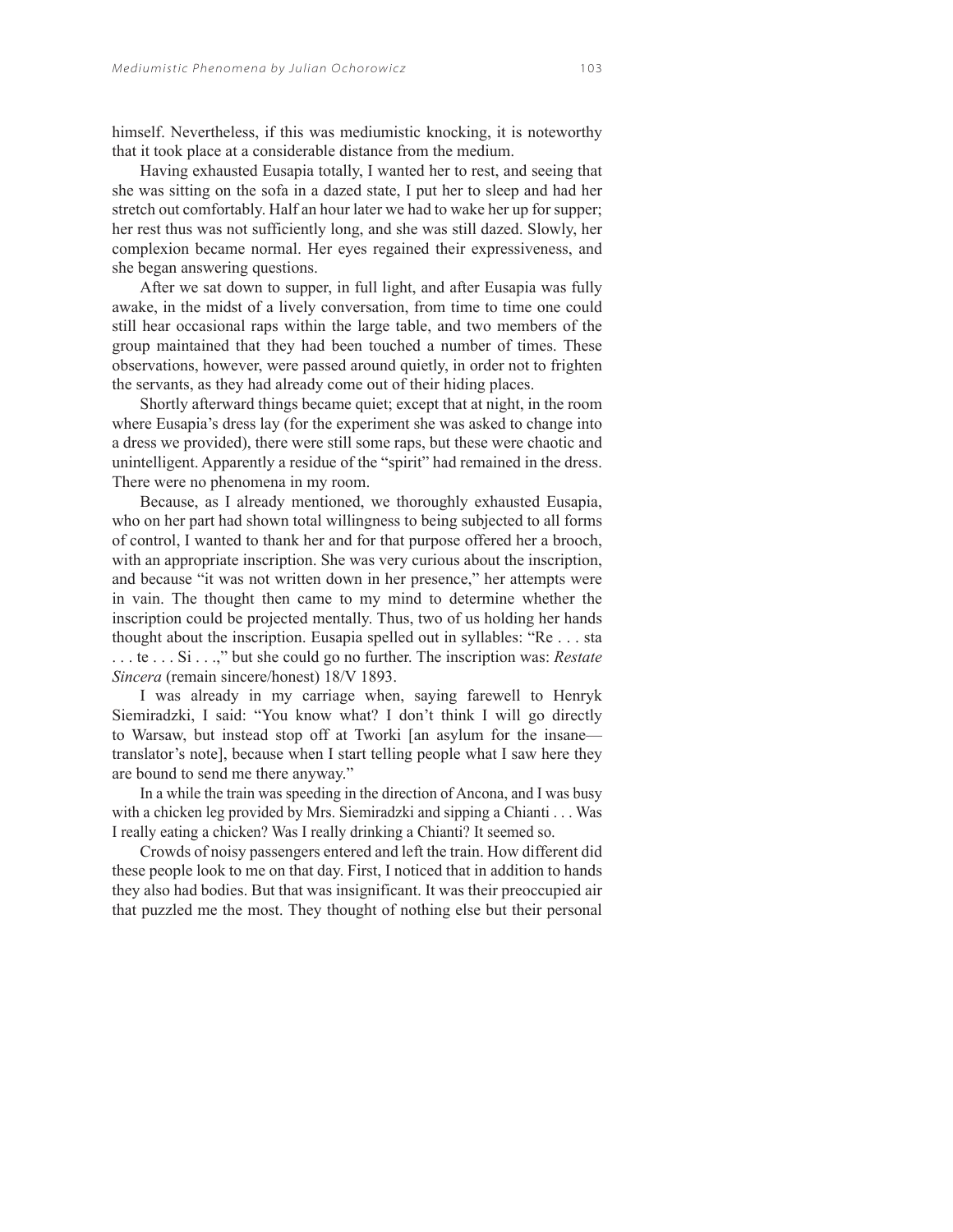affairs. No face betrayed any curiosity as to how a table could rise without visible support. But was it truly without support?

Maybe Eusapia has an unusual left leg which splits in two, so that one part can press upward, while the other presses down. Maybe. My head turned into some mechanical workshop in which the four-legged hero of the past several days tilted every-which way, seeking Archimedean support . . .

It was of no use. Between the closely spaced white buildings of Falconara I saw the sea—quiet, majestic sea, toward which I always felt a great attraction. Greyish-green, separated from the now steel-colored sky by a now dark and then light line of the horizon, it swayed in its stillness, as Victor Hugo would have described it. The train raced along the shore, forming a boundary between two worlds: the dry one and the wet one.

The wet one must have had a medium of its own, for it undulated constantly; however, if one looked only out of the window on the right side of the carriage, one could reach the conclusion that there was no sea at all.

It was already dark when we reached Ancona. I asked to be taken directly from the railway station to the ship, as I intended to make the whole trip with no interruption. The porters responded to my Italian with a highly attentive "yes" . . . How courteous they are! Apparently they took me for an average Englishman—did not my face betray that I was going to the insane asylum in Tworki?

The ship which was to take me across the Adriatic did not have much beauty or comfort, but it did make a great deal of noise trying to attract travelers. However, as it was the night before Whit Sunday, the travelers were not arriving and it turned out that I was the only passenger on the ship!

Even John King would have been company! But, undoubtedly, he had long ago fallen asleep in the unconscious circumvolutions of Eusapia's brain. On the adjacent ship someone sang a lively canzonetta to the accompaniment of flute and harmonica, and our ship's cook danced in circles. I sat down on the deck and, resting my chin on the railings, looking out at the city. Houses rose on the steep slopes, here and there street lamps shone and windows reflected their light. Bells rang in several churches, calling the faithful to late prayer . . . (maybe I sold my soul to the Devil?). The sounds of the city gradually faded, only that traveling artist kept finding new songs with which he tried to move heaven and earth. Neither took his melodies to heart.

What was missing was our kind-hearted table, which could get very emotional, to the depth of its drawers.

Ancona, according to the *Baedeker* [travel guidebook], is famous for its beautiful women. So what! But I would like to know whether within its walls there is anyone who knows that one can be levitated without any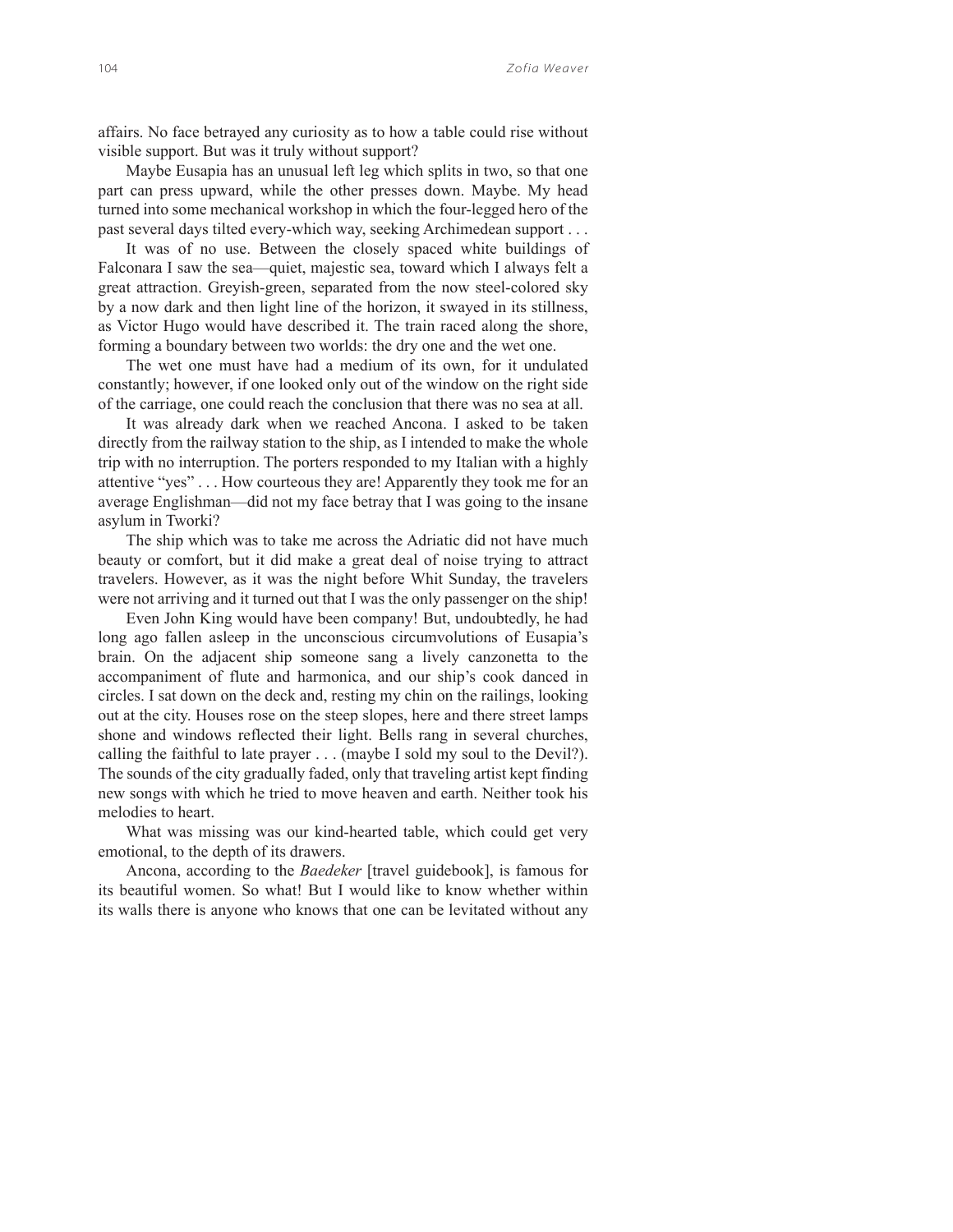support. If there is someone like that, he must be a fool who will believe anything . . .

I turned my gaze skyward.

The moon, following the custom of the Italian *lazzarone* (rascals) turned its horns up, and dozed among the clouds, which did not show any desire to move on either. In reality, why should I be so surprised that a table could float in the air? After all, it did nothing more than the much larger solid objects: the stars, the moon. After all, who was supporting them?

Finally, we were on our way. A white lantern was raised on the main mast, and a green one was 'pinned' to the side of the ship, like a boutonniere. The ship gave its final farewell blast, the propeller turned, and we were on our way.

"We are having a pleasant journey," said the captain—a poor medium, for the moment he said it the sky turned black, the waves began to churn, and a wet wind picked up my hat.

It was time to go to bed. To tell the truth, I had not slept well the whole week. Well, perhaps that is an exaggeration—what is more important, I have learnt a lot.

In the midst of countless levitations, I fell asleep. I slept like an angel, non-ideational sleep. Suddenly . . .

Sudddenly I heard a dull thud, as if a table, raised to the ceiling, dropped to the ground. I slid the curtain out of the way: everything was in its place, and the table could not have bounced, for it was screwed to the floor. In its turn, the sun, which would not be held back by any spirits, rose out of the water as peacefully as it had gone down last night. To the left, the yellow shores of Dalmatia were becoming clearer and more visible.

Fiume! We disembarked.

"Haben Sie was zu verzollen?" (anything to declare?), asked one of the customs men in German.

I showed him one of the photographs of levitation. He told me to close the trunk and waved me on—just as if he were a member of some distinguished Academy.

There was a four-hour wait for the train, so I decided to visit the city. I looked around and it seemed to me that by going to the left and then to the right I would reach the center.

However, I kept going up and up, with sweat rolling down my forehead, passing ox-drawn carts, hundreds of them, and still there was no road to the right. Finally I reached the conclusion that if I continued along that road I would end up in the mountains without ever seeing the city. Let us imagine Fiume to be a mediumistic manifestation, and this road to be the chosen path to knowledge. If one were not to deviate from this road, one would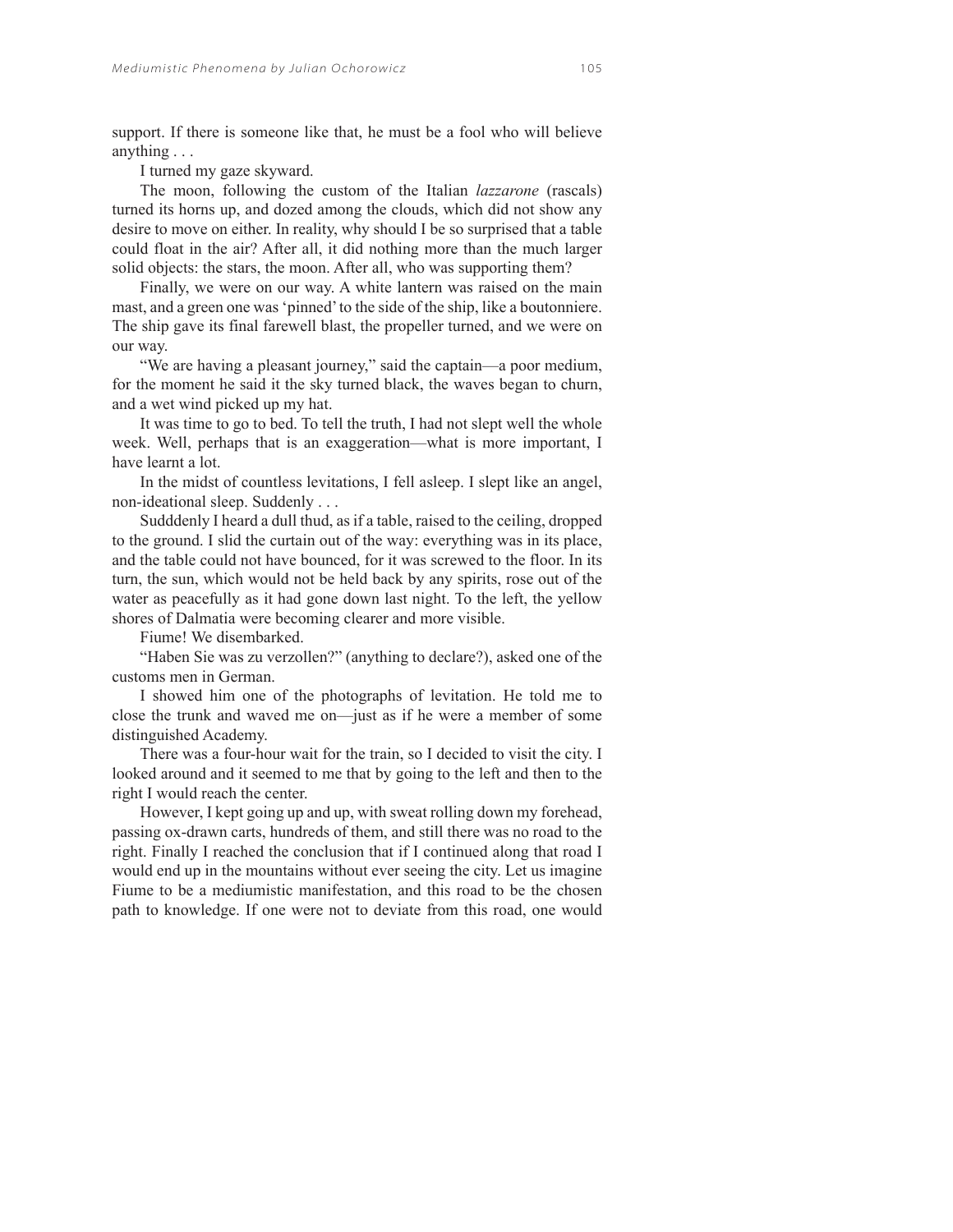never attain knowledge. Maybe in the future the paths will be straighter.

I entered the carriage which was to take me directly to Budapest, and read Brofferio's *Per lo Spiritismo* with interest all day. Professor Brofferio is one of those converted by Eusapia—converted too well, for he forgot that within the human soul there remain yet forces which have not been studied, and there is no rationale for invoking "spirits" until we know more about those, even if one has photographs of the "spirits." But that is a complex question. My dear reader, would you not prefer me to discuss it at a later date? If I hurry too much, I may get things wrong.

And again, the night was upon us. John King was already far away, across the sea, and yet how I would love to discuss these questions with him! Spiritualism condemns itself by one circumstance: For all the thousands of spirits who sent their communications to the mortals, none have thus far answered simple questions, such as: By what means do the tables lift?

Dear reader, do not despair. Science will not be lost; it will reform, or at any rate expand.

Hypnotism has shown that today's physiology is but the skeleton of the living body. Spiritualism, when finally explored, will add muscle to the skeleton. Who knows whether, in the near future, the mediumistic phenomena will not show themselves to be simply a higher level and a new category of hypnotic manifestations. In the meantime, the one thing I find certain: *Man does not end at the surface of his body . . .* 

But I promised to hold my tongue . . . besides, I must gather up my belongings. Some dashing Hungarian cavalryman gallops on the suburban meadows. We should be in Budapest soon.

I found myself in Budapest on a great national holiday. The unveiling of a monument to those who died in 1848, in the battle to capture Buda. The entire city was draped in flags, and along the streets, under colorful banners, marched societies of gymnasts—boys, straight like ramrods. I also saw the surviving remnants of those heroes of 1848. My God, what they looked like today. . . . How different they must have looked forty years ago.

Time . . . what an ugly invention! and to think that in a few years they will be no more or, what is worse, they will start entering tables and perform those antics. . . . What a glorious fate!

The locomotive blew its whistle impatiently. Only one more sleepless night and one more day . . . Oderberg! The border! Ever closer to Tworki . . . God! how my heart is pounding! . . .

Oh well! Whatever happens, happens! I am returning to Warsaw. . . . After all, they won't cut my head off!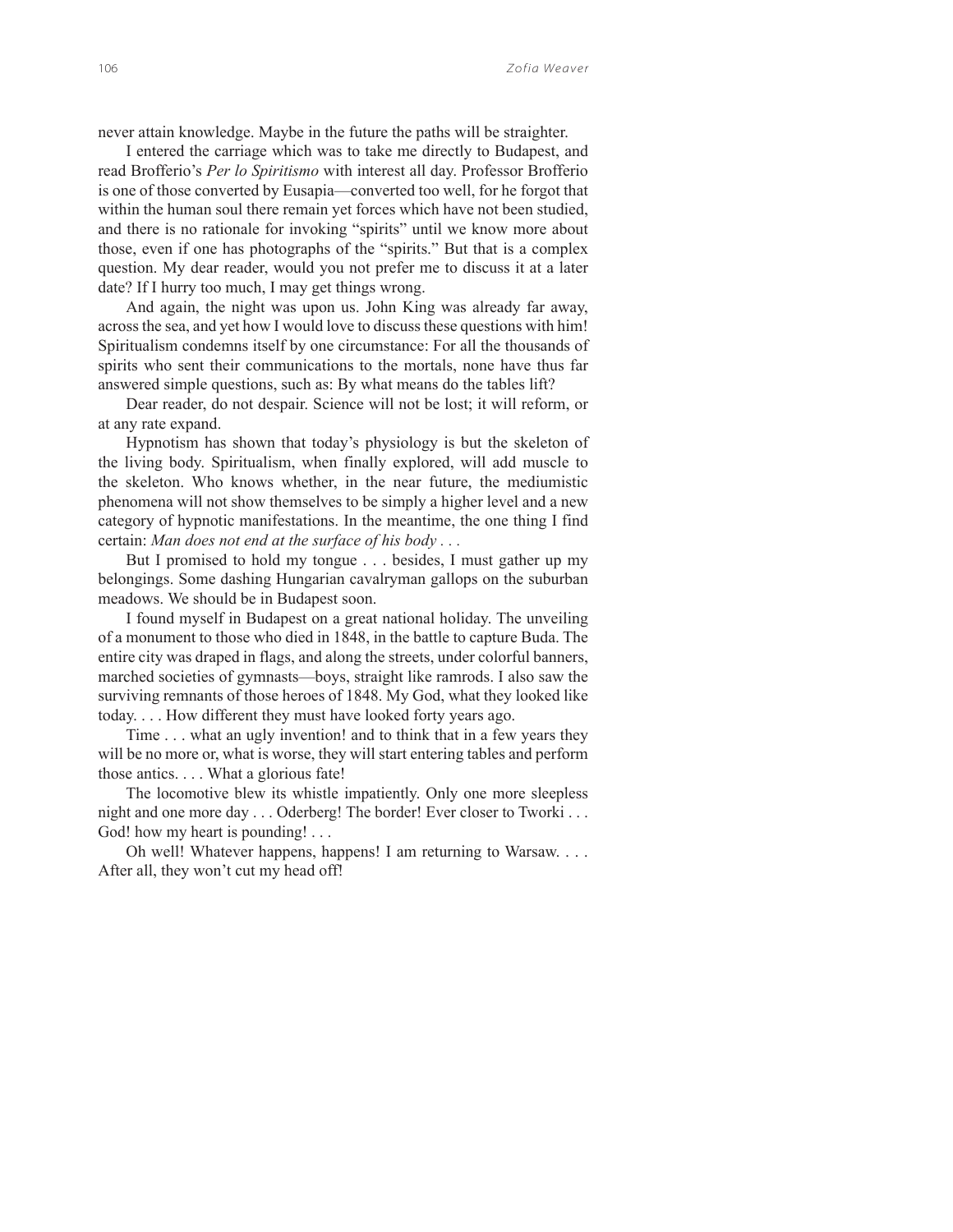# **A New Category of Phenomena**

#### *What Is Impossible?*

When, in 1878, Hughes announced the discovery of the microphone, I was studying philosophy of physics in Lvov and considered it my duty to check the reality of the discovery: three pieces of coke, arranged in a certain way and connected through an electric battery with the telephone, were to send speech over a distance. At least, that is how the papers reported it.

Together with an engineer, Mr. Abakanowicz, and Mr. Bodaszewski, an assistant at the Department of Physics, we began our experiments. It seems that we did everything according to the description, but our attempts turned out to be a fiasco. "Humbug," I thought to myself, "how could a piece of coal transmit speech?"

Several days later it turned out that the pieces of carbon were poorly connected and under better conditions the microphone did transmit speech.

When Edison's phonograph came into being I was more cautious and did not grab by the throat the one who turned the crank, accusing him of ventriloquism, as did Professor Bouillaud—this despite the fact that several days earlier I would have also claimed, as did that physiologist, that a metal plate could never imitate an instrument as complicated as the human larynx.

I was also more cautious until I saw, with my own eyes, Crookes's radiometer, a mill turning by exposure to light, although until recently I considered mechanical action by light alone to be impossible. However, when I read in books by magnetists (I, who have been involved in magnetism from the age of 16) that motions and actions can be initiated in some persons by thought alone, without the use of microphones or radiometers, I said: "Humbug! This is against our knowledge of physiology."

In 1885 I became convinced of the reality of the phenomenon and wrote a book about it. There, I did not as yet acknowledge *translocation of senses*, which the old magnetists talked about, and *mediumistic phenomena*, of which spiritualists told wondrous tales. In April of this year (1893) I confirmed the possibility of the first, and in May of the others. From that moment I became as humble as a lamb.

I began to recall previously observed facts which scientific incredulity would not allow me to understand—and I reached the conclusion that, were it not for the artificial blindness bestowed upon me by my schooling, I would have by now attained much greater advances, and I would not have ignored people who, at the cost of their careers, proclaimed new truths.

When I recall that there was a moment when I considered Crookes that great inventor of the radiometer and discoverer of the fourth state of matter—insane, only because he had the courage to recognize the reality of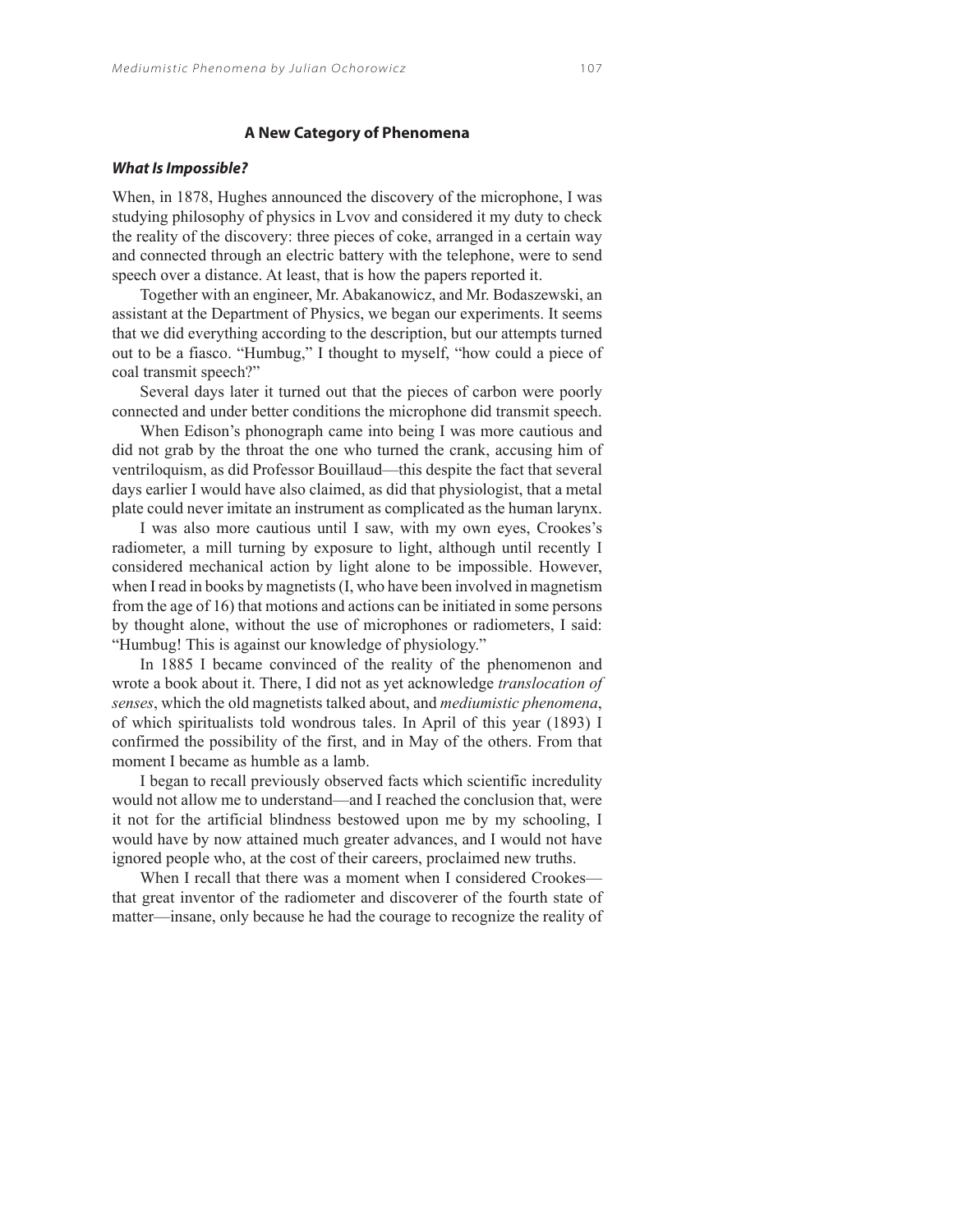mediumistic phenomena and submit them to strict scrutiny, and that I read his articles with the same stupid grin with which his colleagues at the Royal Society avoided the supposed madness, I burn with shame for myself and others.

Unfortunately, the story repeats itself whenever it comes to a great discovery.

It was the same with blood circulation, with the acceptance of fossilization and of meteorites, with the introduction of steam locomotives and telegraphs. Acceptance of Bell's telephone was denied by a commission of the Paris Academy on the grounds that it had no practical application, and Viennese doctors argue even today about the reality of elementary hypnotic manifestations, verified long ago.

In my book in French, I had to vindicate the brilliant Mesmer who within the human body discovered a natural healing power; I did this in spite of the beliefs inculcated in me over the years by my schooling. This caused some surprise in the camp of writers on hypnotism, who after appropriating Mesmer's discoveries, thought it right to give him a kicking, out of respect for Learning.

One could assume that more tangible discoveries would not be subject to such blind opposition, and that it would be of short duration.

"I am attacked from both sides," said the discoverer of galvanic action, "by scientists and the ignoramuses. Both laugh at me, calling me 'Frog dancemaster'. Yet I know that I discovered one of the greatest forces in nature."

No longer than ten years ago, despite much work on galvanic action, if someone had asked me whether it was possible to hold up a heavy object in the air with the aid of electromagnetism, I would have answered in the negative. Meanwhile, at the last exhibition in Paris, I saw S. Thomson's electromagnet, activated by alternating current, vertically repelling a copper ring or disk with such force that the heavy bodies seemed to float over it. An incandescent lamp brought close to such an electromagnet would light up even if immersed in water, without any wired connection. Was that possible? I think so, since it happened.

Is it possible for a person who is awake to turn on a lamp merely through nervous and muscular currents—and to turn it off just by the act of falling asleep? It was impossible last year, prior to Edison's ideas, but it is possible now.

Similarly, it is also possible to replace telephone wires with the rays of the sun (radiophone), and with Lippmann's discovery color photography begins to be a possibility—etc. [All this was written in 1893, that is, before the discovery of X-rays by Roentgen, radioactive materials, and the wireless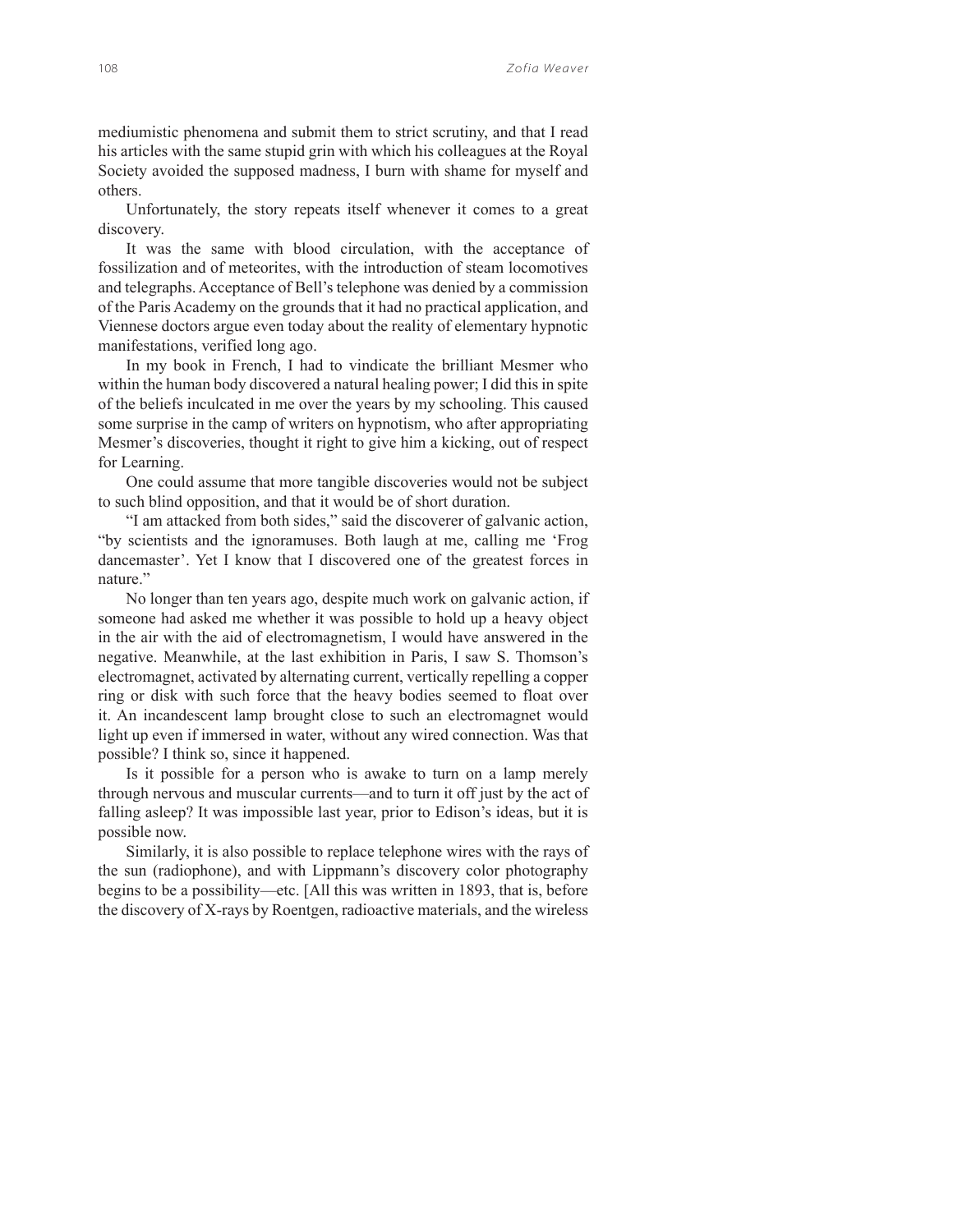telegraph, all of which of course was considered impossible at the time.]

Impossible is only that  $2 \times 2 = 5$ . It is impossible to go against the so-called laws of nature. However, since we do not know all the laws of nature, which also mutually limit one another, it is safer to study the facts first, and only then to consider the possibility of their existence. Let us not try to be greater than nature itself, and let us remember the caution of the astronomer Arago: "He who, beyond pure mathematics, uses the word 'impossible', is simply imprudent." Of course this does not mean that one should be gullible.

## *The Question of Fraud*

It has been said that the proper judges of such phenomena should not be scientists but masters of the sleight of hand. There is some truth in that. Mediumistic phenomena thus far have escaped the rigors of scientific analysis; this was the case with hypnotic manifestations until they began to be studied on a larger scale—it is therefore not strange that today's scientists view mediumship the way they used to view hypnosis.

Firstly, there is a need to exclude from experiment that which could be the result of either conscious or somnambulistic cheating, and to that effect the help of those versed in magic tricks would be very valuable. Luckily, while still in my childhood, I was interested in that art, and I even possess a two-volume "masterpiece," which I wrote as a schoolboy, entitled *The Secrets of White Magic*. I remember with what pride I showed my classmates that neither Hermann nor Bellachini could fool me. This was one of the manifestations of my passion for understanding everything that had a semblance of the miraculous.

Thus, I saw nothing in Eusapia's behavior that would allow me to utilize my knowledge of magic tricks. She displayed neither the dexterity nor even the presence of mind which is essential for such productions. She would simply say under what conditions the experiment would not succeed which no magician would do and, contrary to the custom of magicians, she would draw attention to the direction in which one would really see something happening, and not in the opposite one. Very often, while we sat at the table, Eusapia—half asleep—would lay her head on my hand, or, in order not to break the hand-chain, would scratch her face with my hand with the lack of self-awareness of a sleepy child.

During all the more important experiments, she was either completely unconscious and limp, or she would only momentarily gain a somnambulistic consciousness, which she would not remember later. As to the external conditions of control and external possibilities of fraud, please consider the following: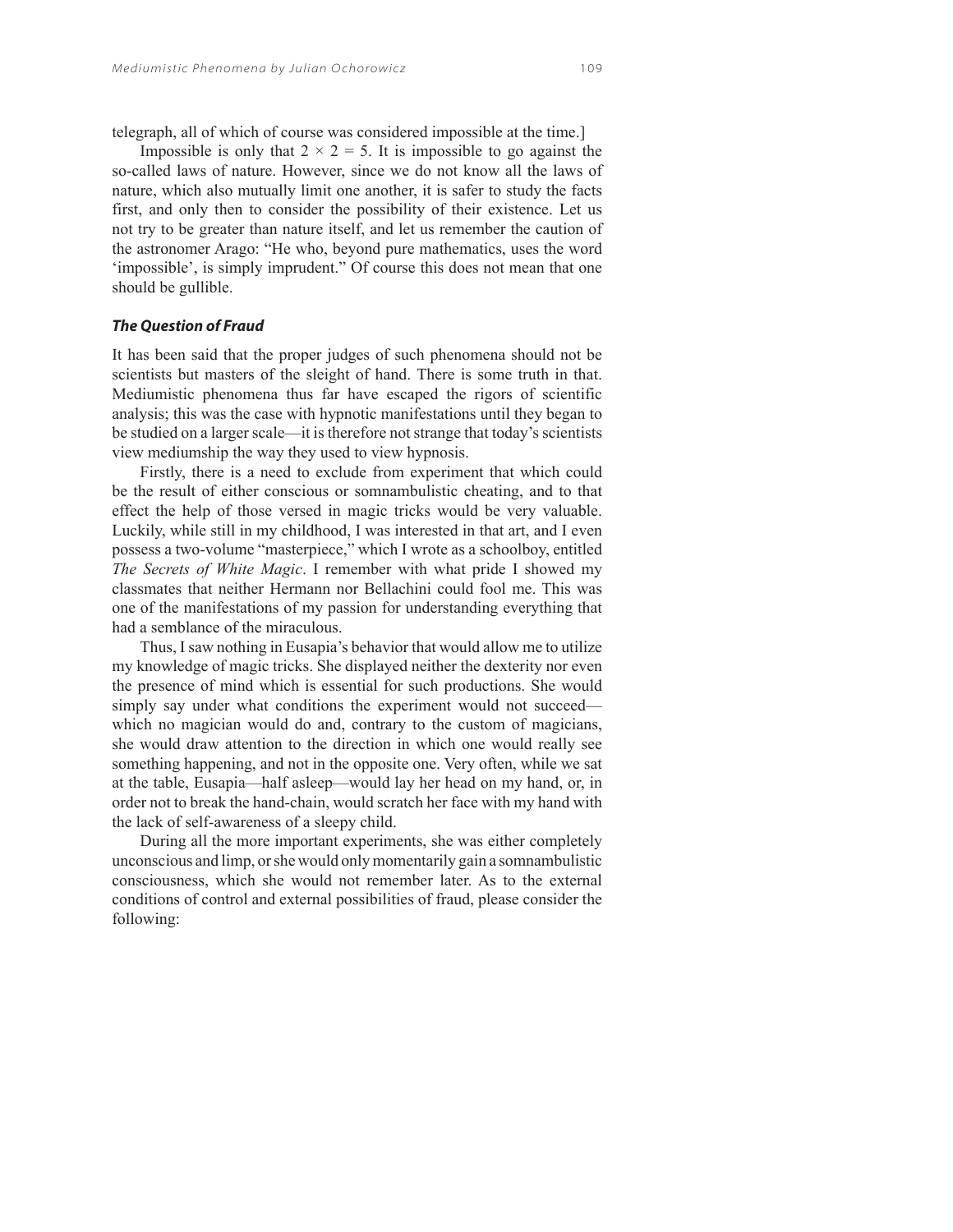First of all, the question of a permanent acccomplice does not arise, since she came from Naples to Rome by herself and no one introduced by her took part in the experiments.

As to the possibility of one of my friends being an accomplice, they were trustworthy persons who wanted to test the reality of the manifestations, and none of them attended every session, yet manifestations took place every time.

It could thus only be Eusapia herself who could be cheating, but how?

The suspicion that she could be hiding some kinds of instruments under her skirts turned out to be unfounded. I would examine her prior to and during the sessions. Before starting a session, Eusapia had to change into clothing provided by us, and she was so lightly clad there was no question that she could hide something. Neither could I possibly imagine the kind of mechanical device that could help her with the experiments.

During the entire session I would not release her hand, not even for one moment. Sometimes I held both palms with one hand, while others held both knees, while with my foot I would press down on both of her feet, which were brought close together. There would always be a similar, simultaneous control by someone on her other side.

One could assume that at times the control would be insufficient—but the control was focused on at least when the manifestations were announced ahead of time, concentrating everyone's attention in the given direction. We never used any partitions for the medium, and everyone, holding hands in a closed circle of 3 to 7 persons, would control one another.

During several sessions there was no one outside the circle; the doors were locked with the key and, in addition, some of the sessions were conducted in full light, both natural and artificial. The room was in Siemiradzki's private quarters. The table was constructed especially for the sessions—it was smooth, with the top not extending beyond the supports, and it stood firmly and evenly on a stone tile floor.

I should add that although the greater part of the manifestations took place in close proximity to the medium, some took place at a distance which was out of reach of Eusapia and the others. Finally, there were manifestations which no manual intervention could explain.

Possibly, then, Eusapia is just an excellent hypnotist, who puts everyone in a state of stupor and orders them to see and hear non-existent things. To that, I will answer thus:

1. None of the persons who took part in the first session was hypnotically sensitive.

2. Manifestations began to occur immediately, in the midst of a lively conversation, with everyone seeing and hearing the same occurrences.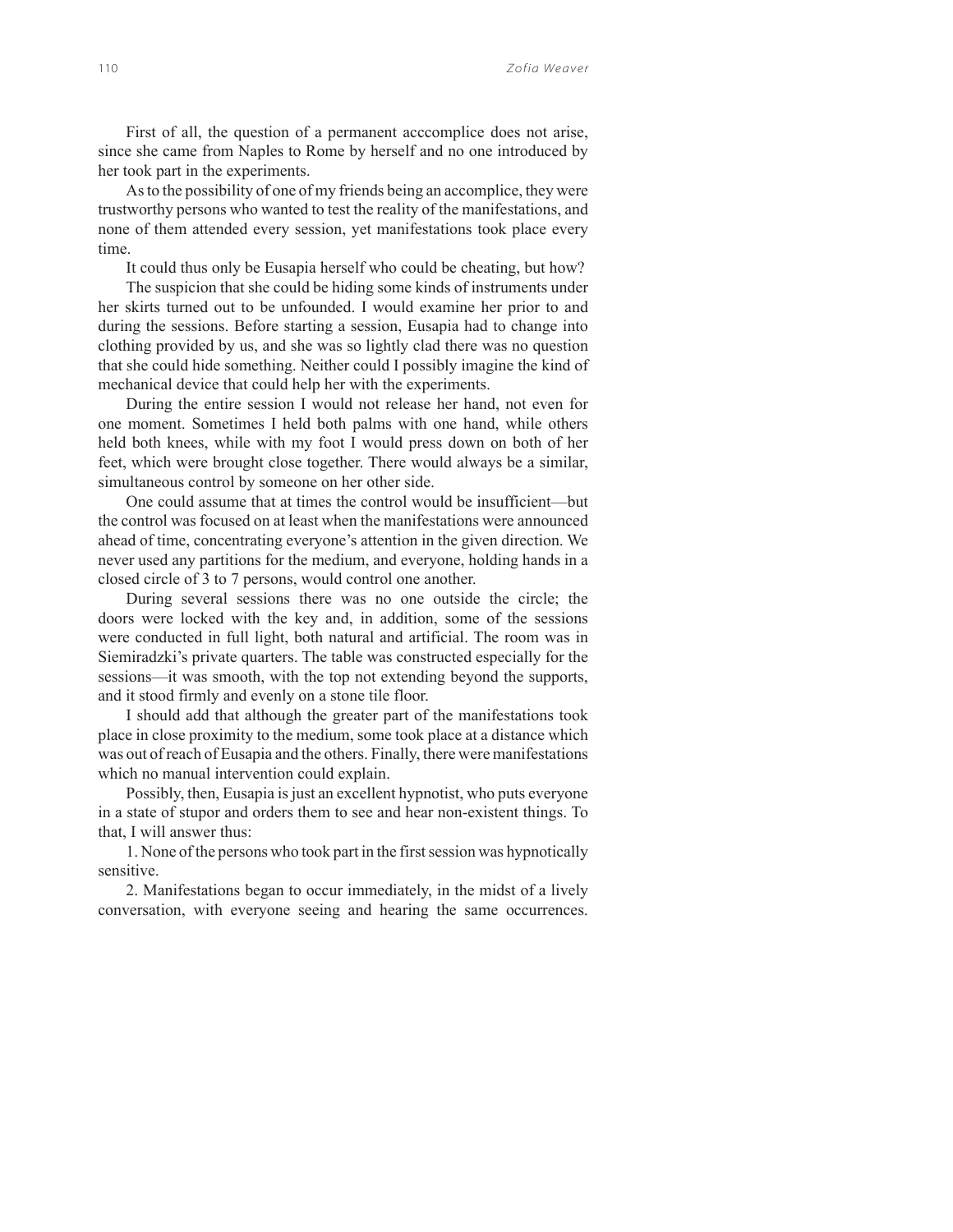Eusapia was the only one in a stupor.

3. Some of the manifestations left permanent traces in photographs, drawings, and clay impressions. One would thus have to assume that inanimate objects were also subject to her suggestion.

For those who witnessed the manifestations brought about by Eusapia even once, the hypothesis of hallucination would be inconceivable. The manifestations were completely unlike those which occur with the average medium after a lengthy wait and a great deal of concentration.

And if all the manifestations, or even only some, have to be accepted as true, then the question arises: What can be said about them? To what category should they be assigned?

Before attempting to answer these questions, I must describe in greater detail some of the fundamental experiments.

## *Experiments with a Compass*

I placed on the table a box, covered by a tight-fitting glass plate, within which lay a compass, and requested of Eusapia that she attempt to move the needle from a distance. The table could not be affected by any shocks, and the needle was absolutely motionless. The experiment was being conducted in full light.

Eusapia stretched out her hand in the direction of the compass, with fingers held together, but there was no movement. Impatiently she withdrew her hand and then brought it forward again, holding it there for a number of seconds. At the instant when she hissed with pain, the needle moved about 15 degrees to the right, then to the left, and began slowly to sway back and forth.

Eusapia's hand became numb. I had to massage it for a fairly long time before it returned to normal. I am certain that there was no mechanical jolt. This fact is brand new to science and merits a closer evaluation, for normal action of a human hand on a compass needle is possible only in two cases:

1. The hand conceals a magnet—the action then is at a distance, immediate, fast, clearly repelling one of the poles. None of this occurred, and I am certain that Eusapia did not have a magnet or a piece of iron in her hand. If there were a piece of iron, the action would be that of attraction, and thus also different.

2. The needle is electrified—the attraction then would be from a shorter distance, and the motion of the needle would be of a different kind. Such a case is also inconceivable.

Science knows of no other way of manually acting on a compass needle. Therefore we must be dealing with a new phenomenon.

The assumption that Eusapia's body was highly charged does not stand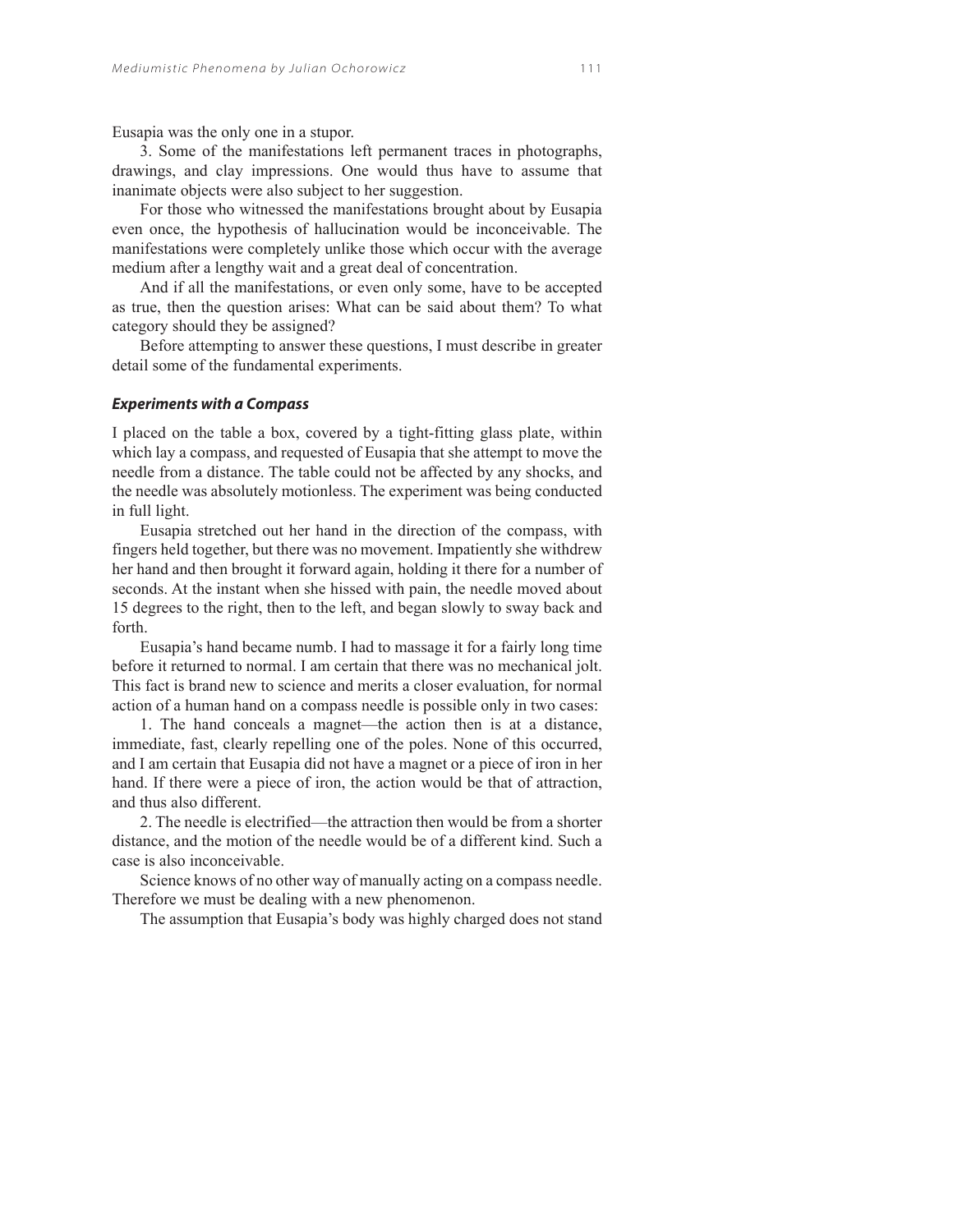up either. If that were so, the results would be identical with the second point, and the reaction would have been instantaneous. In this instance, the result apparently depended on a certain state of her fingers, a state which appeared after a certain lapse of time, at the expense of normal strength and normal feeling, but also under the influence of strenuous thought concentrating on the manifestation to be produced. It appeared as if Eusapia's fingers became longer, passed through the glass, and lightly nudged the needle. There was no magnetic or electrical action.

That Eusapia's fingers can effect mechanical action over distance is borne out by the following experiment, which took place in the presence of Siemiradzki and Bakałowicz:

Two slates were placed, one atop the other, on the floor in front of Eusapia's chair. After having concentrated for a moment, Eusapia made a sweeping motion with her finger in the direction of the slates. The slates were removed and on the inside was found a sweeping mark, as if scratched with a fingernail.

As far as the experiment with the compass is concerned, I would like to add that this phenomenon had already been reported by Fechner with Mrs. Ruf, and by Zollner with Slade.

These facts, and many more, attest to the fact that *under certain conditions, a medium's hand can operate mechanically at a distance as if it were stretched beyond its normal length.*

#### *Table Levitation*

There is no need to speak here about the ordinary swayings of a table which are caused by involuntary and unconscious pressure of hands against the table. These are known and have been studied. I speak here of the complete levitations of a table, where all four legs are off the floor, without any apparent support.

These I have seen quite a few times in full light or I felt them in the dark. In the latter case we would photograph them in a magnesium flash at the moment of occurrence. We took four such pictures while in a smaller or larger circle of participants. Two of them represent drawings made from photographs. The third is also a copy of a photograph, obtained in the presence of Richet, Schiaparelli, and others. Richet is holding Eusapia's knees, while the table is floating horizontally—while in our photos the table is always somewhat tilted toward Eusapia, who sits on the left side.

During one of these levitations everyone took their hands off the table, except Eusapia and myself, with my hands holding hers. The medium's hand seemed grown into the table, and, as she remarked herself, she could not tear her hand away. I looked at her knees under the table. They were motionless,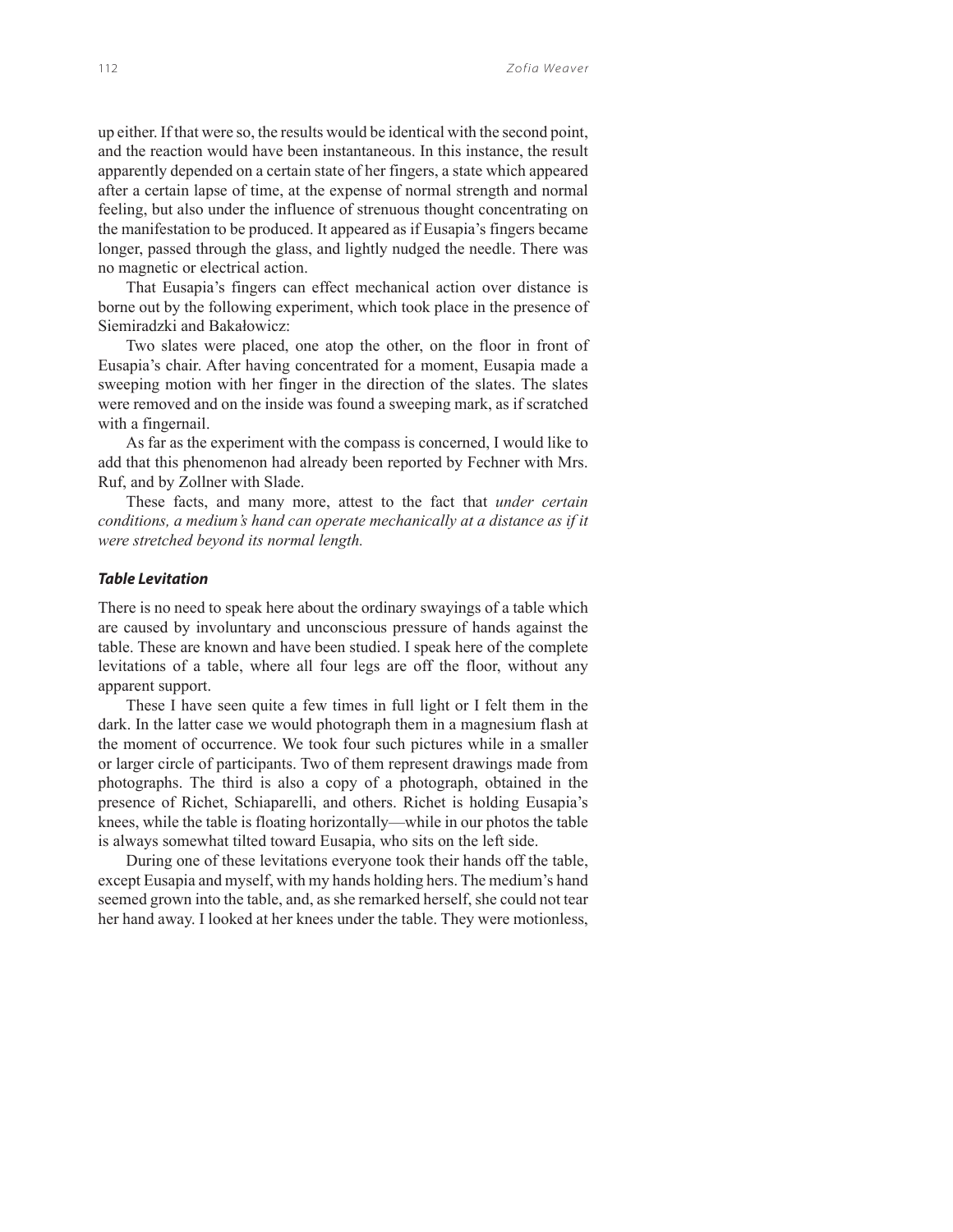but the table's left leg was touching her skirt. This touching of the skirt is an amusing fact that had been mentioned in the Milan experiments. I noticed the following: At the instant that the table was about to levitate, Eusapia's skirt billowed out and began to stroke the table leg with its fold, sometimes stroking mine as it was close. At that moment I grabbed the fold of the dress; there was nothing in it. It appeared that contact with the dress was necessary, or also as if a shade was needed, the shielding of the table leg by the dress—which of course was bound to arouse suspicion. Nevertheless, I must add that I felt nothing like that in the darkened room, and that the table levitated at times when Eusapia's legs were not under the table, but on my knees, while I also held both of her hands. Finally, once the table levitated by itself, in full light, when we had already risen after completing the session. However, the table leg was touching Eusapia's dress.

In a similar manner, we once obtained a suspension of the table in the air when, having become too heavy, it could not rise any farther.

Thus far this manifestation has not been studied sufficiently to attempt explanation. I will only suggest the direction in which clarification ought to be sought.

If one believes in universal gravitation as a separate mystical force, acting from a distance, or comparably as attraction toward the center of the earth, as taught by physics today, one will struggle in vain. In my treatise, titled *Force as Motion*, published by *Ateneum* in 1879, I attempted to prove that attraction toward the center of the earth is merely an illusion, resulting from the pressure of the ether whose particles, in ceaselessly pressing against the body, are pushing it toward the surface of the Earth.

If, for whatever reason, such as Thomson's electromagnet, the density of ether could be reduced from above, and the motion of its particles increased from below, then a solid body would be propelled away from the Earth's center instead of dropping toward it. It is possible thus, that even here, due to unknown relationships, resulting from the combination of forces of the medium and the participants, something similar takes place under the influence of visualizing such a manifestation.

Dependence upon light is apparent: The table levitates much more readily in darkness, a condition which also favors teleportation of other objects. If, however, the same circle of participants conducts experiments more frequently, then with each session the manifestations become easier, and that which previously was possible only in darkness occurs later in full light.

Even more apparent is the psychic state of mind of those present. When, as a result of a temporary disagreement, pertaining to the need for strict control, we were somewhat irritated, the table, which during the previous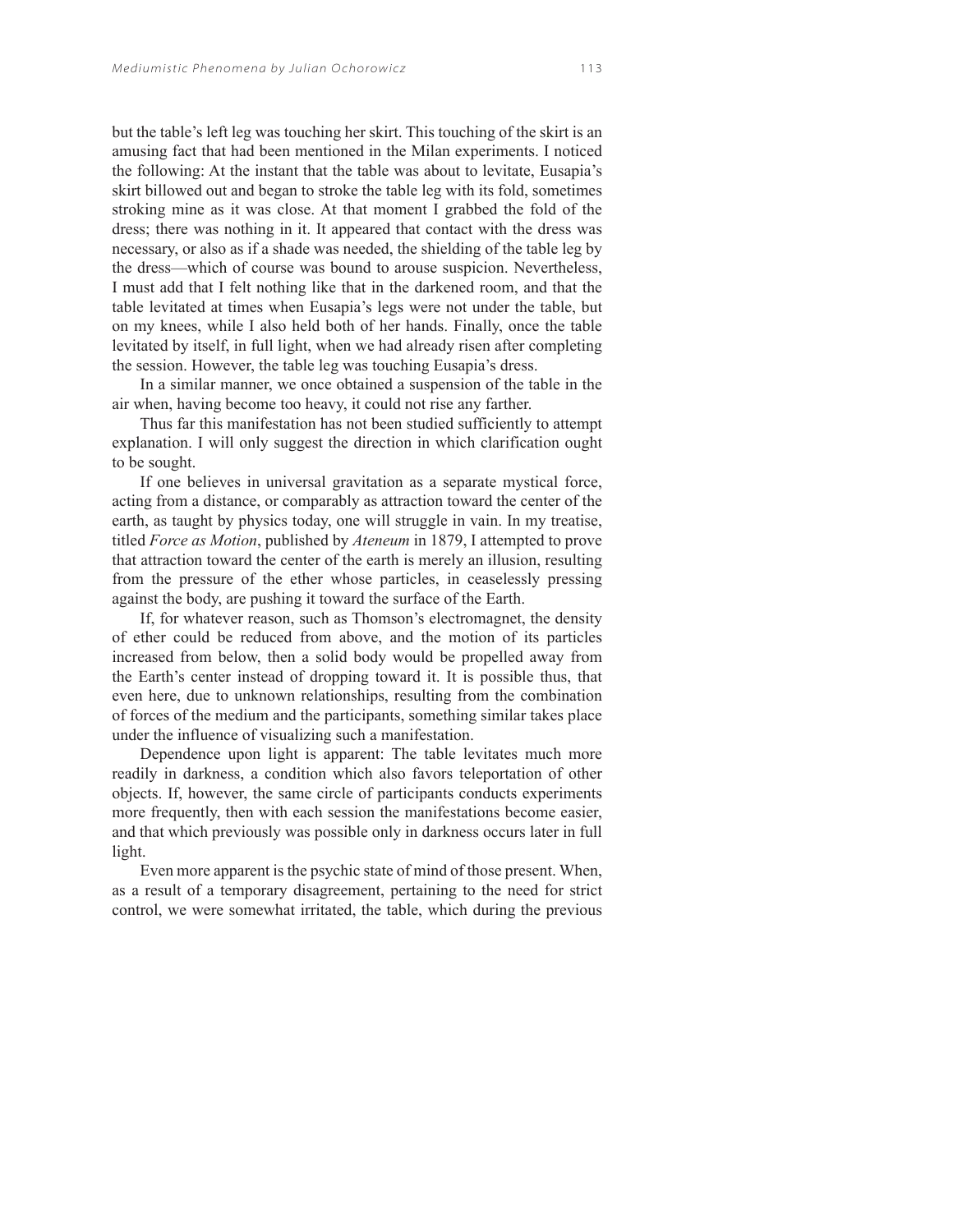sessions reacted immediately, asked that we wait for some minutes. Eusapia also assured us that when she is angry or depressed there are no manifestations at all, or they are rather weak.

Among other conditions, one needs to emphasize tiredness as a paralyzing factor, and a certain sequence within the circle of participants, which at times favors and at other times slows or stops manifestations, depending on the individual characteristics of the participants.

Frequently, Eusapia, either directly or indirectly, through unconscious rappings of the table, demands changes in the order of seating. She also states that if certain persons, whose handshake gives her an unpleasant sensation, invite her, she inevitably refuses, for she knows from experience that nothing will come of the experiments.

I have not noted the effect of lack of belief on the part of the participants, but what is certain is that if the participants were hostile toward the medium, and all of them treated her with derision, there could be no manifestation at all. This happens also in the more subtle manifestations of the magnetic trance, which also usually failed in the presence of academic commissions.

Sudden turning on of light greatly unnerves the medium, who remains very sensitive to light for quite a while after the session has ended.

Clothing which is too warm appears to harm the medium. On one occasion changing the dress from silk to linen improved the session, but I cannot tell whether it was because the other one was silken or whether the new one was lighter.

Although no mechanical support of the table by Eusapia was ever uncovered, nevertheless it was apparent that levitating the table did demand a certain amount of effort on her part. All our photographs show this expenditure of energy in her facial expressions. In one of our experiments, Eusapia pulled a piano close to our table, and then a heavy table which stood in the center of the room. The next day she had pain in her arms and shoulders, as if she had really pulled them. The pain ceased after magnetizing.

Detailed observations of the levitation phenomenon brought me to the conclusion that it depended on a variety of causes, where sometimes some outweighed others.

The strongest impression of mechanical effects was given by those levitations (in good light) where the table rose tilting toward the medium. Let us imagine that beyond Eusapia's left leg there was some support on which the left leg of the table could rest; if then the left hand of the medium, adhering closely to the table, pulled it toward herself at the same time pressing from above, then with a degree of strength and dexterity the table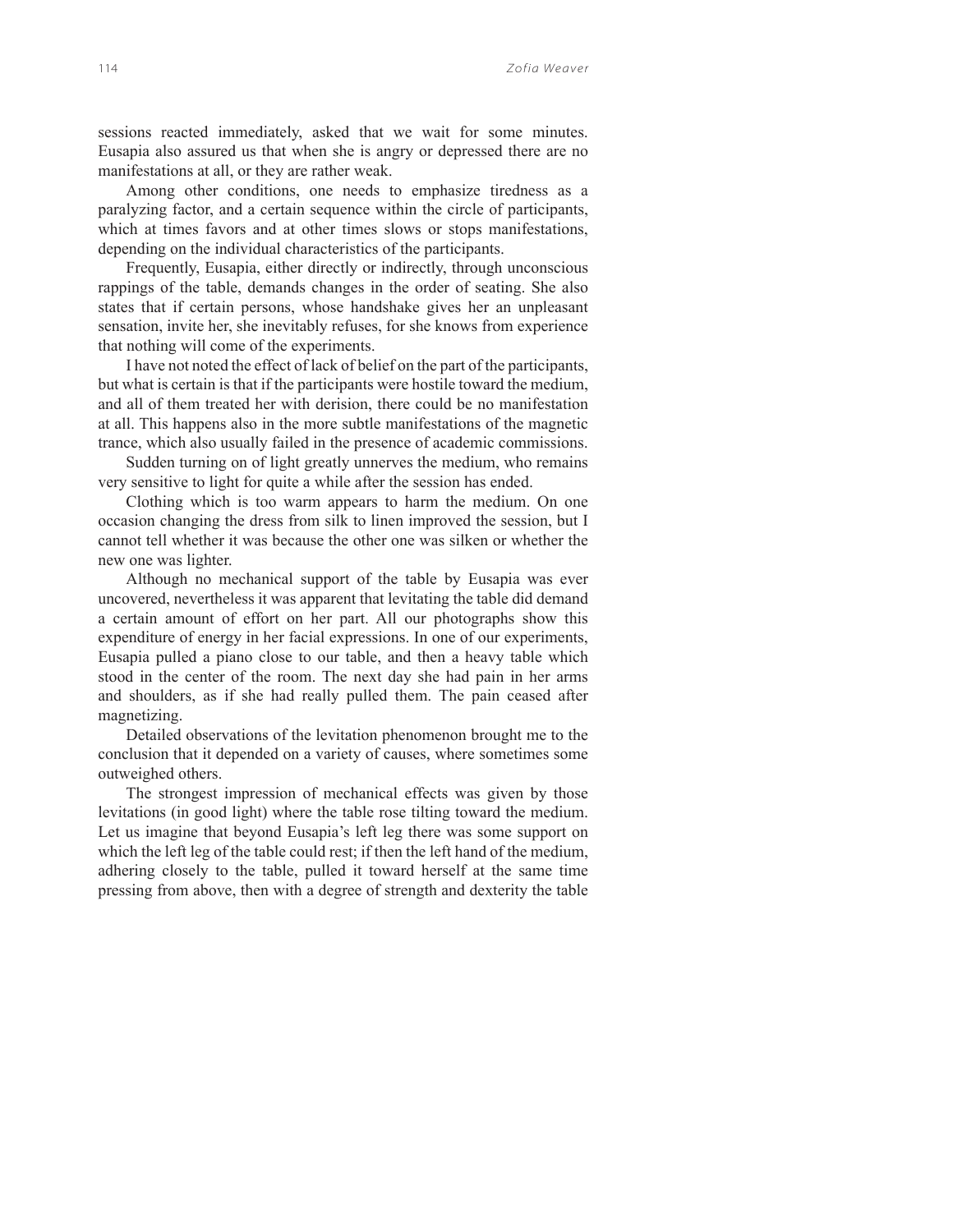could be held up mechanically in this manner, i.e. without any unknown force, for a short while. However, I never found any such support and the only other supposition might be that the left leg of the table held on to Eusapia's left hip by some special attraction.

It is worth noting that Eusapia herself considers levitating a table in full light to be impossible when sitting at the longer side of the table rather than the shorter end. This is possibly caused by the fact that she is farther from the table legs, and the skirt to leg contact is not possible (but later experiments with Eusapia in Warsaw showed that levitation was possible even under those conditions). The significance of contact of Eusapia's dress with the table or the floor, which occurred during a number of experiments, as an essential element of success, is not known. If, however, I am not mistaken, in exceptionally favorable circumstances this requirement seems unnecessary.

Descent of a levitated table is of two kinds: Most frequently it drops to the floor immediately, as if a support were removed. On some occasions, though, it formally floats in the air and, swaying back and forth, it gradually comes down. In spite of the instantaneous dropping in the dark, no one was ever jostled by it.

If I am to trust the dynamometer that had been compressed in the dark, then the force occurring during these experiments would correspond to more than 80 kg. That force is at least three times greater than that exhibited by Eusapia in her normal state—but it is known that in the hypnotic state the force can be considerably amplified. For example, I saw a weak girl who in a hypnotic trance broke a stick 3 fingers thick on command. In addition, although the actual muscular exertion does not enter here, there is no doubt that during these experiments the strength of the medium combines with the strength of the participants. Following one of these sessions, despite the fact that subjectively I did not feel tired, I noted a drop in my muscle strength from 135 to some 60 degrees.

I am inclined to assume that the mechanical mediumistic manifestations consume considerably more energy of both medium and participants than the same exertion done in the normal way. In any case, nothing in these manifestations can be construed as running counter to laws of mutual exchange of forces.

## **Soffio Freddo** *(a Breath of Cool Air)*

The idea of possible changes in the density of ether during mediumistic experiments finds confirmation, or at least support, in the following interesting manifestation: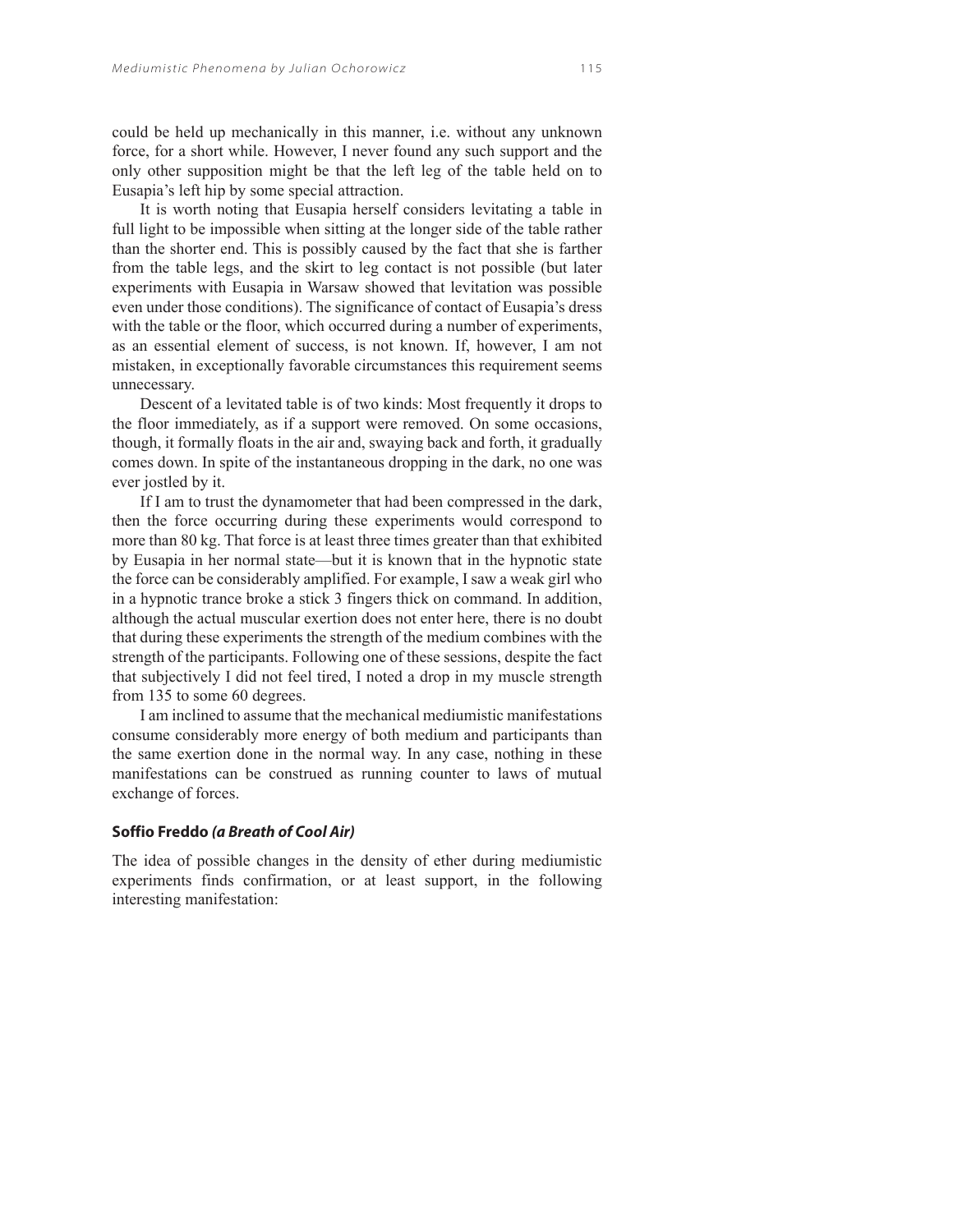When manifestations are about to start, and also independently in the course of the manifestations, one can clearly feel a cool breeze blowing on one's hands and face. It is very much like the coolness one can feel on the hands when bringing them close to an electrostatic machine in use. It is also similar to the cool breeze one feels when a sharp-pointed piece of metal is brought close to the body by the person who is electrifying one.

The same cool breeze occurs very frequently in the course of magnetizing. There are heads from which a breeze is "blowing," as if from a cellar. There are legs (exhausted) around which a magnetist (who is healthy and strong) holds his own, and from which there is a coldness which leads at times to an unpleasant and long-lasting irritation for the magnetist. When this cool breeze ceases and the extremities of the patient begin to radiate heat (as should normally happen), then one may be certain that a positive change has taken place in the patient's condition. The coolness, occurring in various areas of the body, is also a very accurate indicator of the patient's pathological state, a mathematically certain indicator of whether there has been any improvement, where and for how long the hand should be held in order to obtain an improvement.

I deem these matters to be so important, and so useful in augmenting our crude methods of analysis, which in nervous disorders are seldom sufficient, that I expect medicine to undertake studies in this direction in about 50 years. (For further details see my book *De la Suggestion Mentale*, Paris, 1887, p. 178, etc., and 1889, 2nd edition, p. 178, etc.).

I observed similar manifestations some 20 years ago, when doing experiments with tables. Some individuals, and occasionally I myself, felt this cool breeze on our hands—yet this blindness, so characteristic of all school-attained education, had me rather assume that this was merely a subjective illusion, so I stopped pursuing it further. When in 1884 or 1885 I assisted in the Parisian experiments with Slade, at the home of Count de V., I was rather skeptical of all other manifestations, but intrigued by one, in that at the moment of Slade passing to me, under the table, a slate, I felt a distinct breeze. This puzzled me, but then I thought that Slade may have had bellows hidden somewhere on his body, so, again, I decided to drop the matter.

It was not until our more precise experiments with Eusapia and the "cool breeze" that began to flow above us that I finally became convinced that it is an objective manifestation, possibly resulting from the movement of air as a result of changes in the density of the ether. This interpretation does not clash with the notion of a "spirit" blowing cool air or fanningmore on this below. Thus far, however, I have not been able to pinpoint the conditions under which this blowing occurs. I assume, through analogy with magnetic facts, that it is an indicator of loss of neuro-muscular strength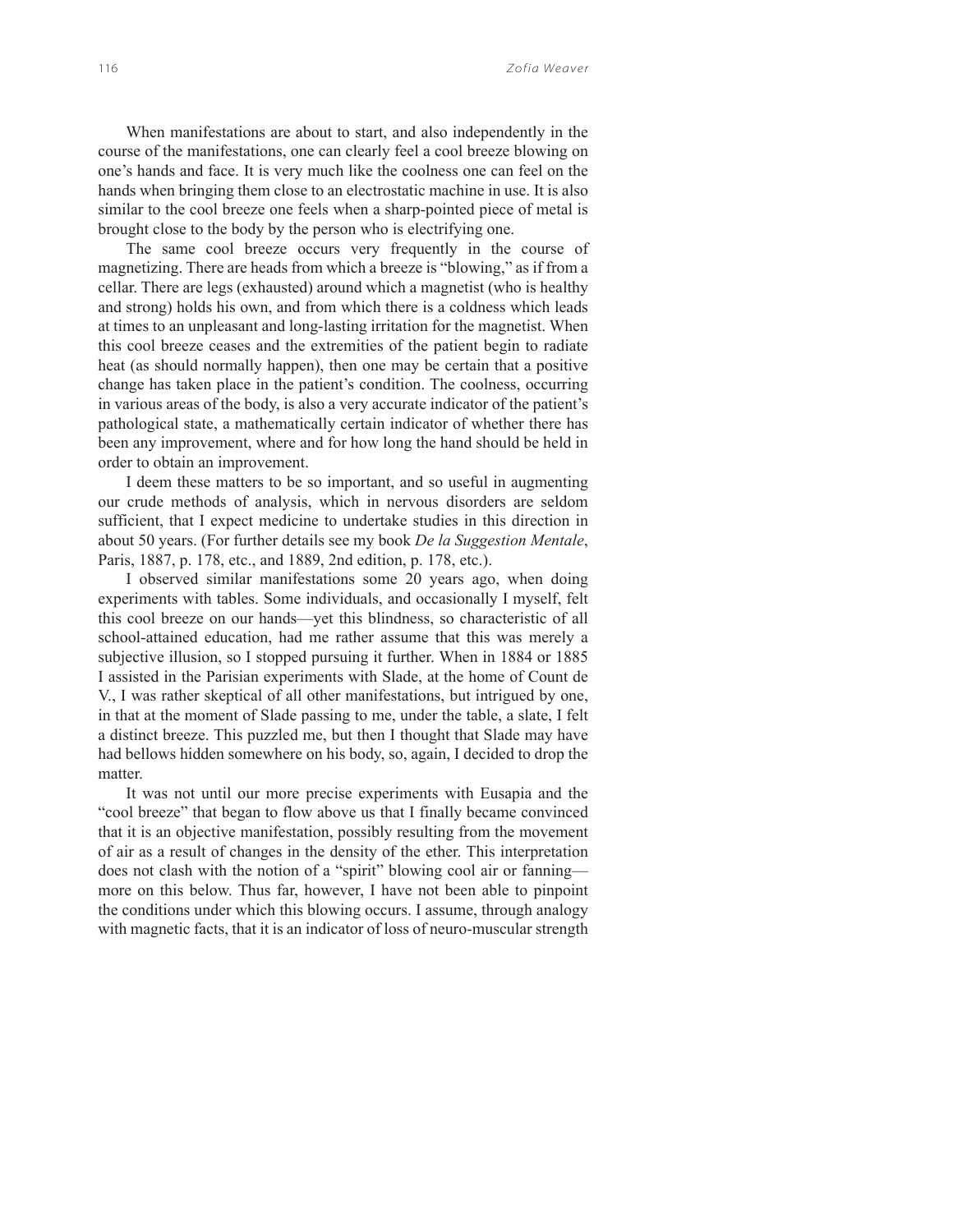of those present, in favor of the manifestations, or a flow-through of etheric waves.

Crookes has said that movements of a table (and virtually all other manifestations) were usually preceded by a flow of cool air, which at times reached the strength of real wind. He has seen this wind blowing around pieces of light paper. It even reduced the temperature of a thermometer by several degrees. At other times—adds Crookes—he noticed not only the actual movements of air but also a penetrating cold which could only be compared with holding one's hand over frozen mercury.

It is thus an interesting manifestation which is even more worthy of notice in that it provides a point of departure for more precise studies.

The following should be ascertained:

1. its analogy with electrostatic "breezes"

2. its analogy with physiological "breezes" during magnetizing

3. its dependence on states of mind, especially ideoplasty.

At this point in time I judge that this phenomenon is not of an electrostatic nature, for I found no traces of electricity during the experiments with Eusapia.

#### *How Are Spirits Created?*

In addition to simple facts, such as moving a compass needle from a distance, moving heavy objects, changes in the weight of objects, breezes and cooling, etc., which could be counted as purely physical, one should mention also that they are, to a degree, dependent on the attitude of those present. There are additional phenomena that occur in the presence of Eusapia, as well as of other mediums, that indicate the presence of an independent intelligence. As we know, a table not only levitates and drops, but with the aid of signs agreed by convention, it also answers questions.

This fact, together with the feeling that they themselves do not move the table and do not expect an answer, is sufficient for many people to assume the existence of a separate personality which causes these movements—i.e. the participation of spirits. Unfortunately, for the spirit theory, there is not sufficient evidence for it.

Very precise psycho-physiological studies have shown—and hypnotism confirms this—that our awareness represents only a thin surface layer of the wave that makes up our psychic life. They have shown that deeper levels of psychic life can act externally without our awareness; that our personality, being the sum of certain associations, is not quite stable. That there is more than one personality within an individual, and that experimentally we can produce personalities within personalities, giving them individual names.

In mediumistic phenomena of the lower kind, subconscious factors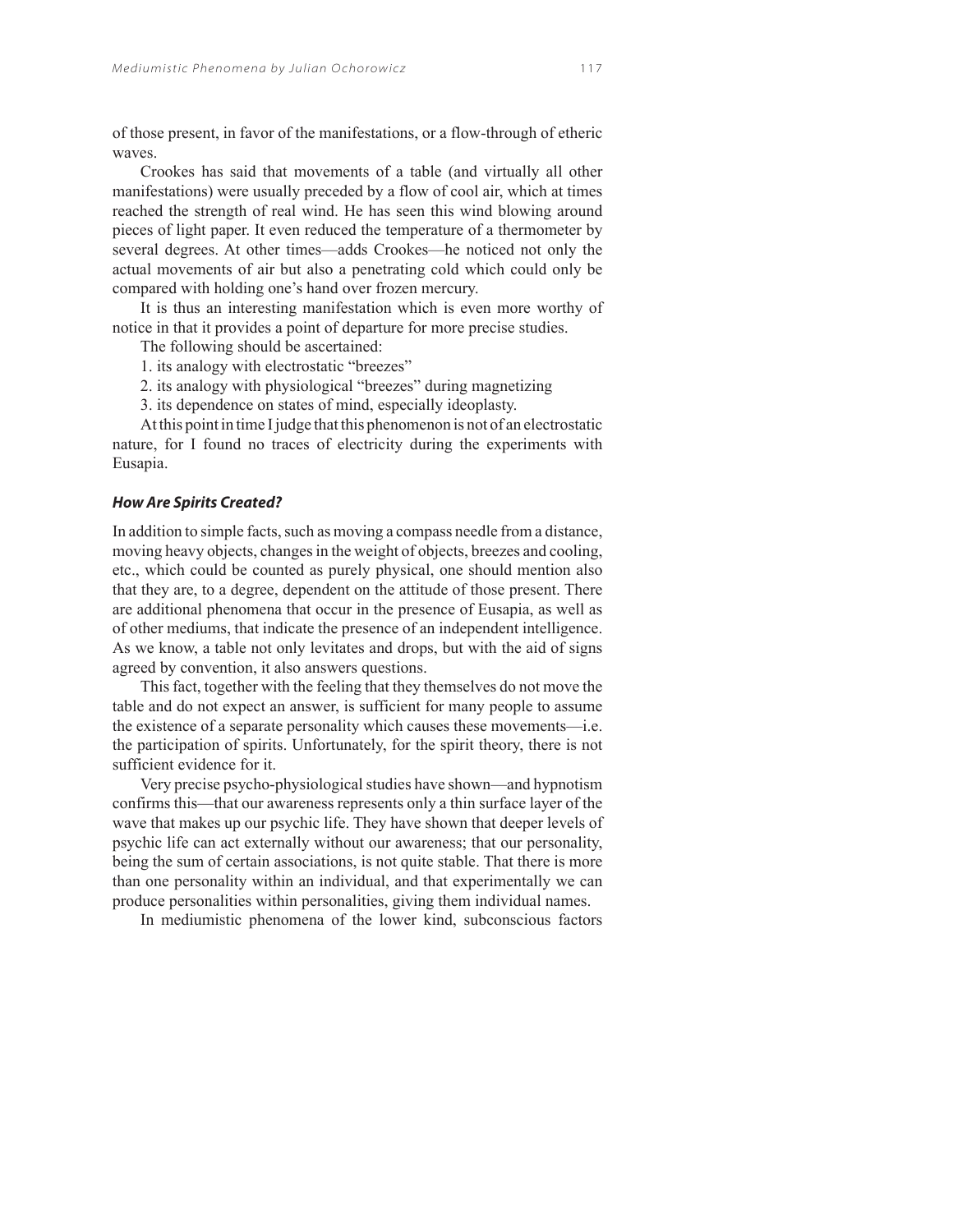of psychic life act through the medium of involuntary contractions. Table gyrations, pendulums, cumberlandism, planchette writing, normally belong to this category. These muscular contractions need not be only involuntary, but they can also be logically combined.

Some years ago I was conducting, with Dr. Świątkowski, a series of experiments on involuntary moving of tables. We reached the point where, as the table moved under our four hands, we were able to observe on each other which muscles would involuntarily contract as a result of being tired of the same position, and having exhausted the accumulated strength of one group of muscles, the loosening of these muscles caused a movement of another group of muscles. Finally, we saw how our unconscious daydreams were reflected in the answers given by the table. After we attained a certain degree of proficiency, we were able to guess the answers, although sometimes it was contrary to our conscious thoughts. Most often, however, it was our own conscious notions that would be reflected. This went as far as the "spirit" of the table answering in the negative the question "Are there spirits?"

When in experiments with a planchette we used two persons who knew only one language each, the answers would come out in bits and pieces, now in one language then in the other, depending on who had the greatest influence at the time. When the person holding the planchette did not know how to write, the writing was replaced by zigzags, which would then convert into letters by the mere touch of a literate person. Most amusing were the answers where the person holding the planchette would betray their consciously hidden romantic interest. In this respect one could describe the planchette as the exposer of secret thoughts.

To show how far the separation between conscious and involuntary movements can go, let me relate the following experiment in the area of cumberlandism.

Mrs. D., a very enlightened lady, a writer, would hide some small item in any corner of the room. I had to find it, on condition that she would think of it constantly. For this purpose I chose to lightly hold her hand. I would find these items so quickly that she was convinced that I could really read her thoughts. I kept explaining to her that it simply was not so; that I sensed only the minute movements of her hand, which involuntarily indicated the direction and location of the hidden item. She would not believe and challenged me, assuring me that this time she would make sure there were no movements of the hand. She hid a small card under a flower pot on the window sill. Because, despite her attempts to control herself, Mrs. D's hand would markedly stiffen in the direction of the window, I walked up to it and began touching the flowers, assuming that she wanted me to pick a flower.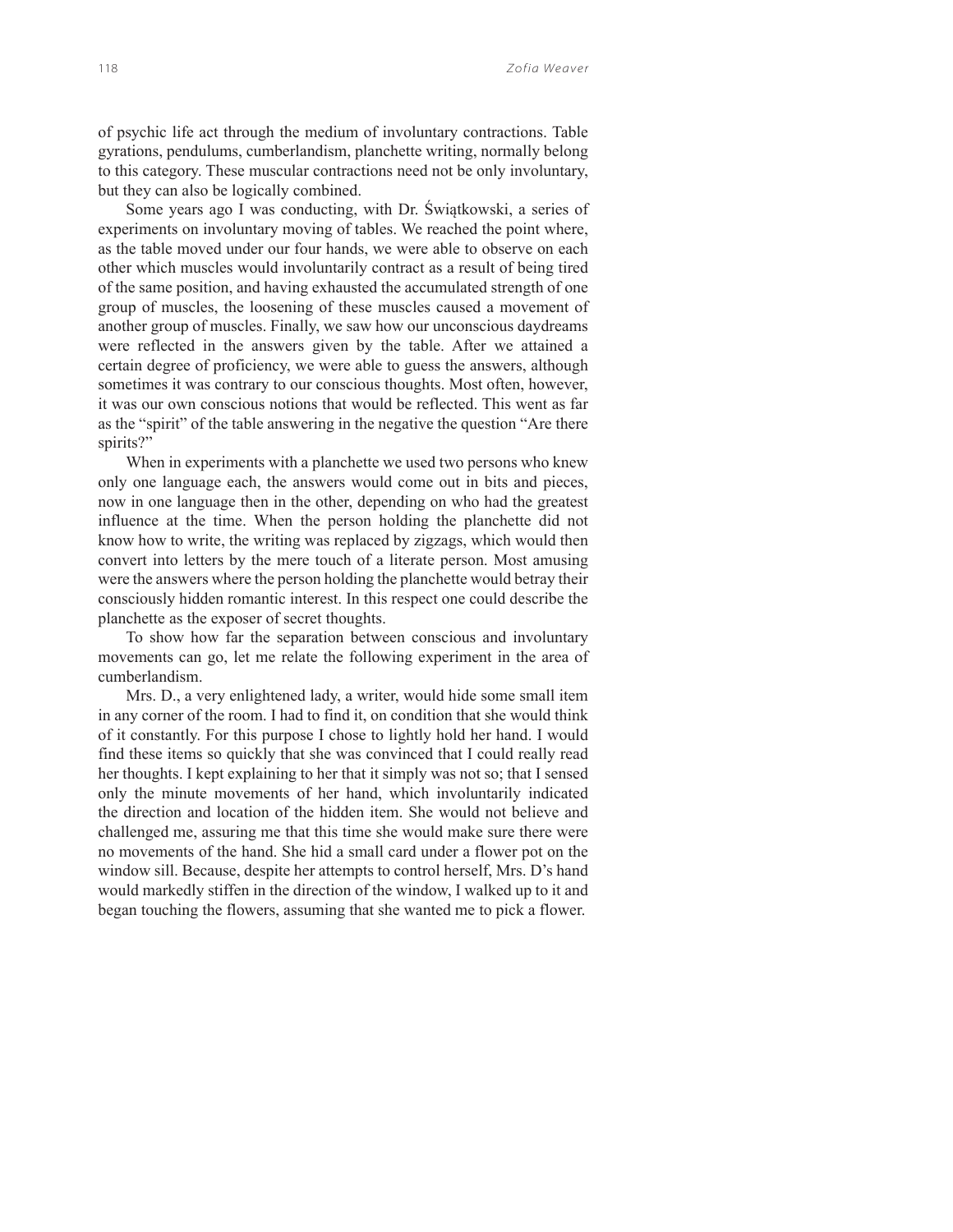At that moment I noticed that Mrs. D's hand, which I held lightly between my fingers, was making a negating motion, and then using the index finger was making a downward motion, letting me know that I should lift the flower pot. I looked at Mrs. D., thinking that she was joking. She was fully absorbed in the action, and so I lifted the pot and picked up the card.

"Well," said my "medium," "now I am fully convinced you read my thoughts, because I was very careful not to make a movement with my hand."

Conscious thought tried to keep the hand motionless, but the subconscious thought betrayed her. On a large scale, such doubling is presented by the various hypnotic states.

In general, a person in hypnotic sleep cannot be regarded as the same person when awake; the differences are considerable, sometimes there are even conflicts.

I have seen so-called clairvoyants who, when in a trance, would recommend for their own health measures or medication that ran counter to their preferences when awake. When in a trance they would recommend that they be forced to follow the recommended actions. Feelings, tendencies, opinions, all these can be different in a magnetic sleep from the conscious state. Various similar examples may be found in my other treatise, *O zjawiskach zdwojenia w życiu duchowem człowieka* (*On the Phenomenon of Doubling in the Psychic Life of Man*), published in Lvov in 1877.

It is easy to understand that with the help of suggestion this dualism may be even more emphasized. A certain naïve magnetist, Prof. Dr. Dumonpailler, the head doctor at La Pitié Hospital, showed me years ago in Paris his medium who, as he maintained, was being alternately entered by several spirits. The girl changed her face, voice, disposition, fitting the appropriate role that was unconsciously suggested to her. This was simply a personality change, which was minutely examined by Richet, and currently investigated in even more depth by Krafft-Ebing. He moved his hypnotic subject through her childhood and young adult stages, reawakening complete complexes of associations of former feelings, voice, gestures, writing, etc.

That case introduced fictional personalities into the real personality here we secrete from the sphere of memory, mainly subconscious, one's own personalities, albeit lost, and crystallize them anew into concrete forms.

On one occasion I was able to put this knowledge of psychic incarnation to practical use. A female patient, in Paris, suffered from attacks of hysterical lunacy, in the course of which she would slip out from under my control. At those times I would not be able to put her into a trance, at least not without great difficulty and not without personal danger, for she would then possess tremendous strength, and defend herself like a lioness.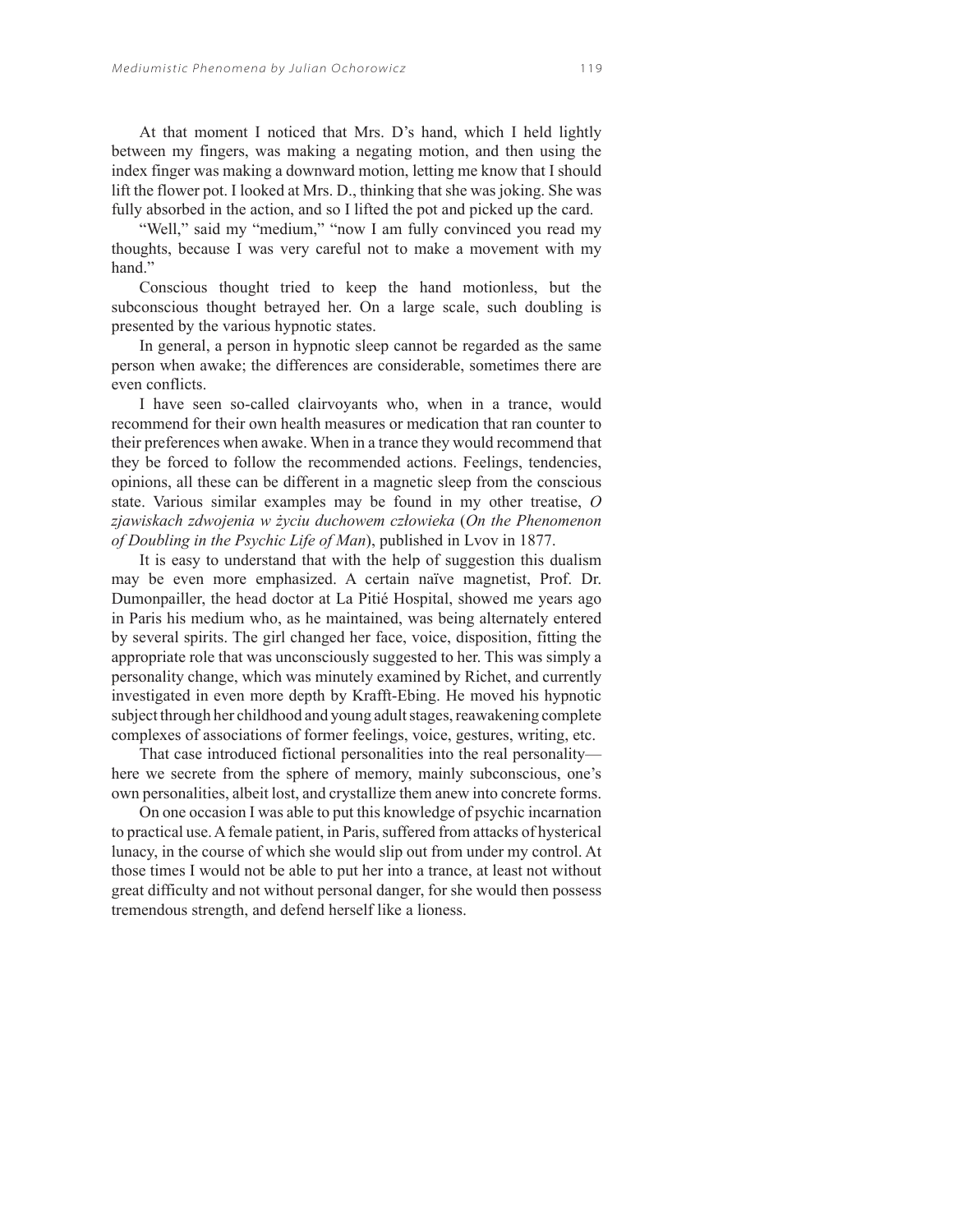On the other hand, between those attacks, she would go into a trance easily and present several different personalities, one of which was distinguished by great sensibility, submissiveness, and kindness.

Thus, with the aid of a hypnotic method, I separated this state from others, as a separate person. I associated it closely with all sensible instincts, and gave this hypnotically created person the name "Anita," from an expression which, through an accidental natural association, best fitted this aim. In this way I had in my hands a hook with the aid of which I was able to fish out from the soul of this patient the instinct needed at a particular moment.

It so happened that, on a certain morning, I received a panic call from the hospital that the patient, in the course of an attack, had locked herself in, with the declared intention of committing suicide. It was very early in the morning, when the world around was still asleep.

I ran up the stairs, pounded on the door, announced my name, all to no avail. A locksmith was sent for, but he was nowhere to be found. I lost ten minutes in this way, when suddenly the thought came to me to call out the locked-in spirit.

"Anita," I called, "Anita, open up!"

After a while, I could hear slow, hesitant steps behind the door . . . then the key turned and the door opened. Before me stood my patient, as motionless as a statue, and on her face the gentle expression of Anita alternated with the insane look of the patient. The patient won out, and I had to use force to overcome and save her. If not for the kind-hearted Anita, who took to me like to a father, I would not have been able to do it. When I finally put her to sleep, following some wild attempts to scratch out my eyes, the spirit of contrition came through again: "Please forgive me and thank you," she said, squeezing my hand. "The other one would have thrown me out of the window."

Thus, spirits can be artificially created. *The fact of distinct, separate intelligences occurring in mediumistic phenomena, which may even conflict with the conscious intelligence of those present, still does not provide proof of anything, for such artificial "persons" may develop as a group within the consciousness of one person, or through the group consciousness of several mutually complementing persons.*

## *Can't Tell Whose Hands*

This undoubtedly occurs in mediumistic phenomena of the lower kind, or relatively common ones. The mania of levitating tables, justly condemned by priests and doctors, furnished thousands of examples of this kind: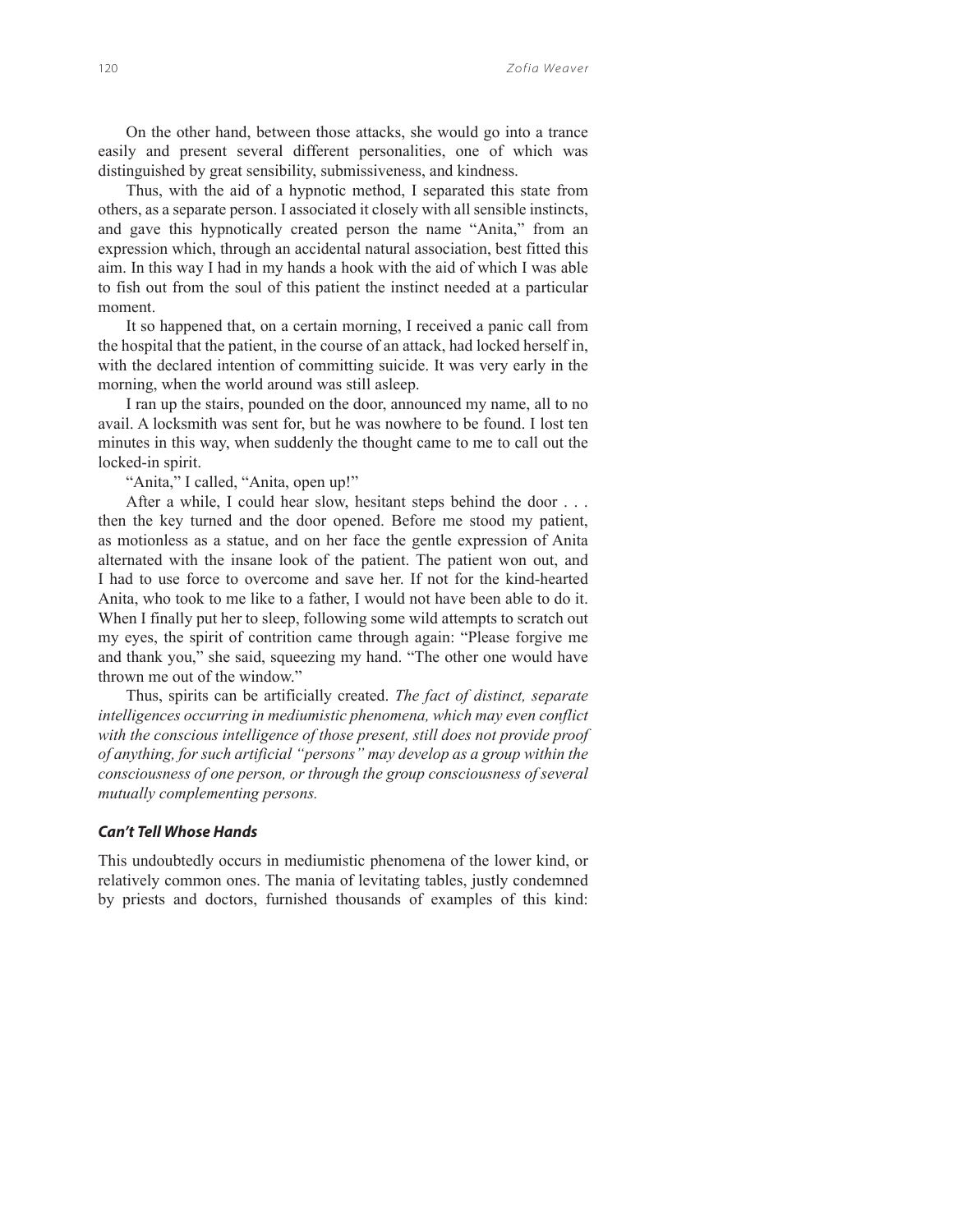involuntary phantasizing in answer to consciously produced questions, nervous breakdowns, at times insanity for the more sensitive persons these are the results of fooling around by the gullible and the unprepared. Despite millions of sessions of this kind, not a single case of scientific proof has been presented for the existence of spirits and their contact with the world of the living.

Does it appear any different with mediumistic phenomena of a higher order? Let us look at it step by step. For the moment, I will only add that, if the ordinary spiritualist sessions are dangerous for some people, then sessions where the terror of other-worldly factors occurs with a hundredfold greater semblance of reality are that much more dangerous.

The puzzling touches and taps belonged to the most common manifestations in the experiments with Eusapia. But talking about them is the least likely way to convince the listener. The facts are so childish, and ostensibly so easy to produce through deception, that unless one has verified them under such strict controls as I have, it will always be possible to say "You were duped and made a fool of."

Unfortunately, my conscience does not allow me to do otherwise than declare, at the risk of ridicule: *The touching was not a simple hallucination, and the hands that were touching us were not Eusapia's hands, or our own, but some other hands.*

It would seem that such a confession supports the spiritualist interpretation. But no. I ask you only to wait patiently and not be surprised if the explanation of these specific facts is not as clear as their existence. We are but at the threshold of these manifestations, and we are only exploring possible positions.

Even at the first sitting, when it was still quite light and when all of us, a small number of those involved, together with Eusapia, were holding hands, I suddenly felt that someone was pulling on my sleeve. This happened three times, about 25 inches from Eusapia's right hand (which I held in my left hand, at the same time pressing on both her feet with my leg). Immediately I made a grabbing movement in that direction, which frightened Eusapia but gave me nothing, since there was nobody there and no hand could have reached that area.

I have felt several dozen of such touches, being particularly favored by the "spirits": At times I felt two fingers, at times four, sometimes the whole palm, on my head, on my chin, on my back, hand and knees, sometimes quite powerful slapping on my shoulder *in response to my thought* or, finally, the pulling on the sleeve on the hand with which I held Eusapia, in the direction from her and upward.

This was an ordinary human hand, a male, bony one, almost warm,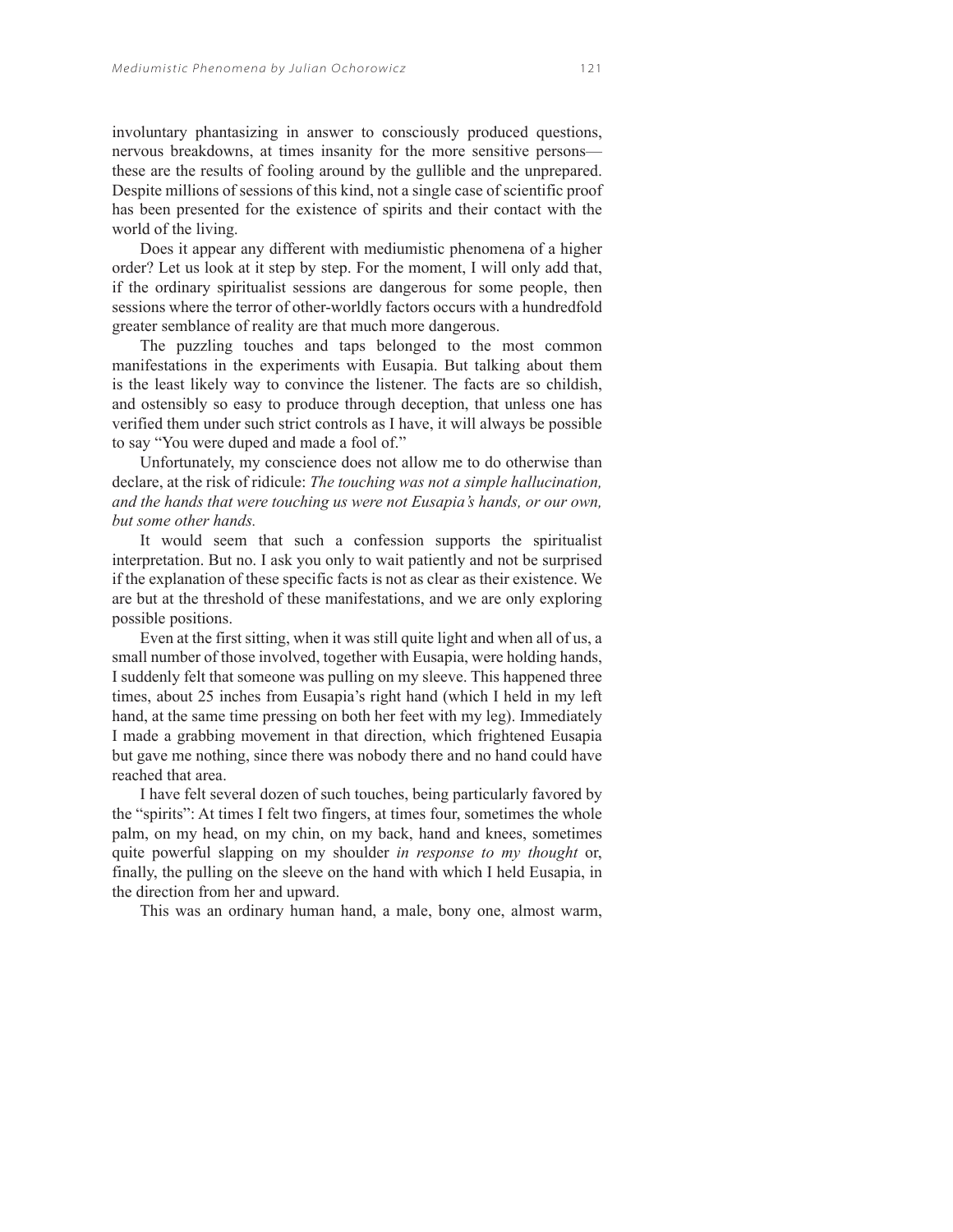capable of subtle movements but hanging in the air, without an elbow, forearm, or a body that could be touched.

Sometimes the two hands of my neighbors would be simultaneously touched by the same hand. Sometimes two hands would be present simultaneously (for example, at the piano), but more often just one.

Most often the touches would occur close to the medium, but there were occasions that the person touched would be the one farthest away, while the person sitting closer would not be touched in spite of asking for it, as if some subjective conditions were necessary for it.

Some persons were always touched gently, others always with some reluctance or carelessly.

A "spirit" which particularly persecuted one of the ladies with clapping and tugging, loudly kissed her hand at the end.

Touches occurred at the expense of other manifestations; that is when they began, other phenomena would weaken or disappear. All the manifestations were always of short duration.

The invisible hand only once allowed me to touch it from two sides (i.e. I had the large finger between my fingers. That finger was larger and thicker than Eusapia's), and it was at my request, for it was so nimble and aware, at other times, that the mere intention of grasping it would be answered with a slap and a disappearance.

In our experiments, the disappearance was always an adroit slipping out, but, as Crookes recounts, when he once grabbed such a hand with the intention of not letting it go, it did not resist but simply melted away between his fingers. Crookes would also experience being touched by a cold hand those that I touched were never clearly cold. Touches in our experience never made an unpleasant impression. When one of us would get clapped on the shoulder, everyone would hear the sound, and in this regard there were never any contradictions in our impressions. The same hands would clap in the air above us and snap their fingers, imitating magnetizing passes. Double magnetic passes were being simultaneously done from both sides of the medium, with both hands, and at a normal distance.

Once, two hands were moving the objects on the table at the window, and on the floor, which were at a distance somewhat greater than the length of human hands. One of these hands kept hitting our table, with either the fist or flat hand, with such force that everything around us shook. One time, when hitting the edge of the table, the large finger of this mysterious hand lightly touched my waistcoat. On demand, this same hand would tap out, on the table, the rhythm of an indicated melody, although it would be weak and not quite precise.

Hitting a dynamometer with the fist, indicating a maximum of only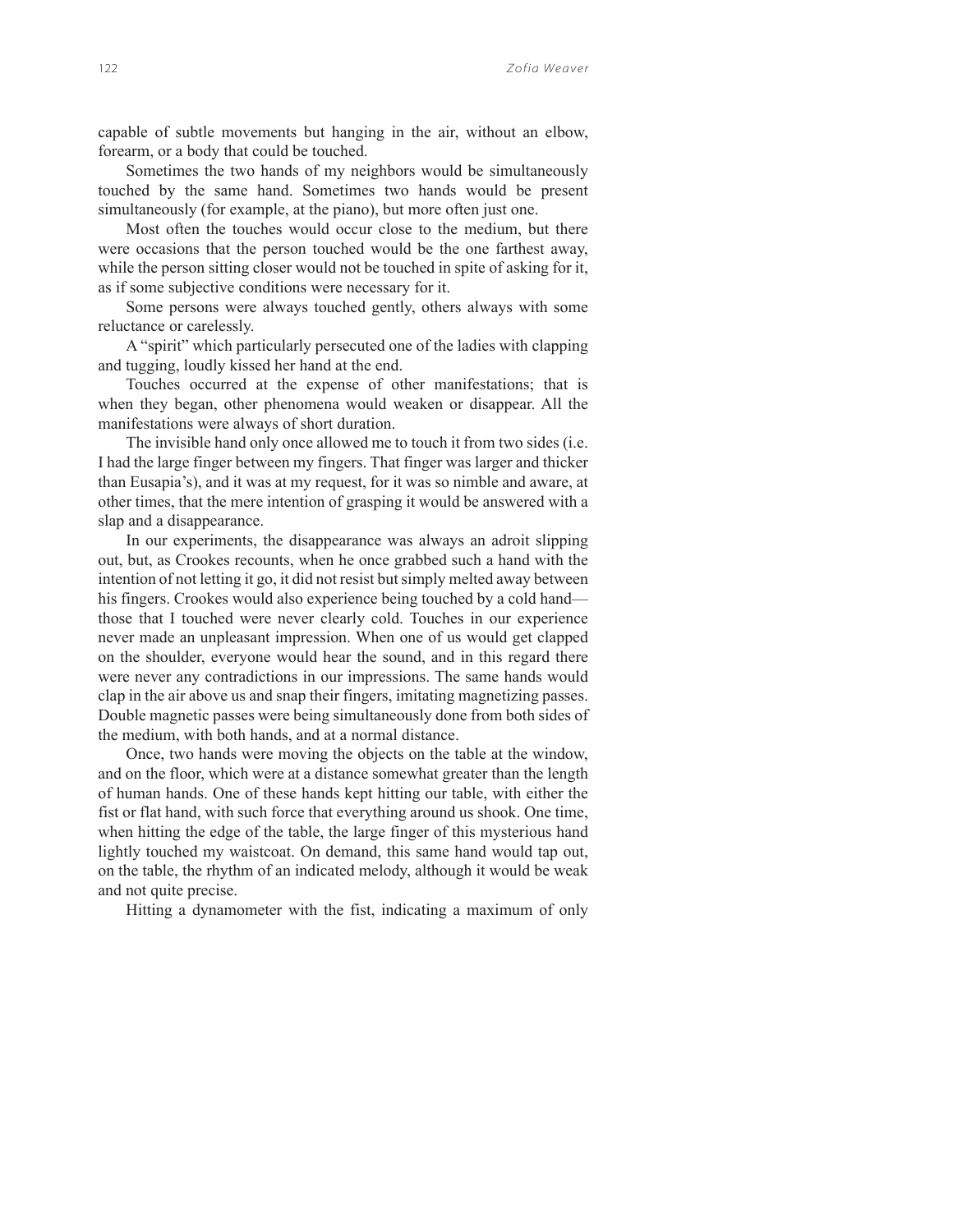6 kg, caused the spring to bottom out with a great force and a resounding twang of the spring. Another dynamometer was bottomed out indicating a force of more than 80 kg, after which this strength indicator was passed to me, in complete darkness so adroitly that I could not hit the indicator needle, and I could grasp it between my two fingers without breaking our chain.

I have not seen glowing hands, although I did see points of light that would emanate as if from the medium's head. Only once did I see a dark hand, like the shadow of a real hand, which moved in semi-darkness from under Eusapia's chair, in the direction of my chair's leg, which was then tugged. I instantly searched Eusapia, and found nothing but a few copper liras and a handkerchief. Several times this unseen hand took the chair from under me and, lifting it over my head, placed it on the table, and then on demand brought the chair down onto the floor, placed it behind me and, pressing down gently on my shoulder, indicated that I should sit down.

Once, in a situation where no one's hand could reach my knees, my knee was grabbed and pulled three times, at a time when I pressed down on both of Eusapia's feet, and had both her hands in mine. Another time, this hand made chalk marks on the backs of two participants sitting on Eusapia's right side, and of one person sitting on her left. The marks were so light that we saw them only after the session. It also turned out that Siemiradzki's and my cuffs were marked with a pencil in various directions.

The same pencil zigzags were obtained on white paper, with a finger on a soot-covered paper, and on a slate that was covered by another one, a mark was made with chalk, which most closely resembled the digits "87" with a dot over the "8". On the soot-covered paper there were also impressions of four fingers, except the large one, which were so clear that one could see the fingerprints under a magnifying glass. These were fixed by Siemiradzki with Du-Rosier fixative. Immediately after the session everybody's fingers were examined and no trace of soot was found.

We received no written messages. The keys on the piano were struck helter-skelter. Eusapia was then two steps away from the piano, with her back to it. I held her up with one hand around her waist, as she was swaying. With my other hand I held her left hand, while with my foot I pressed down on her left foot. Simultaneously, Mr. Bakałowicz held her right hand and touched her right leg.

I saw the piano cover come up, as I noticed a reflection of light from the window, but I did not see any playing hands. The same hands placed a chair on top of the piano, which was outside our circle, and pulled it away from the wall, pushing it in our direction. Each movement of the piano was accompanied by convulsive jerks, or movements of Eusapia's hands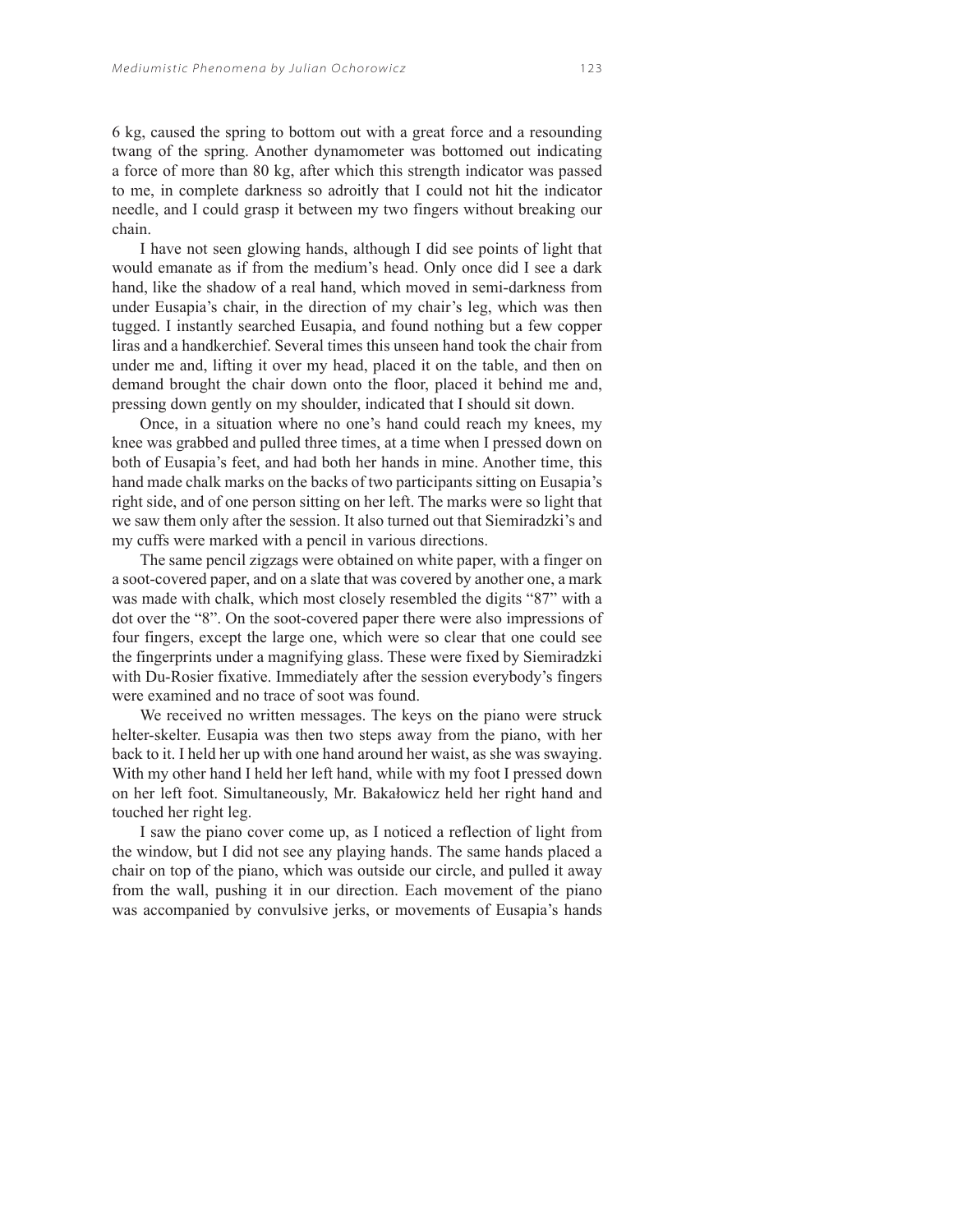through the air, with signs of great pain and strain as she continued to be held by us.

At times, during the transfer of heavy objects, such as a chair, the unseen force would weaken halfway across, and the mysterious hands would remove the curtain from the window, shade the chair, and only then continue to move it forward doing other tricks, such as touching a face with the curtain.

The general impression was: *The mysterious hands emanated from Eusapia's body, either totally unseen, or as a shadow, and the only touchable parts were the tips of their fingers, then the palm, but never the elbows or arms. The longer the duration of the session, and the darker the room, the greater was the semblance of reality of the hand and the ability to act mechanically; always, however, at the cost of the strength and the consciousness of the medium, who would become half-alive, with no pulse and no control in her fingers during some of the stronger manifestations.*

It was, of course, important for us to take a close look at the hands, and because a direct look was impossible (the later Warsaw experiments showed this to be relative), we asked that impressions be made in clay. For this purpose we would place a large bowl with thoroughly mixed sculptor's clay and wait in the dark. We waited in vain for a long time. Once, the bowl was transported to our table and I assumed that making an impression would follow; however, we found only unclear traces of contact with the clay.

Worth mentioning is the fact that my electroscope stood on our little table when the bowl moved onto our table. Sensing that the bowl took its place, I expressed my concern that the electroscope might be broken or dropped on the floor. At that moment, unseen fingers handed the electroscope to me. Its glass leg was covered with clay in the place that the unseen hand had held it. Eusapia's hands were clean.

It was only at the last session that we obtained two impressions of the mysterious hand. One also had the impression of the leg of the chair, which the hand held at the time it was lifting the chair onto our table. The second one was of the hand itself. It was pressed deep into the clay, as if it wanted to remove a handful. There were traces of clay on the chair, which later came down from the table by itself. The impression of the hand in both cases did not show direct contact, but rather through thin material of unknown origin.

Suspecting that it was Eusapia's scarf, we looked at it immediately: It was clean. For the purpose of comparison, I later asked Eusapia to make an impression of her hand, through her scarf, in the same clay, and as much as possible in the same position. We made plaster of Paris casts of these forms. These I have, and I have photographs of them.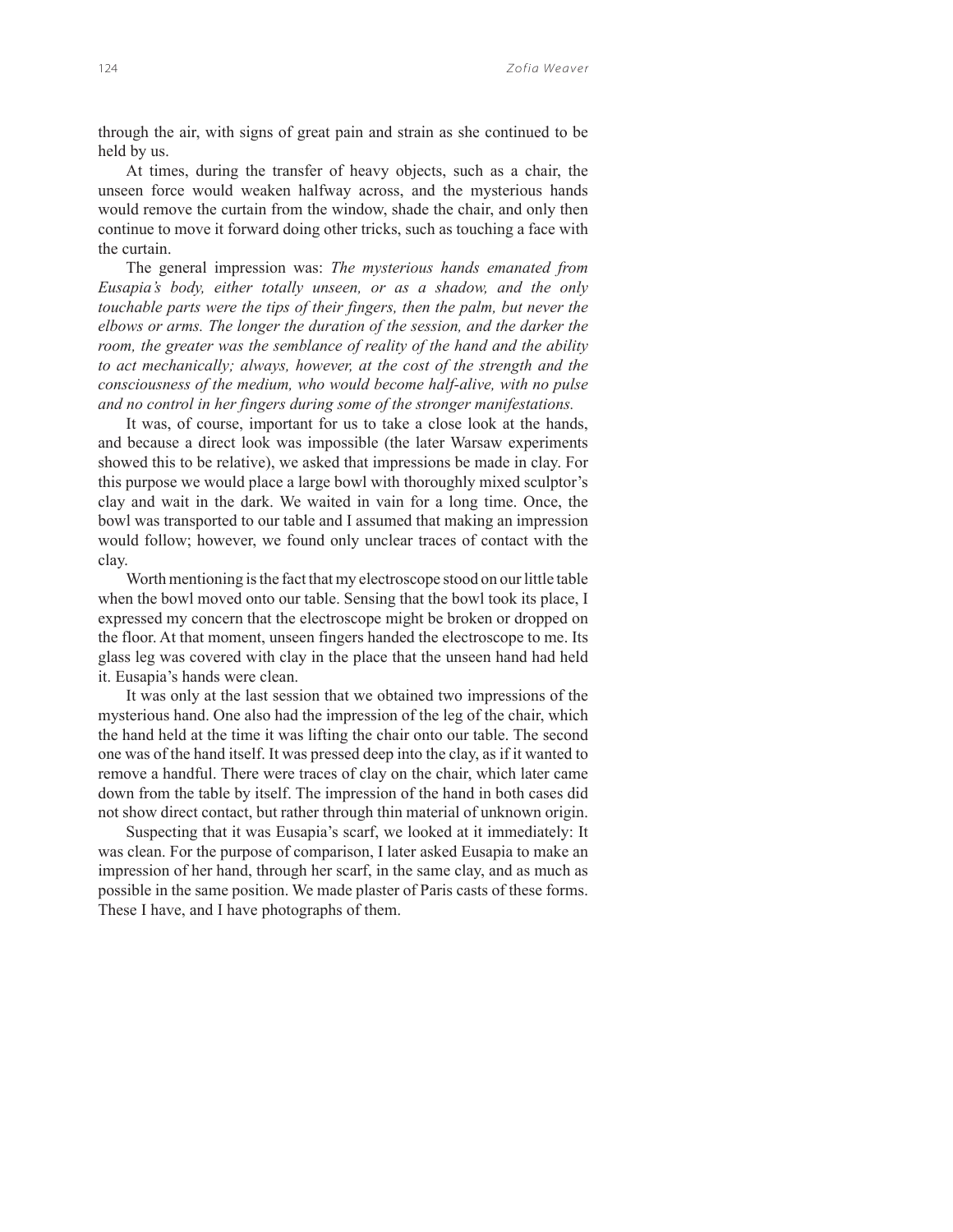The photographs are not sufficiently clear, in that their reduction has reduced the differences that were obvious in life-size, but they can be verified on the plaster casts using a magnifying glass; thus:

1. Eusapia's hand is smaller;

2. The fingernail of the mysterious hand's large finger is considerably longer and wider;

3. The base of Eusapia's hand is flatter and less muscular;

4. The texture of the cloth on the mysterious hand's impression is evenly thin, while Eusapia's scarf has thinner and thicker threads.

There is a different photograph, deemed to represent John King's hand, impressed in Naples in the presence of Countess Kapnist. Here the fingers show up clearly and the entire hand is decidedly larger and more bony and muscular than Eusapia's.

Why did we use clay, instead of paraffin, which is recommended by many authors?

The drawback of paraffin is that, because it flows all around, the cast then has to be cut through. When casts showed up empty and not cut through, this was regarded by some as proof that they had been produced by mysterious hands which "dematerialized." Unfortunately, spiritualist conjurers found a very good method for dematerializing hands. They began producing them out of collodion, in the shape of gloves, which they would blow up with air and, after the cast was made, all they had to do was let out the air. However, this cannot be done with hard clay, which means that paraffin moulds would not be more convincing.

The greatest feat achieved by the mysterious hands, or force, was to transport Eusapia, sitting in her chair, to the top of the table, and then levitating her, standing up, several inches above the table. At that moment Eusapia seemed to suffer the most; her joints were rigid (in a partly contracted shape), she moaned and hiccupped. The levitation took place so quickly that, although it had been announced ahead of time, and so minutely observed, I would not be able to describe it precisely. The levitation did take several seconds, therefore there was enough time to slide my hand under Eusapia's right foot to check whether she was indeed levitating. Lowering her to the ground took longer, and she lightly leaned against me (with her side, not the hands), as if the force that was reducing her weight was being exhausted. Eusapia is short but stocky, weighing about 60 kg. First the right leg of the table came down, then left, then Eusapia's body slid down my side. We kept holding on to her hands. A moment before levitating above the table, she asked that we all touch her hands. This could, of course, have no mechanical effect, but possibly a magnetic one. It reminded me of one of my hypnotic subjects, who, when in active somnambulism, wanted to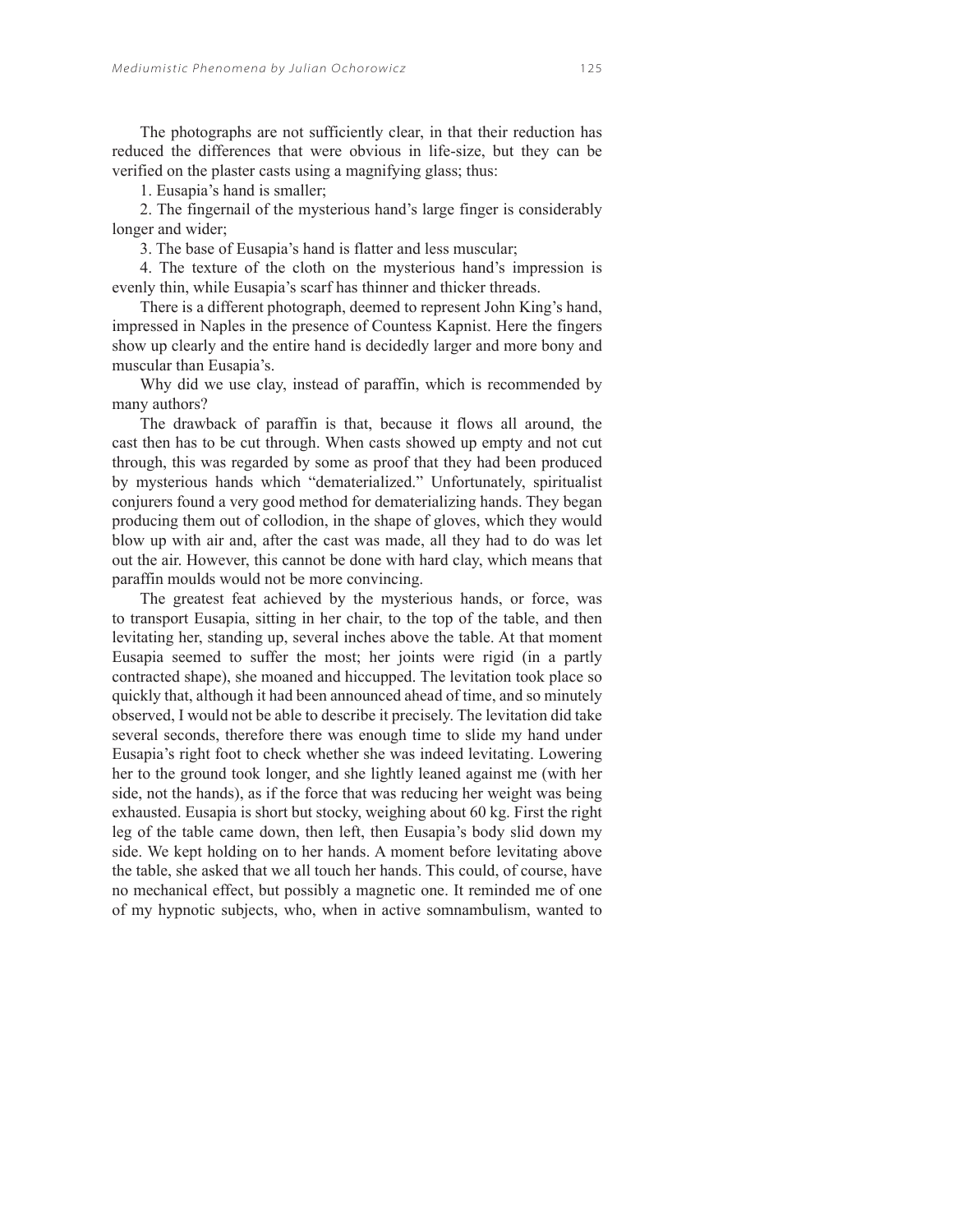slice meat that was handed to her on a tray. Not feeling sufficient strength in her hands, she asked that I touch her right hand with my fingers. Her movements then were stronger and bolder.

It appears that the medium's levitation occurred on the same principles as the levitation of the table. There we held our hands on the table, here we touched Eusapia's hands. In both cases one may assume that it was the change in the density of ether that surrounds the body that caused the bodies to rise. This would be similar to a situation where an item placed in water sinks or floats depending on the temperature, and therefore the density, of water.

However, to the question as to by what miracle the levitation occurred, the table would answer: by hands; Whose hands? The hands of . . . John King.

## *John King*

The force that is employed in experiments with Eusapia most frequently takes on the name of John King. Where did this English name come from? Well, it came about in this way.

Manifestations were already occurring around Eusapia when she was only 14 years old. Knocks could be heard, something seemed to move around her. These manifestations were only occasional and occurred only under certain conditions. The name of John King had not been mentioned at that stage. The "spirit" was in the process of being born, but had not been baptised.

It so happened that a certain spiritualist from Florence, by the name of P. Damiani, arrived in Naples. Damiani had spent some time in London, and was involved with Williams, an English medium well-known in spiritualistic experiments at that time. Williams's "spirit" was John King. John King, on taking leave of Damiani, told him: "You will find a medium in Naples, and you will recognize me when I play the *reveille* by drumming it out on a table with my fingers."

Damiani thus had a suggestion implanted in his mind that the spirit that would announce itself by drumming the *reveille* would be the spirit of John King. Upon arriving in Naples, some time around 1887, he heard of a house that was "haunted." There he found Eusapia. Because various rhythmic knocks are a common mediumistic manifestation, there is nothing strange about the fact that they occurred in a séance with Eusapia. Because he had John King on his mind, it is not unusual that Damiani heard the *reveille* in this knocking, and assumed this to be the work of John King.

A more accurate proof was difficult to obtain, for, as we know, Eusapia could not read or write. However, the suggestion had been made, and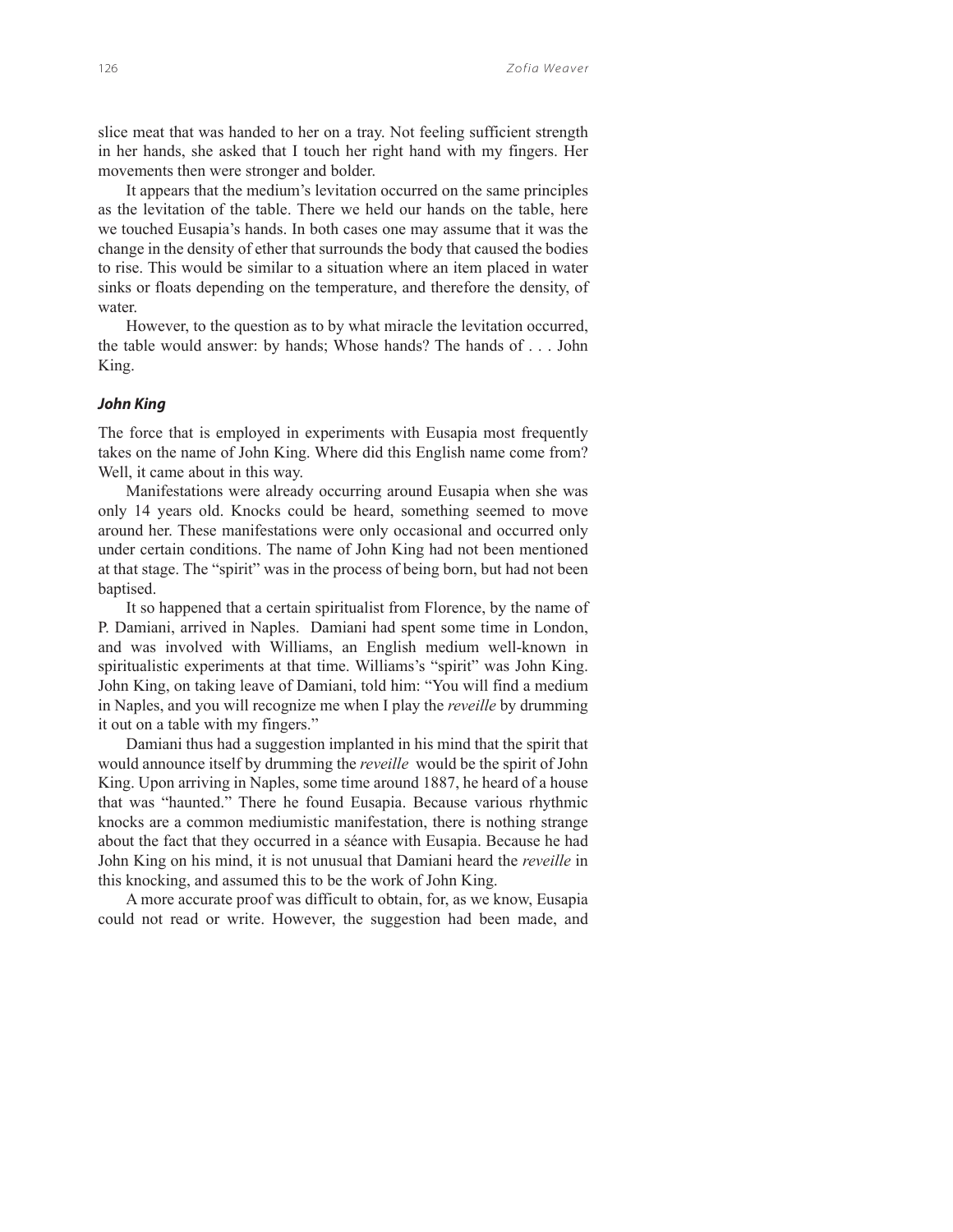Eusapia believed that John King acted through her. Her subconscious personality crystalized under that name; various associations united under the banner of a new self, inspired externally, similar to the manner in which the kindly "Anita" formed in the soul of my Parisian patient.

If, however, an examining magistrate wanted to ascertain the identity of John King, he would find himself in a considerable quandary. This personality is very elastic, and its components are dependent not only upon the original suggestion by Damiani and Eusapia's own mental sphere, but also upon the nervous disposition and knowledge of the session's participants.

When the circle of participants is joined by another medium, John King is suddenly able to write, as happened recently before our experiments, in Naples, at the home of Countess K., whose daughter is a writing medium. Because the daughter was able to write Russian, John also wrote Russian and because somewhere in her mind were lodged some Ukrainian legends, John turned into a Cossack. In London he spoke English, in Naples Italian, and when we sat down in Rome in a purely Polish circle, he appropriated from our conversations some snippets of knowledge and began understanding Polish. When asked how he suddenly understood Polish, his answer was that, in the days when he lived on earth, he met some Poles during his wanderings in America.

But a different explanation seems to be simpler*—our thoughts were reflected in Eusapia's mind.* When we sat down in a circle which primarily spoke French, John also said a few sentences in French, despite the fact that Eusapia does not speak the language when out of trance.

Although a Protestant, he cried from emotion when one of the ladies talked about children's first communion in church. Although an Englishman, he jumped for joy when we sang the Neapolitan song *Santa Lucia*. Besides, he had become so familiar with Eusapia that he adopted her gestures; for example, he learned to pat the interlocutor's arm above the elbow and say "O Dio!" very frequently, in the so-called trance, through the lips of the medium.

It is easy to understand that a young girl, having been told that the spirit of a deceased Englishman speaks through her, began in her imagination to give the spirit a face, and if the features do not show English characteristics, it is because she did not know such a person.

Looking at the impressions made in clay of the faces of those "spirits," instead of radiating some higher vitality, some non-material free facial expression, they simply remind one of death masks. However, since we do not know how one looks after death, let us not criticize. Yet I cannot ignore a certain physiognomic licence that even a personality as elastic as John King should not perpetrate. He, who complying with requests, rubs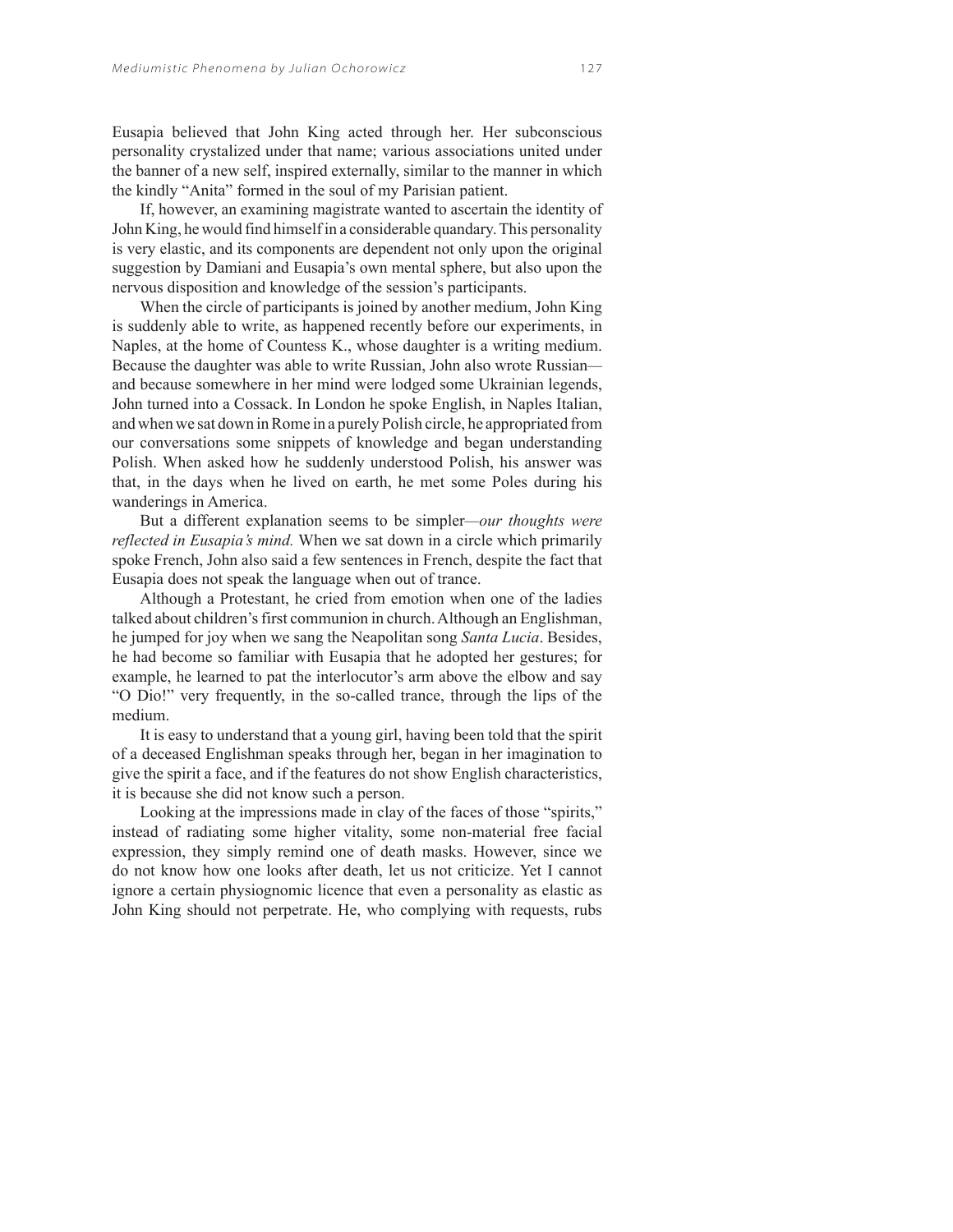his thick beard across the faces of those present, is shown in all portraits as cleanly shaven, possibly even lacking any beard at all! Could it be that, not stopping at his psychic metamorphoses, he also uses fancy dress materials?

It seems to me that in Eusapia's mind the image of John's beard has thus far insufficiently correlated with the image of the face of a dead person she had seen in childhood, and which left a strong impression. She calls this the face of John, following Damiani's suggestion. Certainly, out of trance, she says nothing concrete about it, for she does not remember what happens during the more difficult manifestations. All she says is that the majority of these faces "is to be" a likeness of John's face, and also that one of them reminds her of her mother. All the others seem to reflect the same physiognomy. The shape of the ear, nose, and cheekbone speak in favor of this claim. None of them resemble Eusapia, she cannot then be accused of making an impression of her own face . . . which of course is prevented by the usual control anyway. One detail in these impressions deserves particular attention: All the faces, as well as the hands in the previous impressions (with the exception of traces on soot) are not created by direct contact, but rather through some thin cloth of unknown origin.

On some of the impressions, the cloth is hardly seen, and if not for some folds on the eyes and the nose one would not discover them even through a magnifiying glass. However, on one, which is supposed to be similar to Eusapia's mother's face, there are many folds of the cloth all over, imperceptibly covering the entire face. Finally, the sixth imprint shows the impression of the right hand above the face, pulling on the veil, at the moment of making contact with the clay. This had to be attempted twice, as indicated by the double impress of the ear. The left hand, also pulling down on the veil, was impressed on a smaller piece of clay, which was number seven.

**What can one say about all this?** As I was not present when these impressions were made, I must therefore accept them on faith (the reader will find my own later experiments in the description of the Warsaw sessions, which also somewhat modified my opinion regarding the separate types), especially of Ercole Chiaia, a wealthy supporter of spiritism, who kindly sent me this collection, produced under varying conditions and with different persons present. John's larger portrait is at the Roman Spiritualist Society (the *Lux* editorial offices), as an impress in clay. Its plaster of Paris cast is in Siemiradzki's possession. Bakałowicz's photograph reproduces it very well. In the opinion of sculptors, its physiognomy has all the appearances of naturalness.

Two hypotheses are possible:

Either Eusapia, in some unknown manner, hides some artificial death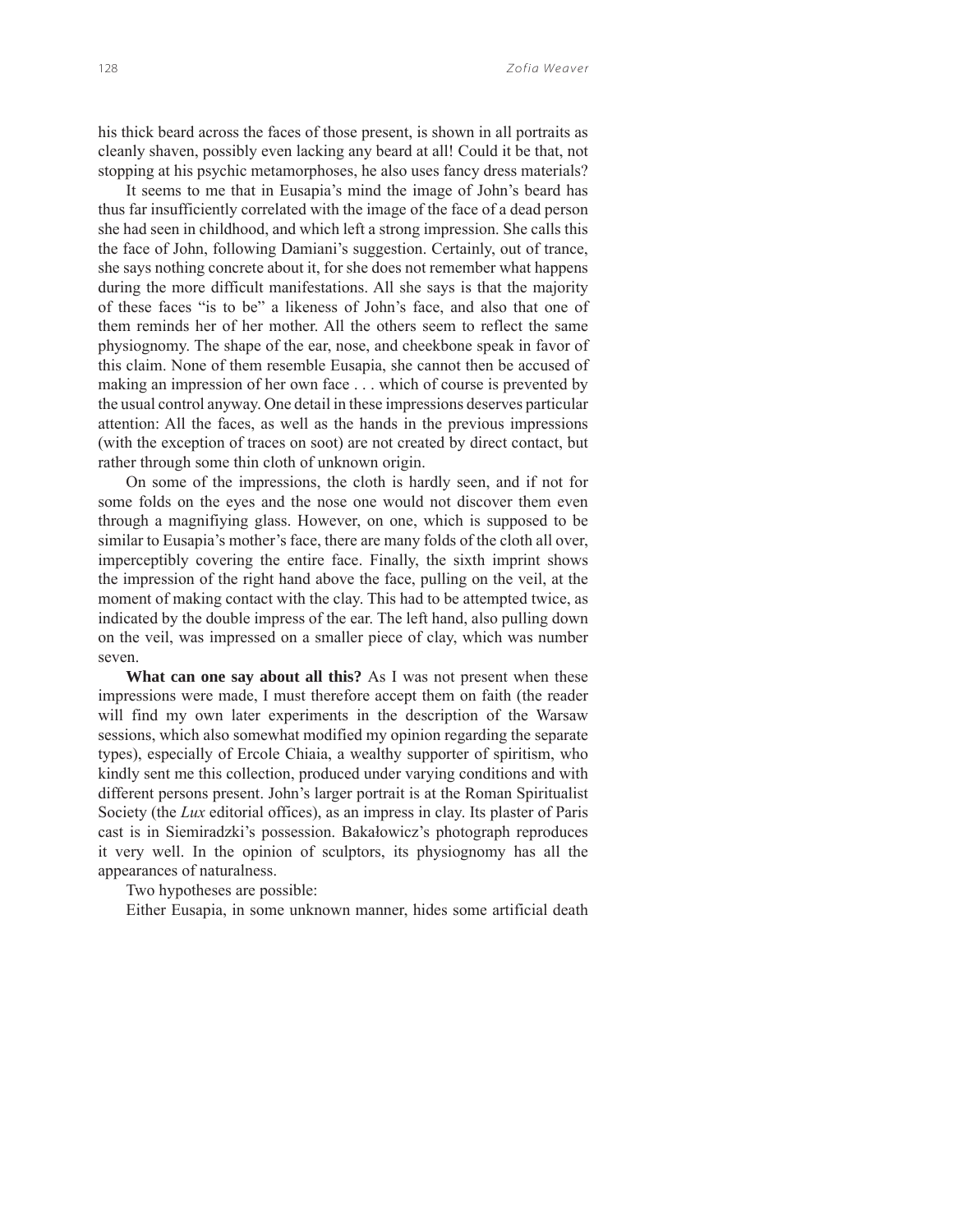mask made of rubber, and a veil which shields it, and presses these into the clay at an appropriate moment, having freed one of her hands from control; or it is a natural phenomenon, taking place in accordance with a general mediumistic mechanism.

In the latter case it would be immaterial whether the face that is being impressed is the materialized face of the "spirit," or a materialized image emanating from Eusapia's brain—although it is obvious that theoretically these are two widely diverse notions.

I might suspect the authenticity of all the impressions, had it not been for the fact that I myself was witness to hands being impressed (and later also a face), that these same hands appeared by the heads, and that since we have felt these faces, as well as hands, and these left an impression, there is no good reason why the faces could not create an impression.

Varying circumstances indicate that facial impressions belong to the more difficult and rarer phenomena. In the Milanese experiments, only a trace of an ear was obtained—John was complaining that the clay was too hard.

I must emphasize here that parts of the body which tend to cool faster and grow numb (hands and ears) seem to appear more readily in manifestations of materialization. The feet also. And what is most amusing is the following: When I asked John whether, having hands, he also has feet, I heard on the left side of Eusapia the distinct tramping of boot-shod feet. This could not be a bit of fun by Eusapia, for at that moment I was pressing down on both her feet, apart from which the sound of her shoes hitting the floor is very different.

May the other-worldly creator of Eusapia's miracles forgive me, but I would sooner believe that the medium's imagination, under certain conditions (of which more below) can evoke aural, visual, and even tactile effects, than believe that spirits walk in this world in boots.

Thus, to me, John is not at all a deceased person, but merely Damiani's suggestion grafted from Williams's mind onto Eusapia's, and indirectly onto her observers—a suggestion brought out of Eusapia's subconscious as a group of associations, responding to some extent to her ideas about a deceased man, supposedly an Englishman. He has a gaunt face (borrowed from who knows where), a bony, man's hand, certain preferences and habits, naturally related to Eusapia's own, and, secondarily and in an unstable manner, to the feelings, opinions, and conscious daydreams of the participants in the session.

John's personality has no individual limits; it flows in this or that direction, spreads out, shrinks, reshapes, enriches in knowledge or becomes limited, spiritual or vulgar, with no internal consistency, retaining only a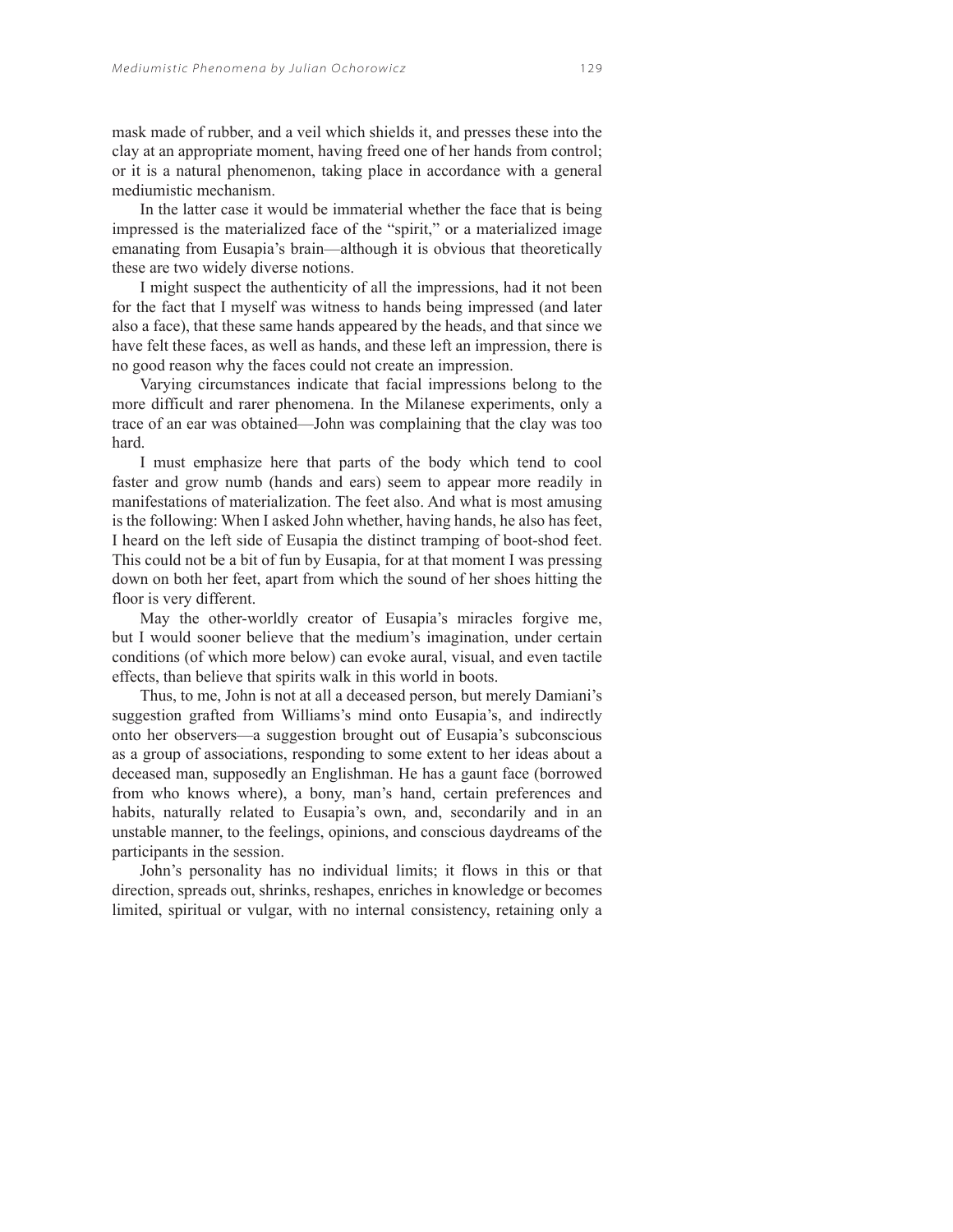certain general type, resulting from a combination of Damiani's suggestion as a seed, and Eusapia as the soil where the seed fell and rooted. John is a person only to the degree that Anita, whom I created, was a person. Anita even had some very individual psychological traits, and as such she was more of a person than John—on the other hand John is more tactile, more externalized.

On this latter property depends the entire difference between purely hypnotic incarnations and spiritualistic incarnations—*and the entire question of spiritualism.*

To explain and clarify the possibility of tactile exteriorizations of such spiritual doubling will be tantamount to explaining spiritualism—that is if there are no facts that go beyond the scope of mediumship, which I do not anticipate. John King, if he indeed exists, has the right to exact revenge for the above insults. Not only does he have the right, but I personally empower him to punish me in the most convincing and hurtful manner—to mess up my apartment, break the windows and the mirror, break the table and the chairs (I only ask that he does not rip up books and manuscripts). I authorize him to attack me in the dark, alone or with the assistance of other spirits. To grab me by the throat and leave permanent marks on my body as reminders of his revenge. The strength that he exibited at Siemiradzki's should be sufficient for this purpose. I will seek no compensation for damages. It would be sufficient "compensation" to solve one of the great mysteries with which humanity has comforted itself for centuries, but which science does not want to study. Therefore, Mr. King—until our encounter in the dark!

## *Trance and Hypnosis*

Before the duel with the spirits takes place, let us continue.

Let us first emphasize that the presence of a medium is an absolute prerequisite for mediumistic phenomena to manifest. That is acknowledged by the more sober spiritualists. But the mere presence of a medium does not suffice. Just as one may spend a lifetime with a person who is highly susceptible to hypnosis and not be aware of it until a hypnotist performs certain appropriate tests, so a highly qualified person may not be aware of their mediumistic potential, and not display it for a long time.

We detect hypnotic sensitivity with a hypnoscope. Having placed a magnet on a finger, after two minutes we can determine, by comparison, the loss of sensitivity to pricking the finger with a pin, which occurs in those sensitive to hypnosis. There is no change in those who are insensitive. There are some infrequent exceptions, but those are due to other causes.

Thus far there is no simple criterion for the detection of mediumistic aptitude. However, if I am not mistaken, it occurs only in those who are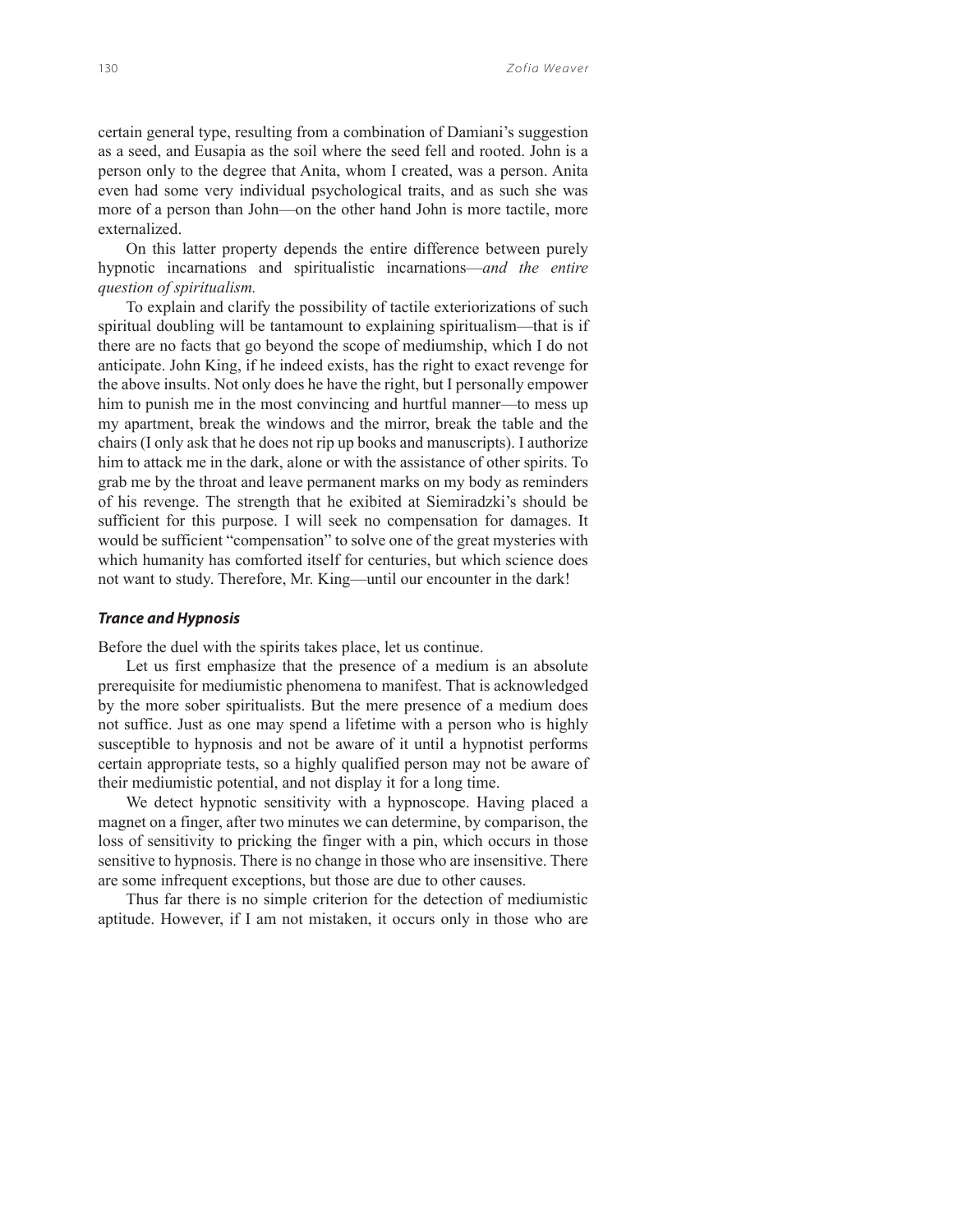hypnotically sensitive to a greater or lesser degree, although the majority of them is not able to manifest phenomena of the higher kind.

Higher levels of hypnosis may manifest independently of mediumship proper, but mediumship of the higher kind always appears only against the background of hypnotism, and, along with appropriate special powers of an *active* character, it must present also certain *passive* features, which belong to higher levels of hypnosis, namely, the ability to *see in the dark* and the ability to *read thoughts*.

Let us assume that everything that happened during the sessions with Eusapia was sleight of hand. Having assumed that, we must at the same time admit that the conjurer who manifested these phenomena has perfect vision in the dark. This would be the first conclusion limiting the conjuring hypothesis and leading us beyond it.

There is no question that one can place one hand beyond another, tug at clothing, pat backs, deceive as to the source of sounds etc.— but to do this for several days in a row, with frequent changes in the seating arrangements, in total darkness, to perform hundreds of complex movements either with fingers alone, such as the removal of glasses, passing glasses of drinking water, or moving heavy objects, such as chairs and bowls with clay, over the heads of the participants standing next to each other—yet never jostle anyone or step on their toes—for that one needs to be extremely adroit, and able to see in the dark.

Whatever one says regarding the ability to see contours of objects in very weak light, the darkness which existed in the room on a number of occasions was such that it would be insufficient for those with even the best eyesight.

Fortunately, the ability to see in the dark under abnormal conditions has been identified. There are two categories of facts of this kind in hypnosis:

1. Ability to see in the dark as a result of visual super-sensitivity;

2. Ability to see in the dark (or in the light) without the use of sight.

In the first case, the eye becomes exceptionally sensitive, at the expense of the other senses which become de-sensitized. Upon coming out of the trance, the subject continues to be oversensitive to light for some time.

In the second case, which belongs to very rare ones, the eye is completely desensitized, and its function is taken over by a special bodysurface sensitivity, which transfers subtle impressions to the brain, which on the basis of hidden relationships translates them into visual language.

Upon coming out of the trance, such a person is not only insensitive to light, but for a while does not see at all. This is the exceptional phenomenon I did not mention when writing the article *Excursion in Search of New Truths*, published in *Kurier Warszawski* this June. The reader may not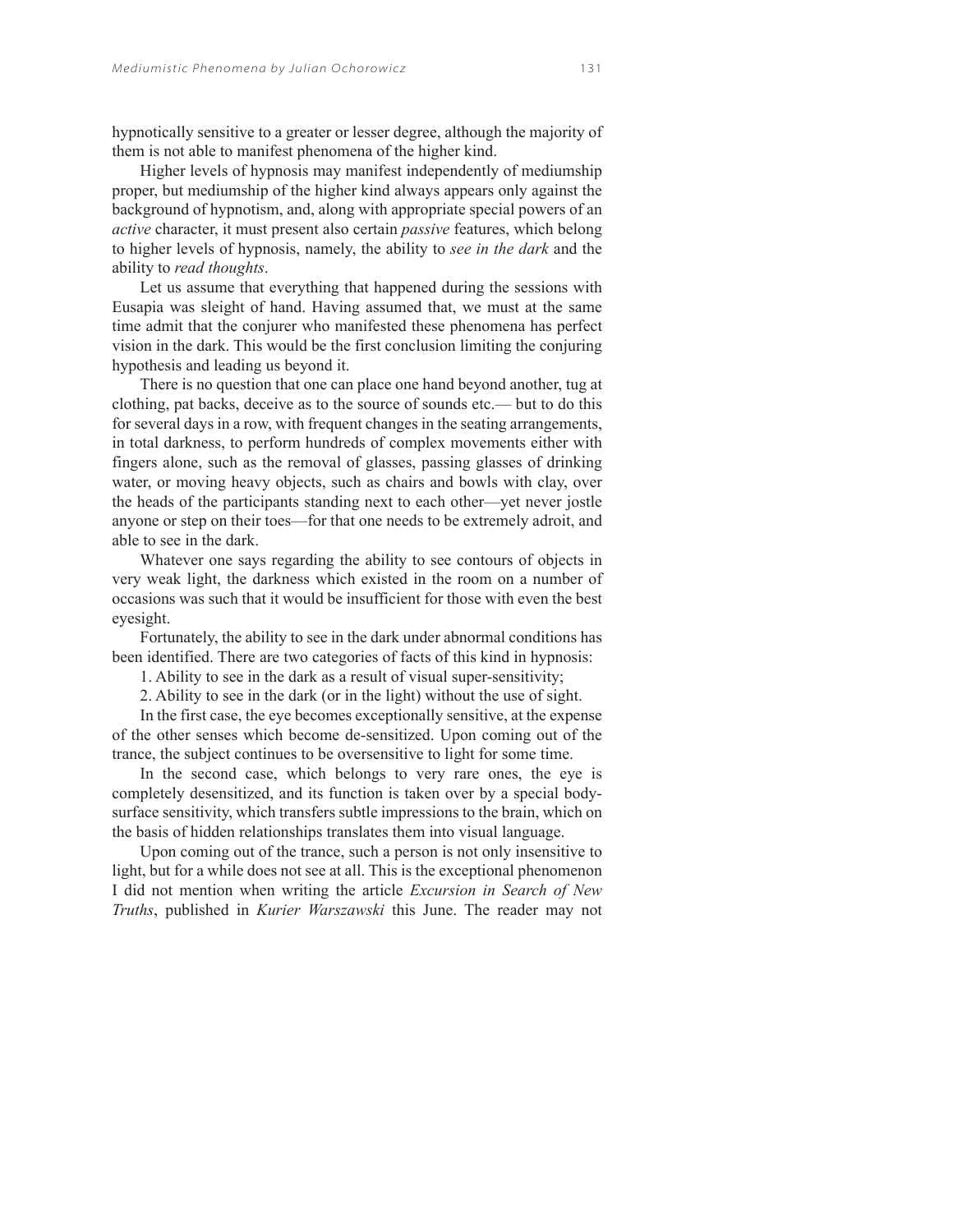accept this, for with Eusapia it was the first category that occurred mostly, or even exclusively. On completion of a session, while she was coming to, her eyes were still very sensitive to light for some minutes.

Of course, I am talking here about the sessions conducted in the dark. As a rule though, we began our sessions in the light, and the first manifestations, namely the movements of the table and at times also the touches, started rapidly, when the medium was still in an almost normal state. I say *almost*, because from the first moment Eusapia would become serious, begin to lose sharpness of expression, her face would become paler, and she would become less conscious of her answers. This state would last only for a moment, then she would return to her normal state, and finally the trance state would take over. If one did not watch her closely, it would seem that she was still in the watchful state.

The longer the session, especially when the light became more subdued, the abnormal state became more pronounced, her pupils would enlarge, her eyes would roll up, and internally, as in hypnosis, her entire body would become desensitized, her pulse would weaken, her complexion would be lifeless and her legs weak.

Yet even this deeper state would temporarily struggle with the watchful state, more frequently than in during hypnosis. This would be finally followed by a deep lethargic sleep, with no memory recall, but without the total lack of control over the physical body, as is true in the actual state of lethargy, when the medium drops to the floor like a log.

I also suspect that we did not obtain all that can be obtained with Eusapia, but unfortunately we were short of time.

This quasi-lethargic state is known as trance, which differs from plain hypnosis in the following ways:

1. It occurs and disappears spontaneously.

2. It is more unstable and changeable.

3. It is always physically exhausting.

4. It is active, rather than passive.

5. It is active beyond the limits of the body.

This last trait is vital. Nevertheless, as we have seen, active mediumistic manifestations would not be possible without the participation of some higher, passive hypnotic powers.

Regading the abnormal vision, I must cite here the following observations from the days of my experiments with Slade.

We sat at a large oval table. I sat opposite Slade, at a distance of at least 5 feet from him. I asked that the slate which Slade held under the table be passed to me, and for this purpose I slid my hand under the table.

It was evening, and the lamp was burning on the table. Having slipped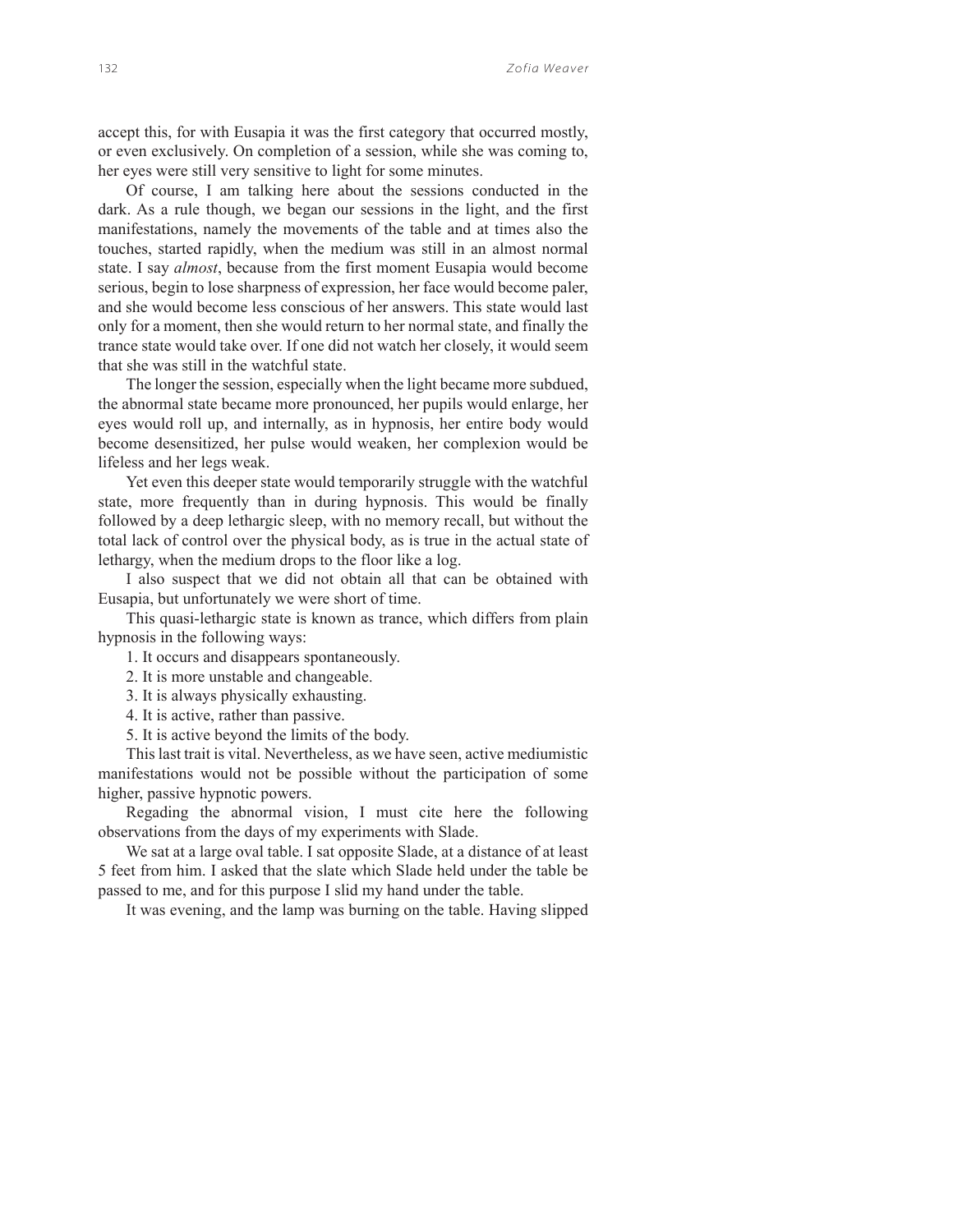my hand under the table, with my hand and forearm I made a slight movement to the left, maintaining a steady position of my arm and shoulder, which were visible. My reasons for this were as follows: If the slate was being carried by a spirit, it would see the hand and accomplish the transfer. If, on the other hand, it was being transferred by Slade, either by his leg or some other method unknown to me, then remembering my previous movement to the right and not knowing about the change of position to the left, he would make a mistake.

As it happened, he did. It was very amusing, for the slate stormed several times in the direction where my hand had been, became impatient, struck my knee, and finally out of pity I took it from the "spirit's" hand.

It was then, before the transfer of the slate, that I felt a cool breeze. Despite that (the aim was to establish whether the spirits were blind), I rather suspected a sleight of hand—today, not daring to say that everything was a fraud, I just point out that, if the transfer of the slate was a mediumistic phenomenon, then in any case Slade, who was responsible for this manifestation, did not see what was happening under the table. *The translocation occurred under the influence of his notion regarding the previous position of my hand.*

Or Slade was not in a trance state at the time. Eusapia, when in trance, did not make such mistakes. When I asked for a glass of water, it was brought precisely up to my lips. The electroscope was placed precisely under my two free fingertips in complete darkness. There remains therefore one more possibility, namely that the ability to see under abnormal conditions demands that the medium be in a complete quasi-lethargic state.

There is still another way in which Slade could have recognized a change in the position of my hand—he could have read my mind. Apparently, though, at that time he did not have this ability either. It is thus not surprising that he did not convince me of the reality of his mediumship. I do not want to prejudge whether he tried to imitate phenomena that did not come when asked for, or whether I looked upon it in a biased manner.

On the other hand, with Eusapia, who could have been a weaker medium in other respects, I immediately checked out her ability to see in the dark, and the ability to read thoughts. This then very quickly eliminated the original assumption of sleight of hand. The table, remaining under her inspiration, gave answers to questions posed in French, and even Polish (while Eusapia knows only the Neapolitan dialect); at times she would answer questions formulated only in one's mind. Unquestionably there was what has recently been confirmed scientifically, an inductive, mutual action of two brains, in a manner similar to the inductive action of two telegraph wires over a considerable distance. Those who wish to study this subject in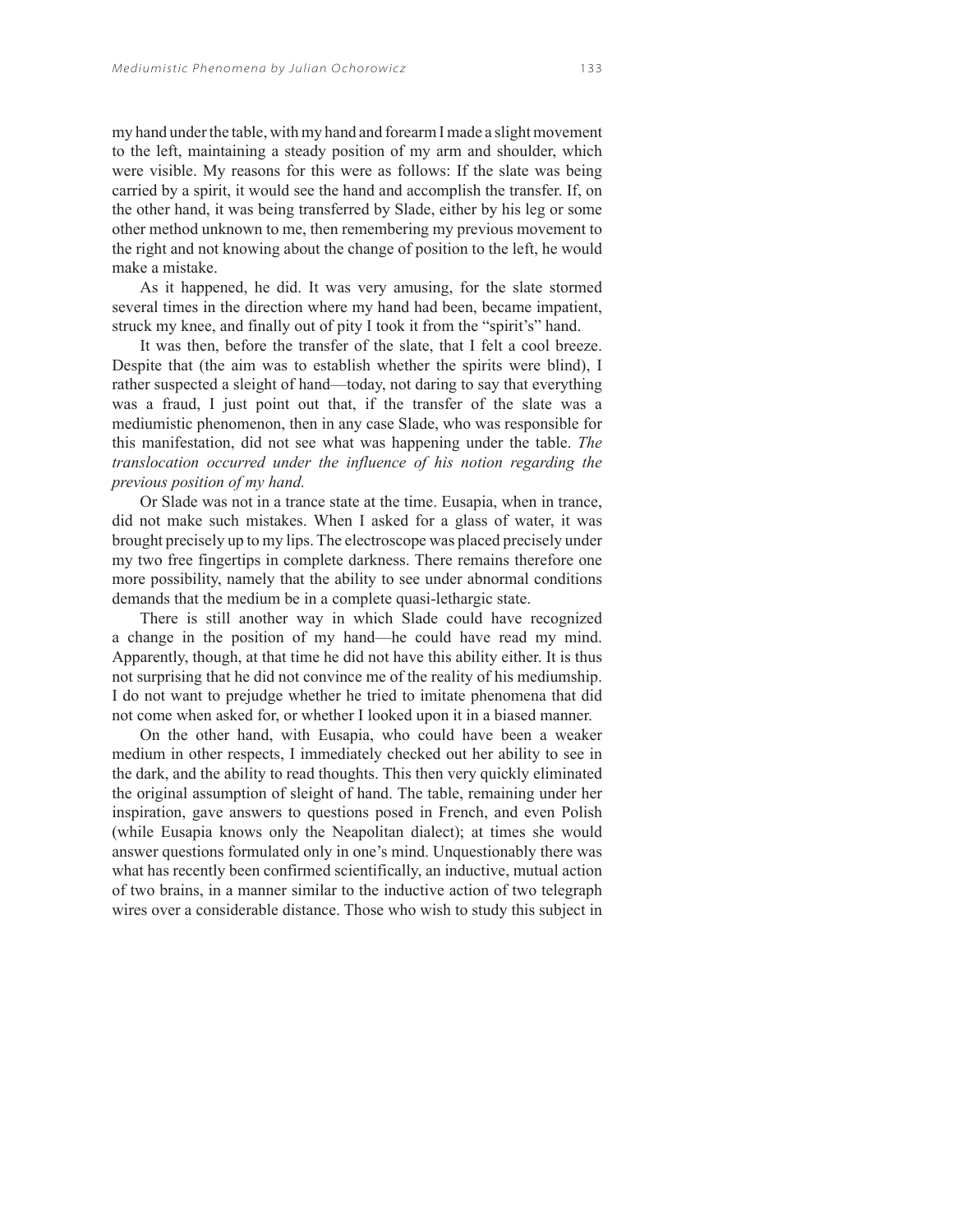more depth are referred to my book *De la Suggestion Mentale*.

During the sessions with Eusapia I tried, in addition to specific thought transfer, the general influence of will. Without formulating any specific thoughts, I tried to affect the manifestations through strong exertion of my will. If I am not mistaken, the result was that Eusapia suffered from cramps, and in a complaining tone cried out "*No stringete!*" (Do not squeeze!), although in doing this experiment I tried to hold her hand as lightly as possible, in order not to draw her attention. Sometime later I repeated this exertion of will experiment, and again heard her pleading: "No stringete!" Beyond these two experiments, my behavior was neutral, so as not to change or paralyze the natural course of the manifestations.

Regarding Eusapia's hypnotic sensitivity, I had additional proof. To begin with, the test with a hypnoscope indicated a dulling of the sensitivity of the right hand and a total loss of it in the left hand, along with the perception of cold. Next, when the day after the tiring manifestations of moving the piano or the large table she felt pain in her shoulders, I attempted to eliminate it by laying on of one hand. I would place it at the painful points until I received a thermal (warming) reaction, that is until the pain ceased. I would keep talking to Eusapia while writing down her answers with the other hand.

Thus, when, having removed the pain in the right shoulder, I moved my hand to the left shoulder, and when Eusapia announced that it no longer hurt, she would simultaneously begin to complain that she was losing control in her left arm. This happens after an extended holding of the hand only in hypnotically sensitive persons. I had to use a light massage to bring back the control. Finally, after the last session, when she could not come to for a while, exhausted by the experiments, I would put her to sleep and leave her lying on the sofa for about twenty minutes, in order to rest her nerves. For while a trance exhausts, magnetic sleep strengthens. I was sorry that I had to wake her up earlier than I should, because supper was being served and it was already late. It took some more minutes for her to fully come to.

All these experiments indicated a median hypnotic sensitivity, which seems to indicate that all mediumistic manifestations occur with the need for this exceptional suggestibility that ordinary, highly sensitive hypnotic subjects possess. Maybe even that special form of hypnosis known as trance is to some degree contraindicated for hypnotic subjects? In effect, to succumb to suggestion and to work as a medium are two completely different matters.

As I have already mentioned, a trance comes close to hypnotic lethargy, but generally it is a rapidly changing form, and it can momentarily assume different traits, i.e. active somnambulism or ecstasy. The latter even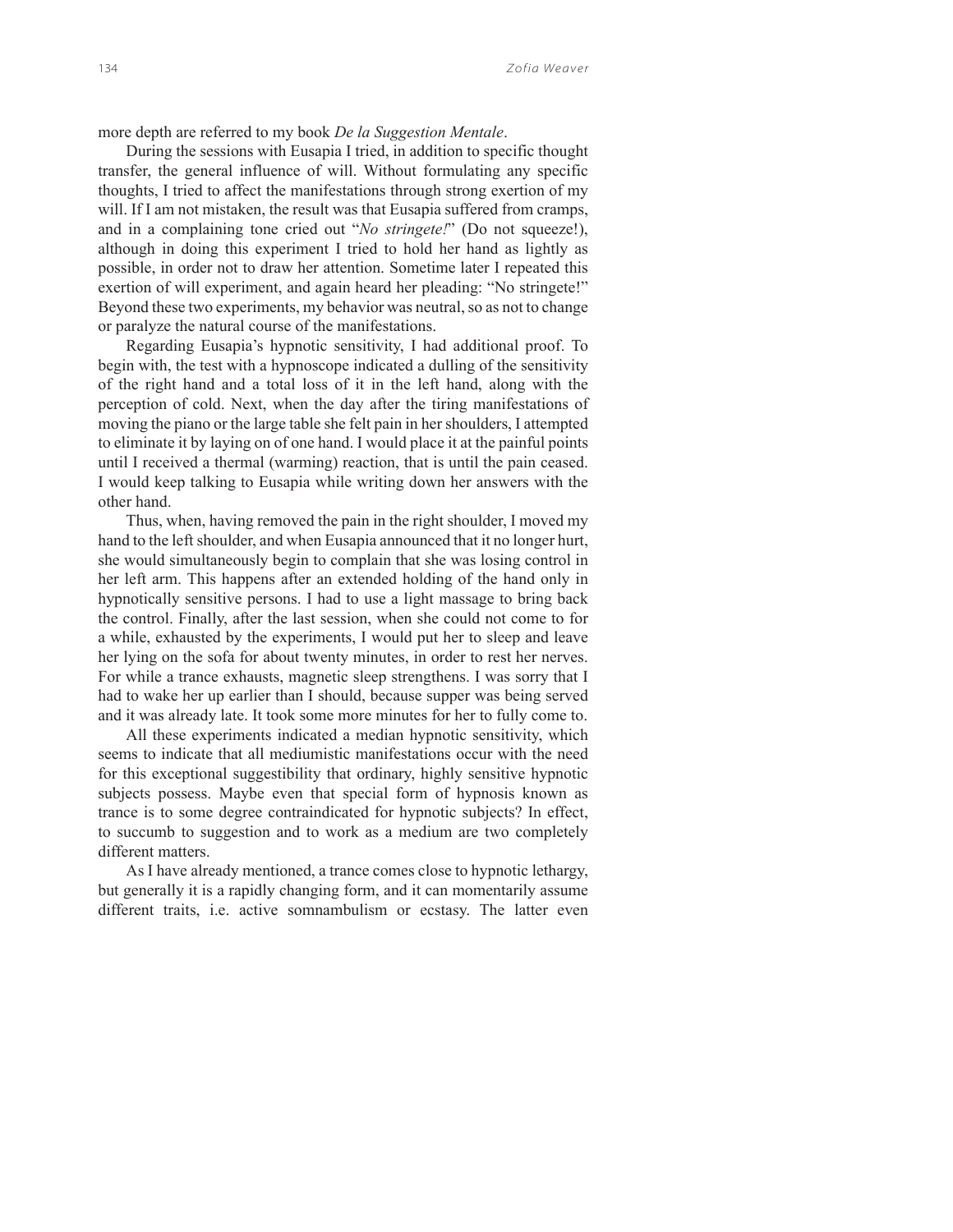seems to predominate in a complete trance, combining with lethargy and catalepsy. In ecstasy the patient is lost within himself and cut off from the surroundings, while in hypnotic ecstasy he has visions and in mediumistic ecstasy he creates apparitions.

In general, we consider trance to be a special form of magnetic sleep, created with the participation of several non-volitional magnetists the participants in the session. As a result, the medium finds herself in a "relationship" not only with one magnetist but with the entire circle.

The Indian fakirs seem to be self-sufficient, but Eusapia maintains that without one or two participants she cannot manifest some of the more difficult phenomena; moreover, some persons aid and others detract from the effectiveness of the manifestations, and finally there are those whose hand gives her an unpleasant impression. They completely paralyze the manifestations.

The influence of the chain, that is the holding of hands, is more or less apparent. It appears to be decidedly helpful, and may even be essential at the start of a session, by setting up a kind of dynamic harmony between the medium and the surroundings.

Thanks to this harmony, the medium becomes like a center collecting within it the energies of the participants, being a mirror reflecting their thoughts, while at the same time ejecting the resultant combination of these forces.

Later, when a shared psycho–physical atmosphere has been stabilized, the chain appears to be superfluous. At times, in the dark, I would break it to have one hand free for purposes of control without detriment to the manifestations. On photographs of levitation this is also visible when it was necessary to expose the table to the camera. Nevertheless some authors, such as Dr. Gibier in his report on experiments with Slade, state that manifestations (in light) ceased at the instant when the chain was broken, and started up again when the hands rejoined.

The fact of the influence of those present during mediumistic experiments presents analogies with certain magnetic sleep manifestations. Following tradition, I call magnetic sleep a form of hypnosis, in which the patient is "in tune" only with his magnetist and not, as it is in ordinary hypnosis elicited by staring at an inanimate object, a blind instrument of anyone who wants to present suggestions. In addition, he does not have his own, new spiritual independence, which appears in magnetic sleep. In this latter case, if the magnetist wants the person in magnetic sleep to hear another person, he must not only join their hands, which sometimes shocks the "sleeping" persons excessively, but must join them with his own hand, for the purpose of facilitating and soothing the action. It also often happens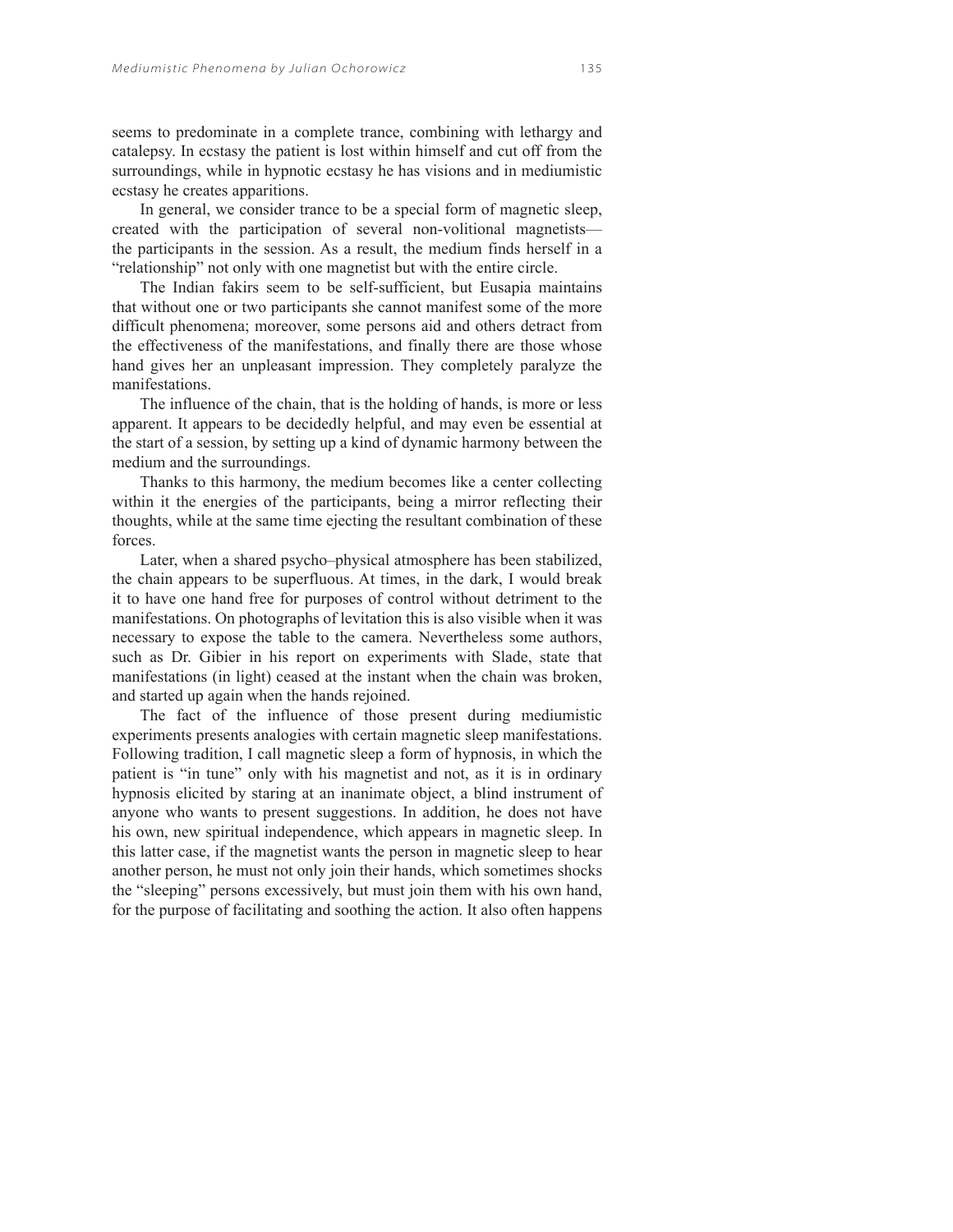that the "sleeper" ceases to hear the other person if the magnetist pulls back his hand, but begins to hear again if the hand contact is renewed.

In other words, from what I have said thus far, one can assume that mediumistic phenomena can, with time, be brought into hypnotic and magnetic ones as a special case.

Let us now proceed to the most difficult issues.

### *Beyond the Body's Physical Limits*

The possibility of eventually bringing mediumship into the field of hypnosis should not make us unaware of the difficulty of such an undertaking. The difficulty arises mainly because of the fact that mediumistic manifestations go beyond the limits of the physical organism, at least as it is understood at present.

As long as the spiritual influence operates within the boundaries of the physical body the physiologist concedes the facts. But when he is told to admit the possibility of the psyche operating externally as well, as has been claimed by Van Helmont and Paracelsus in the past when writing about the power of imagination, then the physiologist becomes indignant. This opposition is quite natural and justified.

Unfortunately, we only have two paths to choose from: either to acknowledge the entire world of spirits with its phantasmagories and contradictions, or to attempt to explain the ascertained manifestations through some thus-far-unknown psychological mechanism of our being. This attempt would have to be taken to the limit and shown to be a failure before we could be justified in seeking totally new factors.

Let us then try. Does man really end on the surface of the body?

Col. de Rochas recently announced a series of hypnotic experiments which indicate that dermal sensing on the surface may be moved outside the organism several centimeters beyond the organism, and even several meters away from the surface of the body.

Pricking appropriate points in space causes pain to the hypnotic object, while pricking of the skin causes no pain. De Rochas calls this phenomenon the exteriorization of feeling.

These are undoubtedly interesting experiments but despite partial, recent corroborations by Dr. Crocq, they have not been critically analyzed and therefore I will not use them. De Rochas reported them in a way that is too general, most likely exaggerated, and he insufficiently shielded himself from mixing in mental suggestions, which causes the hypnotist to find support in the more docile subjects for whatever theory he has in mind.

For the same reason, I will not cite the work of Baron von Reichenbach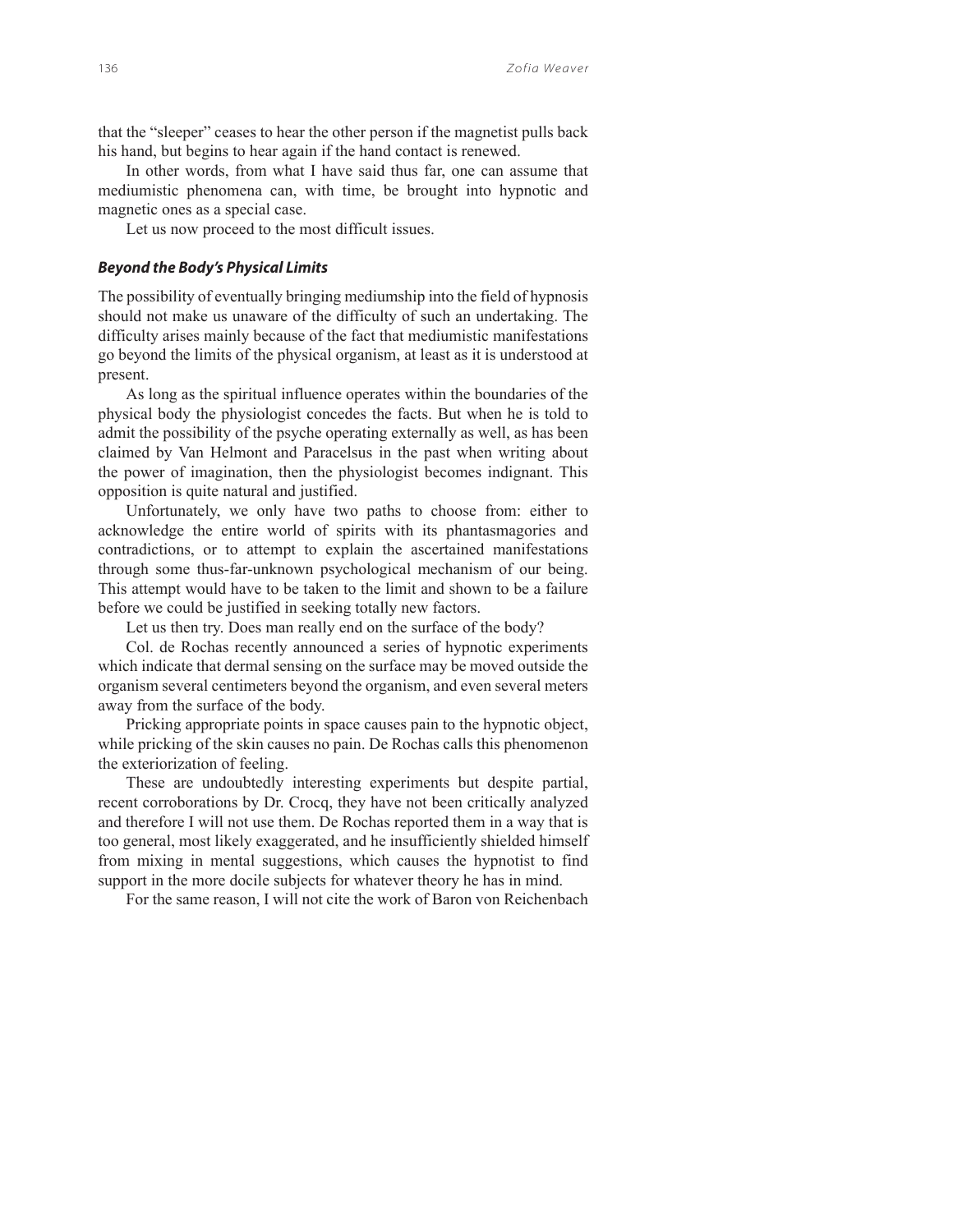and his odic force. I will only quote some already well-known and confirmed facts.

Some persons in a magnetic sleep, in addition to the usual skin anaesthesia, exhibit such sensitivity that they cannot stand the approach of anyone except the magnetist, even for a distance of several steps. They do not see and hear the approaching person, but when that person comes too close, they become restless, they twitch, feel cold, their entire body quivers, stiffens, and the more subtle manifestations of their condition may be paralyzed.

It happens that a person with such sensitivity may walk around a room in a state of active somnambulism, and if he happens to enter the personal sphere of some stranger, even if he did not know about that presence, he experiences the same depressing sensations.

We may therefore surmise that the human body extends a kind of more or less subtle atmosphere, and that because of various sensing manifestations it is of a nervous nature. Besides, it is possible that this stock of life energy which in a normally active state is held only within the physical confines of an organism, flows out over this organic atmosphere during the abnormal state and, as in a similar manner we feel through gloves, and as the blind sense through a layer of air, here even more subtle layers of matter (maybe ether?) mediate in the reception of impressions.

We know from physiology that nervous energy, which energizes all the senses, concentrates in some and is inactive in others. Here we would have an even more radical conversion: nervous energy leaving all the senses and going beyond the body; and if the brain is sufficiently sensitive to minimal stimuli (because of the absence of the ordinary, coarse ones) it is supplied with them directly from a distant environment.

In support of this hypothesis I could quote a series of facts, but they would draw us away from the subject. It should suffice that, on the grounds of hypnosis itself, we arrive at acknowledging that as far as the passive control (i.e. sensing) is concerned, man does not end at the body's surface.

It is now essential to show that active control can also reach farther.

When people sleep, their muscles rest and are not used. A person plunged into a mediumistic sleep also sleeps, and is also motionless—yet his energy is being depleted, he struggles, exhausts himself and weakens. Why? What is happening to his energy? There are various mechanical manifestations going on around him, after which he is tired. Is it not more rational to assume that the force emanates from him, rather than bringing it down from the clouds?

And if it is so, then we are forced to acknowledge that not only the sensory energy, but also the motive–nervo–muscular energy may, under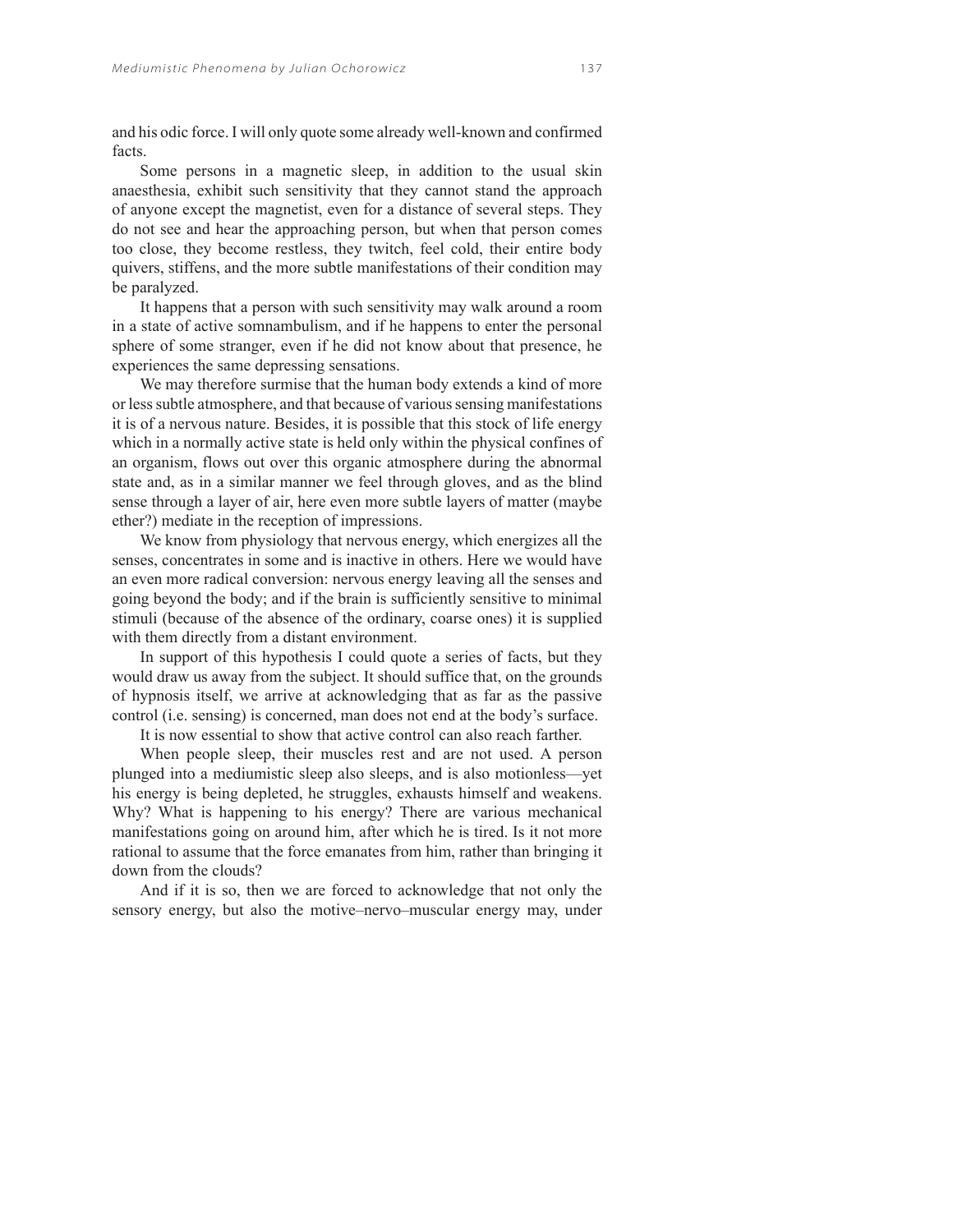certain conditions, flow beyond the organism's limits, owing to the etheric link which fills and joins everything, bringing about the entire thinking, feeling, moving human being, stretching beyond his physical body. Basically, we are forced to accord to the dynamic atmosphere surrounding human beings certain properties of the entire creature, properties that are individual and decreasing as the distance from the body increases.

Acknowledging the dynamic atmosphere is the first point; now, for the second one.

Manifestations of transfer are known in hypnotism. Hysterical paralysis of the right hand or of the right side of the body can be transferred to the left, and conversely. This phenomenon, discovered by the Biological Society of Paris some years ago did not elicit much surprise, because of the body's well-known symmetricity of the nervous system. In any case, it indicated the ability of the nervous energy to flow back and forth within the confines of the body. Great amazement, however, was caused a few years ago by Charcot's assistant, Dr. Babiński, when he announced the possibility of transferring energy from one person to another, and thus creating a new healing method (which, by the way, is impractical). I saw these experiments and I cannot say that they have fully satisfied me. Dr. Babiński, ignoring the Nantes School (Bernheim), did not sufficiently protect his hysterical patients from the unintentional influence of suggestion. Later observations led me to suspect that, independent of suggestion, such a transfer is possible.

If the lack of control of a hand or larynx (aphonia) can be transferred from one person to another, then by the same token we must acknowledge the possibility of externalizing of neuro–muscular states, for obviously a foreign organism is external with reference to our organism, and the connector between them can no longer be nerves but ether. Let us take one step further and say: Mediumistic phenomena depend on a temporary transfer of neuro–muscular energy from the organism to its environment.

The neuro–muscular energy (I am using this concept in the meaning given it by Bain, of "unintentional energy") accumulated in the organism, and having no outlet, pours outside the body as a result of a temporary idleness and inertia of the tissues. As alertness and activity of the body return, mediumistic manifestations cease. This "pouring out" of energy is, however, not such a purely physical process as, for example, the pouring of liquids. It generally takes place under the direction of the imagination, and only thanks to that takes on a purposeful and coherent character.

Assuming the imagination to be the method, let us now move on to the third point, which needs to be considered more closely. In order to understand the possibility of action by imagination beyond the boundaries of the organism, let us consider the following: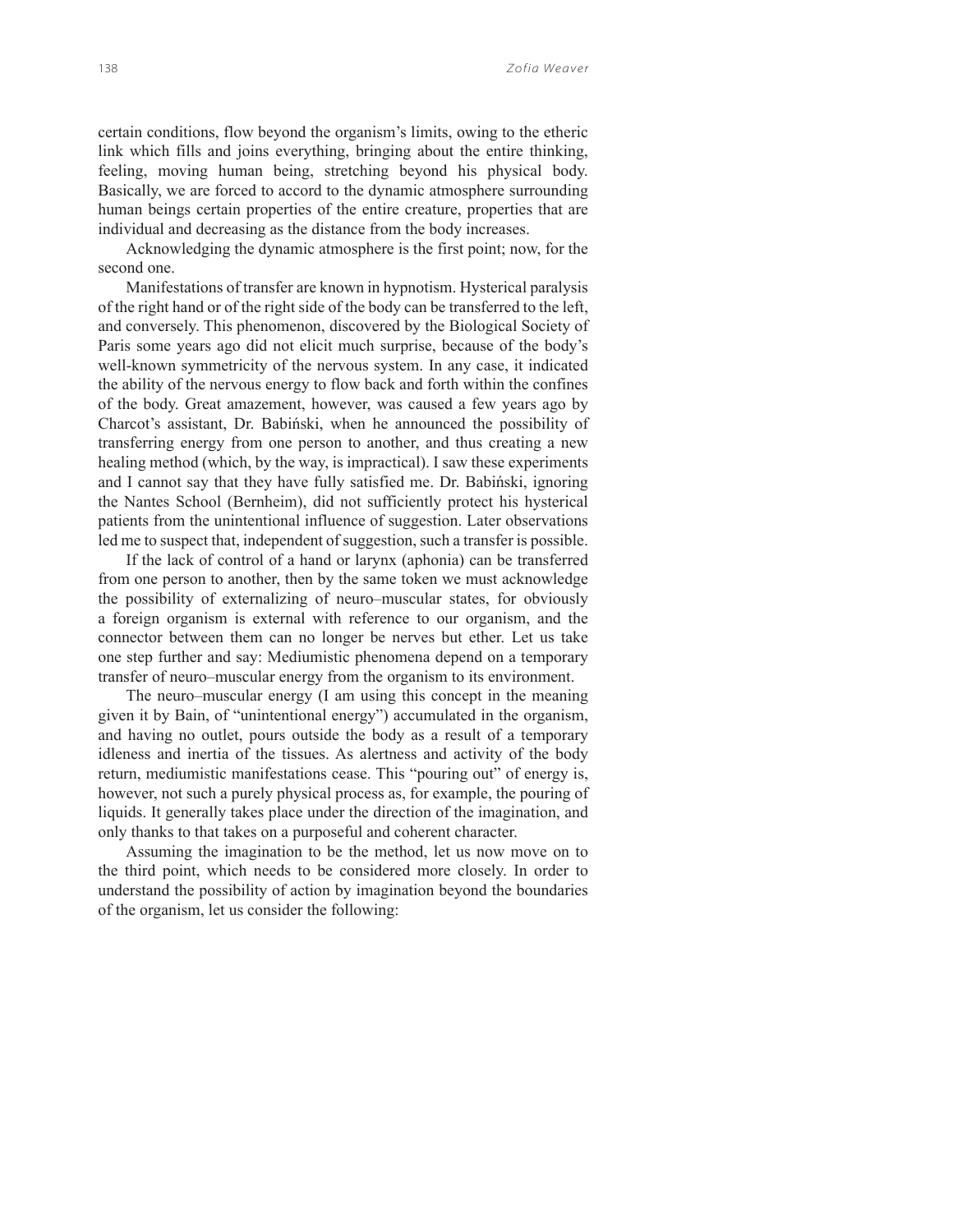First of all, until very recent times, even the action of imagination within the limits of the body, upon its bodily functions, was considered impossible. Only imaginary changes in function were admitted.

It has, however, been shown that the influence of the imagination can be very real, and not only on the functions but indirectly on the tissues. In this way the fact of stigmata became a physiological phenomenon. I myself have observed swelling, reddening, and even bloody effusions appearing in a matter of minutes on the skin through suggestion—even defined shapes, appearing almost on command. In one of the experiments at Dr. August Voisin's in Salpêtrière, through a simple suggestion, the letter V appeared on the patient's forearm, as if cut with a sharp lancet, within 20 minutes.

Experiments by the apothecary Faucanchon are also well-known. It is confirmed by many doctors that true vesicants may not be effective if they are countered by suggestion, while imaginary vesicants may be effective if suggestion demands it. These are exceptional facts that cannot be repeated with everyone, but they do exist, and there is no doubt for me that the imagined, under certain conditions, may act upon all functions and all tissues.

On what basis is this possible? Let us take a simple example.

I say to the patient whose hands are hot: "Your hands are cold," and after a while the hands cool down. Why? Imagining the cold after multiple exposures to the state of cold creates this cold state. There is no need to consider the basis for this. It suffices to know that the imagination created a single associational link and that, like the freezing of hands many times resulted in the imagining of freezing hands, so conversely, the imagining that the hands are freezing could cause the freezing of hands.

I call such facts *ideoplasty*, a realization of such an idea (visualization), while the connection enabling such a realization is the *ideo-organic association*, or the joining of the imagining of a certain organic state and the organic state itself (the reader will find more detailed information relating to ideo-organic connections in my communiques to the Biological Society in Paris, which were reprinted in the supplement to the second edition of *De la Suggestion Mentale*.

On a similar basis, the picturing, the visualization of a movement may result in a movement, the visualization of lack of bodily control—in lack of control, picturing goose pimples—goose pimples, and so on.

In the latter cases the associational connector is hidden deeper: We do not know in what way the changes on the skin connect internally with the visualisation of these changes, but this is only a question of degree, for even with the simple wagging of a finger we do not subjectively know which muscles and tendons must be moved in order to result in the movement; we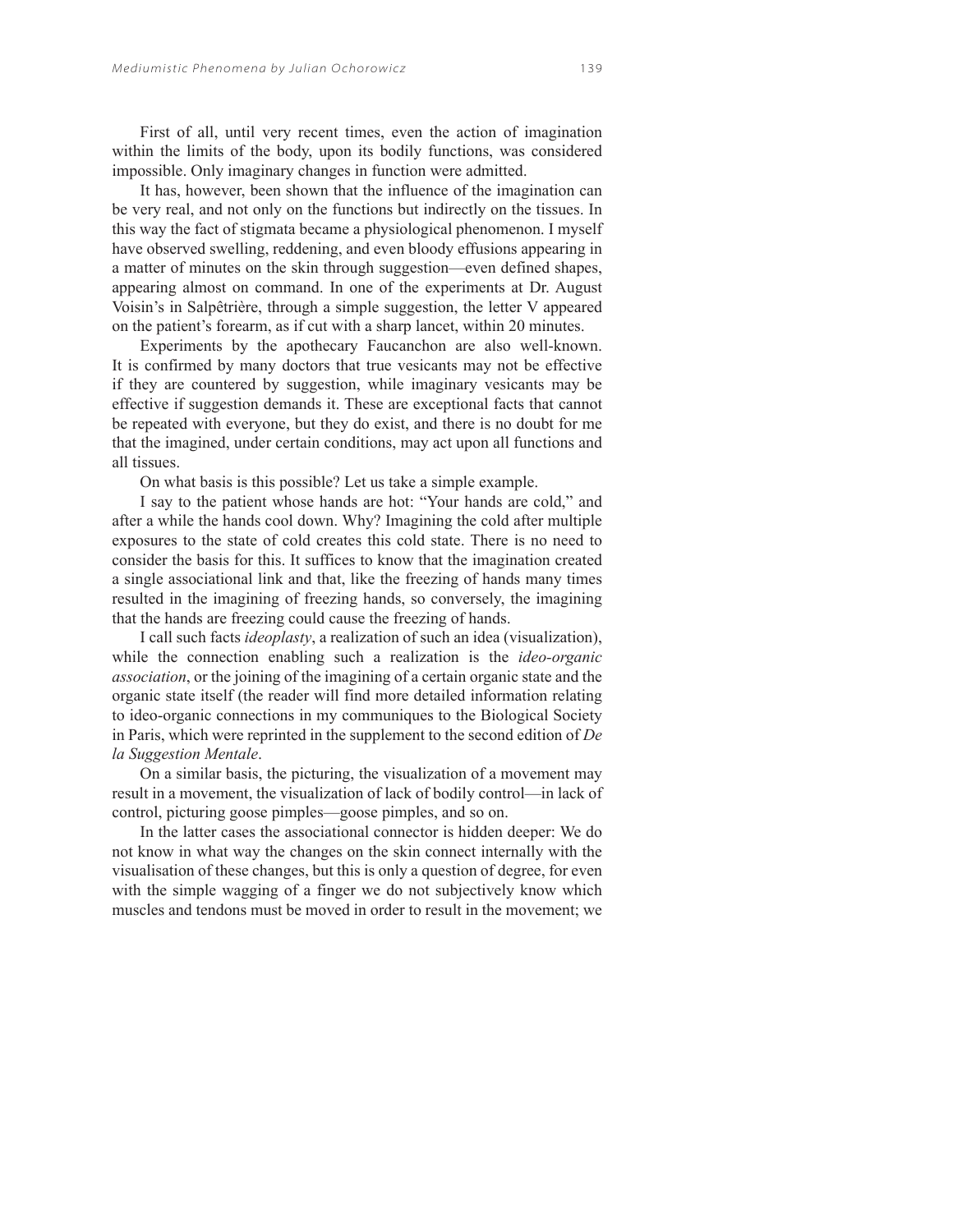ascertain only that imagining wagging causes wagging, imagining a yawn results in a yawn, and so on.

The higher degree of ideoplasty manifestations consists of those in which the action of the imagination is reflected in another organism, which is dependent on the previous one. I am referring to the consequences of the so-called imprints; I know facts that are undoubedly of this type; that imagining a mouse which frightened the mother was reflected in the child's body, as a protuberance covered with mouse-like hair and endowed with the tail of a mouse; a mother's sudden strong desire specifically for raspberries resulted in a child being born with a raspberry-like protuberance on its forehead, etc.

Those who are not sufficiently familiar with the evidence may not accept these facts, but if they are acknowledged, one must admit:

1. that a lively imagining of a certain shape may create that shape on the body of a newborn.

2. that such an action may take place without the nerves being involved, for the body of the fetus is not connected to the mother by the nerves.

This therefore will be the first level of action by imagination from a relative distance.

The question now arises as to whether a similar phenomenon can occur over a greater distance and on non-living objects.

If, theoretically, we had to declare ourselves for or against, we could say "no", and find all kinds of rationale for this denial; but here we are dealing with facts, and facts exist, and what is involved is the explanation of the existing facts. For me it has already become a certainty that Eusapia's mental imaging may cause the movement of a compass needle, that imaging of a knock may result in knocks, imaging of light—light, and even imaging of a hand may be the stimulus for the formation of something like a hand.

By using this method we are undoubtedly entering the sphere of ancient magic. We are erasing the clear separation between thought and object, renewing Platonic ideas as prototypes of things. . . . But what else can we do? Either the facts are true and then one must talk about them in this way, or else they are delusions—and then it is necessary to explain the possibility of such an illusion, and that I do not feel qualified to do.

Having declared myself on the side of accepting the reality of these facts, I must accept the consequences. Let us try to examine those.

Our sensory worldview demands that we believe that human beings, as "objects among objects," have a strictly limited surface. We have seen, however, that some of the hypnotic phenomena speak against this limitation. An organism is the abode of constant motion, constant conversion of matter internally and exchange of matter between it and the environment; it is a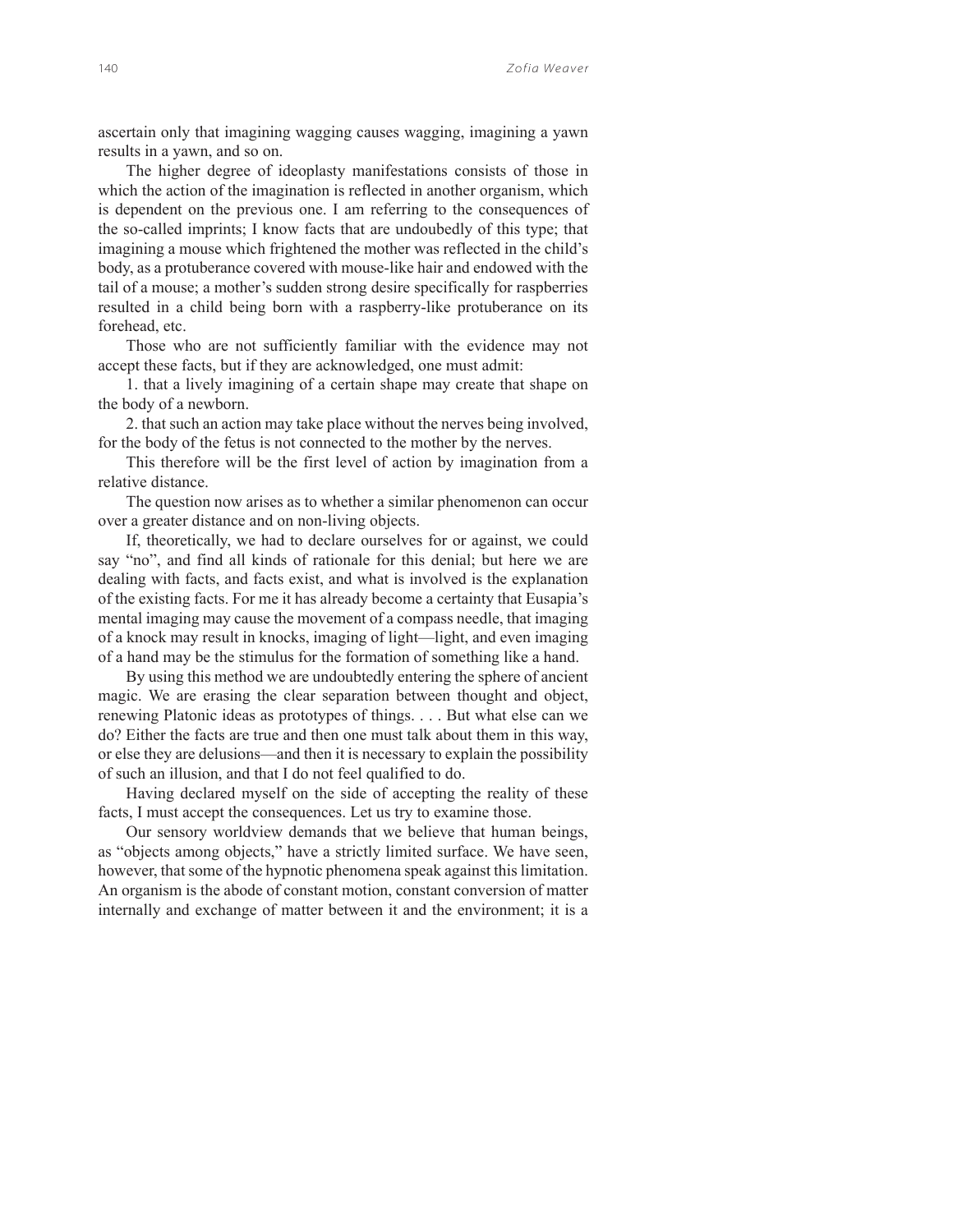dynamic center of activity that must radiate to the outside; it does, therefore, have its own atmosphere, both material (Jaeger) and dynamic (Richardson), which extend the individual boundaries to a greater or lesser degree.

Besides, being the seat of various forces, the organism must be in some kind of relationship with the forces of the environment.

In my work on mental suggestion I have analyzed these questions minutely; here I will develop only one significant point, while adding that it will be an expansion of our view of psycho–physical matters in a manner that is possibly somewhat risky.

Let us imagine that in a particular organism arose the thought A. That thought is something we do not know, but we may speak of it as an occurrence, similarly as we speak of other occurrences, although we do not know their nature. That thought is itself either a state of mind, or it is accompanied by a certain state of mind. The dynamic state of the brain must be reflected in the state of the ether, the invisible matter that fills everything. Thought, whatever it is in itself, is simultaneously a certain movement of ether, and ether is not limited to the body's surface.

And if this is so, then we must acknowledge that for every thought A there is in the ether a certain corresponding state a. We do not know what it is, but we may assume that, similarly, as with the organic states of our bodies, and with the organic states of the fetus, the dynamic state of the ether unites with the state of the mind/brain which corresponds to it, that is known as thought. We may assume, on the one hand, that we continuously receive from the entire world millions of impressions, which generate subconscious impressions within our psyche, in addition to those conscious and subconscious ones that are generated by the ordinary, rough sensory impulses. On the other hand, there is a certain cosmic state that corresponds to every imagining of our soul.

This means that both in the centripetal and centrifugal direction we are an indivisible, continuous part of the universe, and it is our sensory worldview, which is based on coarse, incompetent senses, that sets the constraining limits.

Under normal conditions, all these activities and influences are imperceptible.

Let us assume though that (as it pertains to the sensory set of facts, action in the centripetal direction) ordinary impressions and thoughts, which dampen these minimal universal impulses, disappear. What is going to happen? These minimal impulses, imperceptible up to now, will become factors that are meaningful and influence the remaining course of thoughts. It is owing to them that mental suggestion, sightless seeing, and distance sensing, etc., will manifest.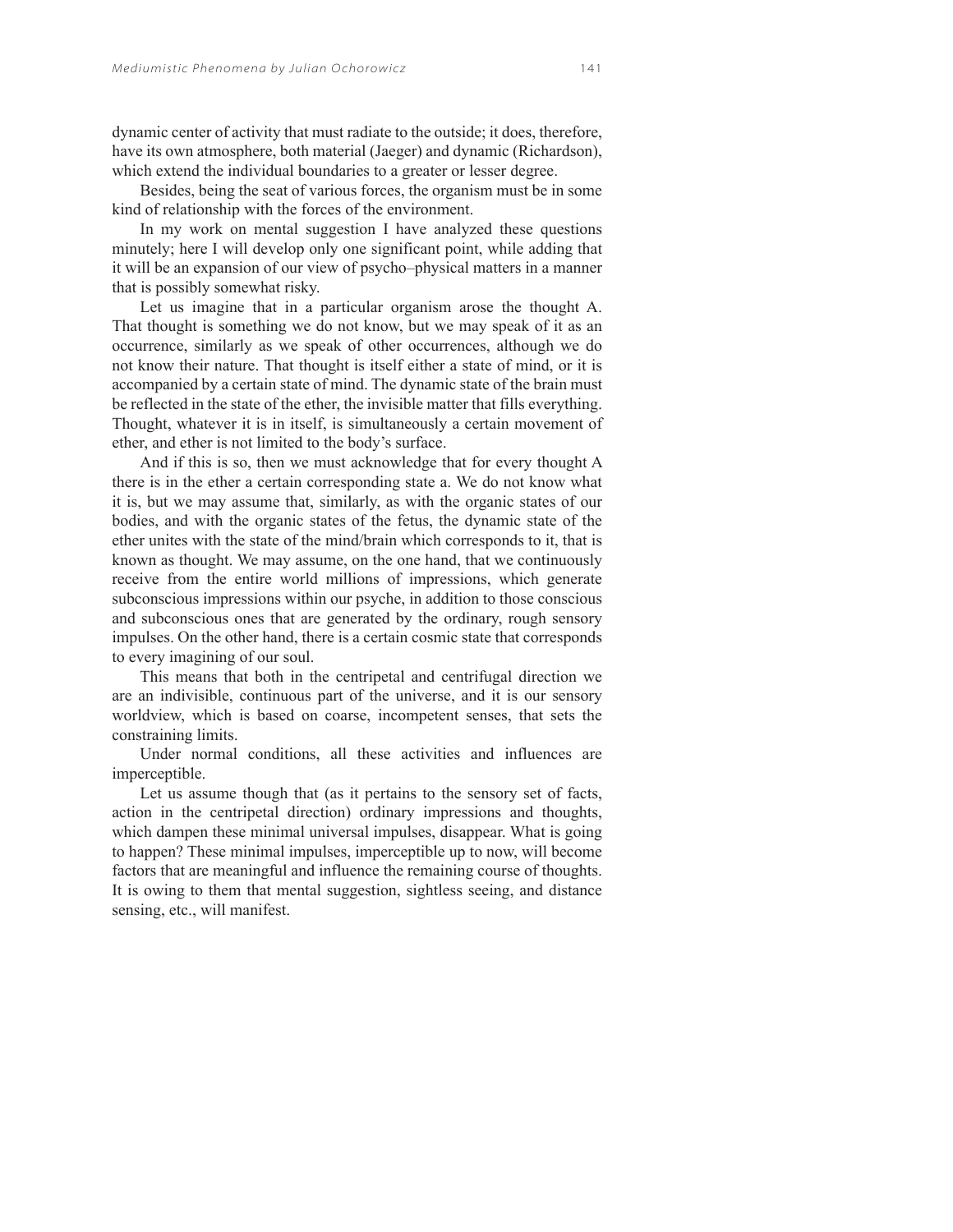Similarly (as it pertains to the motor set of facts, action in the centrifugal direction), if we assume that, thanks to a particular organic state (trance) which facilitates the dissociation of forces from the tissues, thanks to the narrowing of the psychic field, a single image (monoideism) will enter with an exceptional force, and, losing its organic association, due to the paralysis of its tissues, it will regain its cosmic associations—then this single ruling image, concept, for instance of a sound that is to occur, will reproduce in the environment those vibrations of the air with which it was frequently associated, moving from the body of the medium and participants to the environment the energy needed for this purpose. (For a precise understanding of this hypothesis, acquaintance with the general theory of ideoplasty is necessary. This is given in the supplements to the second edition of *De la Suggestion Mentale* (Paris, 1889)).

According to today's concepts, the various states of ether may only be in the form of changes in density—but the changes in its density may also explain everything: the motion of heavy bodies, changes in weight, light effects, and the formation of etheric haze that develops into appropriate bodily forms with an unstable existence.

And now, dear reader, laugh as much as you like at this hypothesis, calling it a fantasy bridge between imagination and reality, between spirit and matter. I will tell you only this: If this hypothesis is basically false, then there is no other. It may be insufficiently precise in details, that is true; it is fairly difficult to understand and too general—that is also true, but there is no other. Alleging mass hallucinations (which can be photographed and produce impressions in clay), as is done by Hartmann, is even more difficult to conceive.

And, dear reader, do not be under the impression that the spiritualist, calling in the "spirits" for help, explains more. The difficulty encountered by the "ghost" in creating an impression in clay is as difficult as it is for the imagery coming from the medium's head. Both are facts of the psyche, and both require ideo–cosmic associations in order to be in contact with the environment; in the same way, materialization can take place only through the mediation of cosmic ideoplasty, no matter what you choose to call it.

The spiritualist adds a third, totally unknown factor, that of spirits, to the two insufficiently known ones. I must say that, even independently of the question of the *existence* of spirits, it does not appear to me rational to think it easier for a spirit, who is disembodied, to materialize, than to imagine such a spirit that still possesses a body.

Such materialization takes place at the expense of the medium's and participants' strength. That is obvious. After our experiments in Rome, the participants were so exhausted that they rested for three days, while Eusapia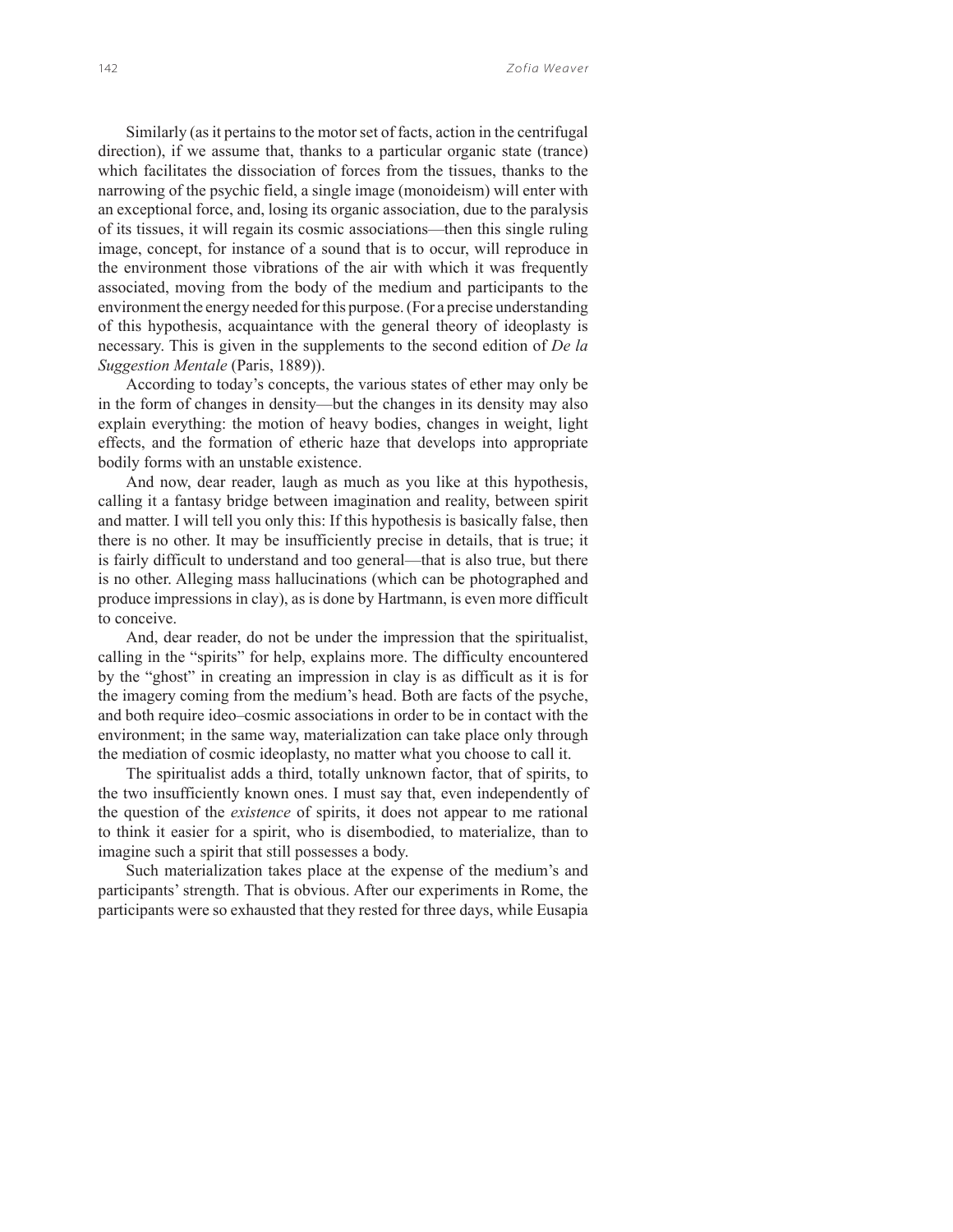was so tired that she canceled an already accepted and financially rewarding invitation and returned to Naples. As for myself, although I did not feel tired, owing to a strong constitution and being used to magnetizing a great many patients, which is even more exhausting, I ascertained a 50% drop in muscle strength.

Yet, after all, we seemed not to do any physical work. We merely sat at the table or walked about the room. "John" did not exhaust himself for us, it was we who did it for him, and Eusapia even suffered for him. "John" was merely a name adopted through convention for the work done, under the direction of conscious and unconscious imagination, by the secret forces of our own making . . .

"But those hands!" you the reader will cry, "These faces firm enough to make an impression in the clay!"

We shall come back to this. In the meantime, we will perform a number of unusual experiments, mentally climbing the rungs of the ladder of wonders.

#### *Up the Rungs of the Ladder of Wonders*

Looking for an explanation of how imagining a manifestation may lead to it becoming real, let us examine the information available at present.

# **1. Imagination may hide reality.**

On a certain evening in Paris, in the apartment of Anna Bilińska, a highly talented artist who died prematurely, I was putting Mrs. G. into hypnotic sleep. Shortly before awakening her, I suggested: "When you wake up, Władysław (the artist's brother) will be invisible." "And where is Władysław?" asked Mrs. G. when woken up. "He left," I said. Shortly after, I asked him to play the violin; he stood up and played it in the center of the room. Mrs G., who had already watched with some disquiet the movement of the violin without a violinist, became scared when it began to play and asked the meaning of this. Was she hallucinating? Was the violin really playing?

At another time, through suggestion, I made myself invisible. I was smoking a cigarette at the time. It, as well as everything I had on myself, was invisible. After a while, however, I lit another cigarette (which was not under the spell of the suggestion). Mrs. G., who was still not aware of my presence despite the fact that I was pacing back and forth in front of her, suddenly saw the cigarette, bobbing up and down in the air and smoking. Slowly, she became accustomed to these unusual experiences, and, no longer taking them to heart, would only say with a smile: "Eh, the doctor is undoubtedly playing pranks again!"

Another hypnotic subject, a Mr. S., whom I told that upon awakening he would see me without my head was so terrified by the sight that he threw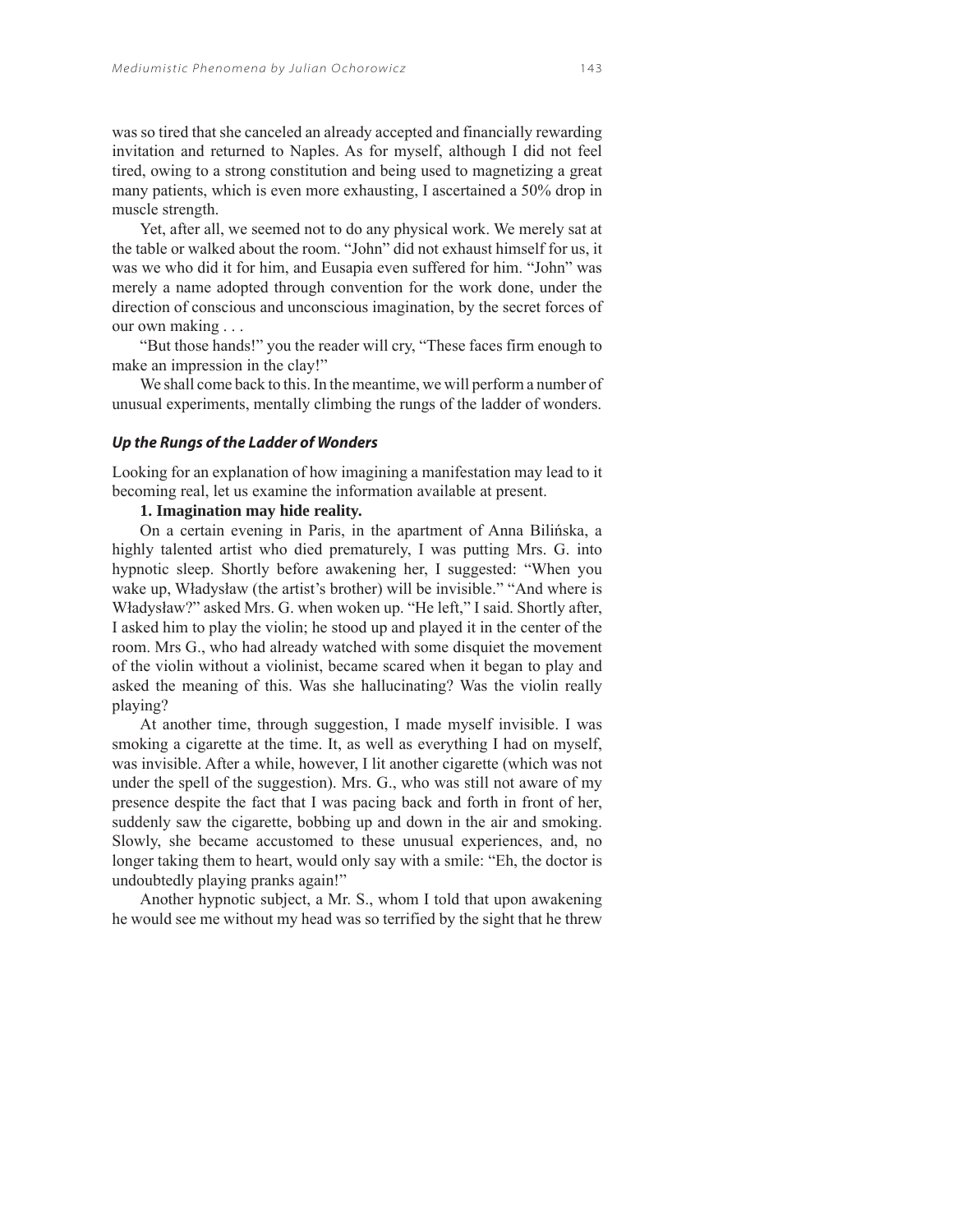himself toward the door to the balcony, wanting to jump down to the street. Fortunately he was restrained in time. I hypnotized him instantly and with a counter-suggestion removed the previous delusion and the memory of it.

In persons who are exceptionally susceptible (at most 10% of the population), this kind of effect can be evoked through simple suggestion that it is so. Objects may levitate in the air, and the most ordinary fraud may not be noticed, thanks to a sugggestion.

## **2. Imagining a delusion may hide reality.**

Positive hallucinations can be produced in addition to negative ones.

In 1881, at the Warsaw Medical Society, I showed, alongside others, the following experiment:

I suggested to Miss H. W. that after coming out of a hypnotic trance she would see a very strong electric light in the corner of the hall, where there was nothing. Upon coming out of the trance, Miss H. W. not only stated that she saw a lamp, but she was also shading her eyes and her pupils were shrinking from the would-be radiance (this was reported in *Kuryer Warszawski* by B. Reichman).

I gave the following suggestion to another hypnotic subject, a Mr. X who was in love with a certain Miss Y but was unable to see her: "Tomorrow at 11 am you will meet Miss Y at the corner of Senator Street and Theatre Square. She will greet you politely, ask for your hand, and chatting pleasantly you will cross Theatre Square. At the corner of Wierzbowa she will bid you farewell and go in her direction."

Next morning Mr. X showed up in excellent spirits. "I saw her and when parting she gave me her hand to kiss." That hand-kissing was added by him.

# **3. Imagining may bind delusion to reality to such an extent that the delusion seems to leave a trace in it.**

Several years ago newspapers reported with disbelief the following experiment by Professor Charcot. He showed a hypnotized woman, who suffered from hysteria, a dozen or so stiff white paper cards, telling her that on one, but only one, there was a portrait of him. Partly through his detailed suggestion, and partly through her imagination completing the rest, the hypnotized hysteric saw the portrait. She described it in detail, was happy with it, and asked that she be given it as a memento. This then was an evocation of a clear hallucination, but it does not end there.

Secretly, without the woman knowing, Prof. Charcot put a barely visible mark on the back of the "portrait" card, to differentiate it from the others. When he passed the card back to her, she continued to see his portrait in it, only now she maintained that it was upside down—which was correct, because of the way in which it was handed back to her. The "portrait" card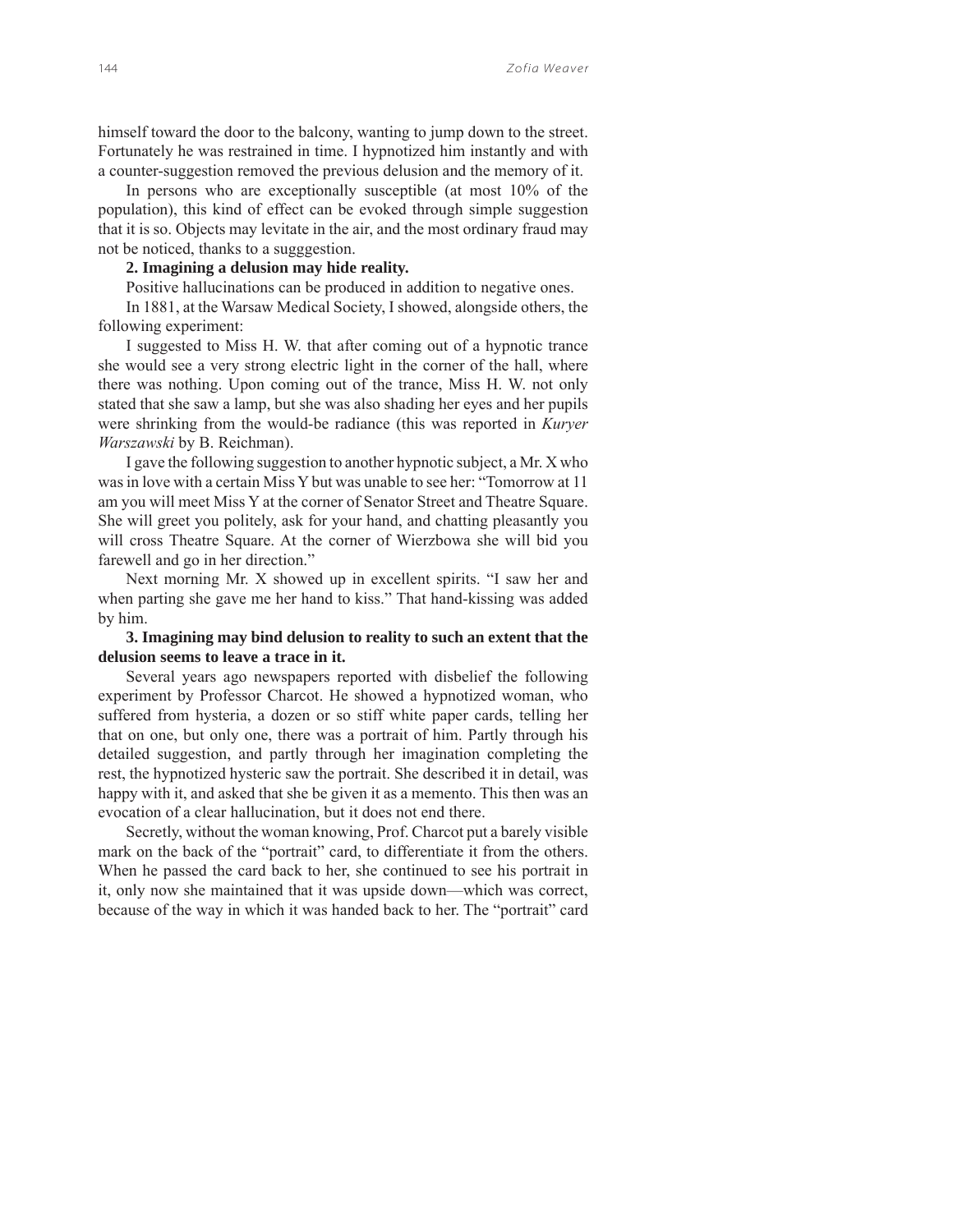was mixed in with the others several times, yet each time the patient would select the "portrait" card, and discard the others. Each time she would also recognize whether it was the the right way up. It was always the same and only card. When the cards were slid across in front of a mirror, she would also select only the one card which "showed the portrait" of Charcot. In other words, this imaginary "portrait," in its exteriorization, acted upon her totally in the way it would if it were real. She put it away as a memento. The following day she still saw it clearly, but in two days she complained that it was fading, and several days later it disappeared completely.

What was it?

Those who would find here a "denial of all laws of physics" would be surprised at Charcot allowing himself to be duped by a hysterical woman. However, there was neither miracle nor fraud; the phenomenon was a natural one, in accord with the laws of physiology, and demanded unusual conditions only because it was so unusual.

A person, a portion of whose senses is put to sleep, and whose total attention is concentrated in one direction (as here on a single sheet of paper) sees much better than we do. She sees variations in the paper's weave, in its dots and flaws, that we do not notice. Hallucinations begin on these dots and flaws and link with them, and, according to the well-known law of association, one picture linked with another develops it in the consciousness. The hysterical person thus, having seen the same arrangement on a sheet of paper, sees in it also a portrait.

If this explanation turned out to be unsatisfactory in some circumstances, we would have to accept that attention indeed leaves some traces on an object which has been concentrated upon.

All previous experiments had been conducted with the aid of hypnosis, but with persons who are exceptionally susceptible (5%) they are successful under certain conditions also without hypnosis.

If I am not mistaken, in 1883 I was invited by Dr. B. to attend hypnotic experiments with Miss X. Having noticed, on the basis of hypnoscopic tests that the person was extremely susceptible, I asked Dr. B. for permission to perform several experiments without placing her in a hypnotic sleep.

On the table there were an ink-well, a flacon of eau de cologne, a key.

"I will show you some magic tricks," I said. "What is this?" I asked, taking the flacon of cologne in my hand.

"That is eau de cologne.

"Yes, but pay attention now," and, having said that, I covered up the flacon with my hand. "I raise my hand, what is it?"

"I already told you, cologne," answered the patient after a moment of reflection.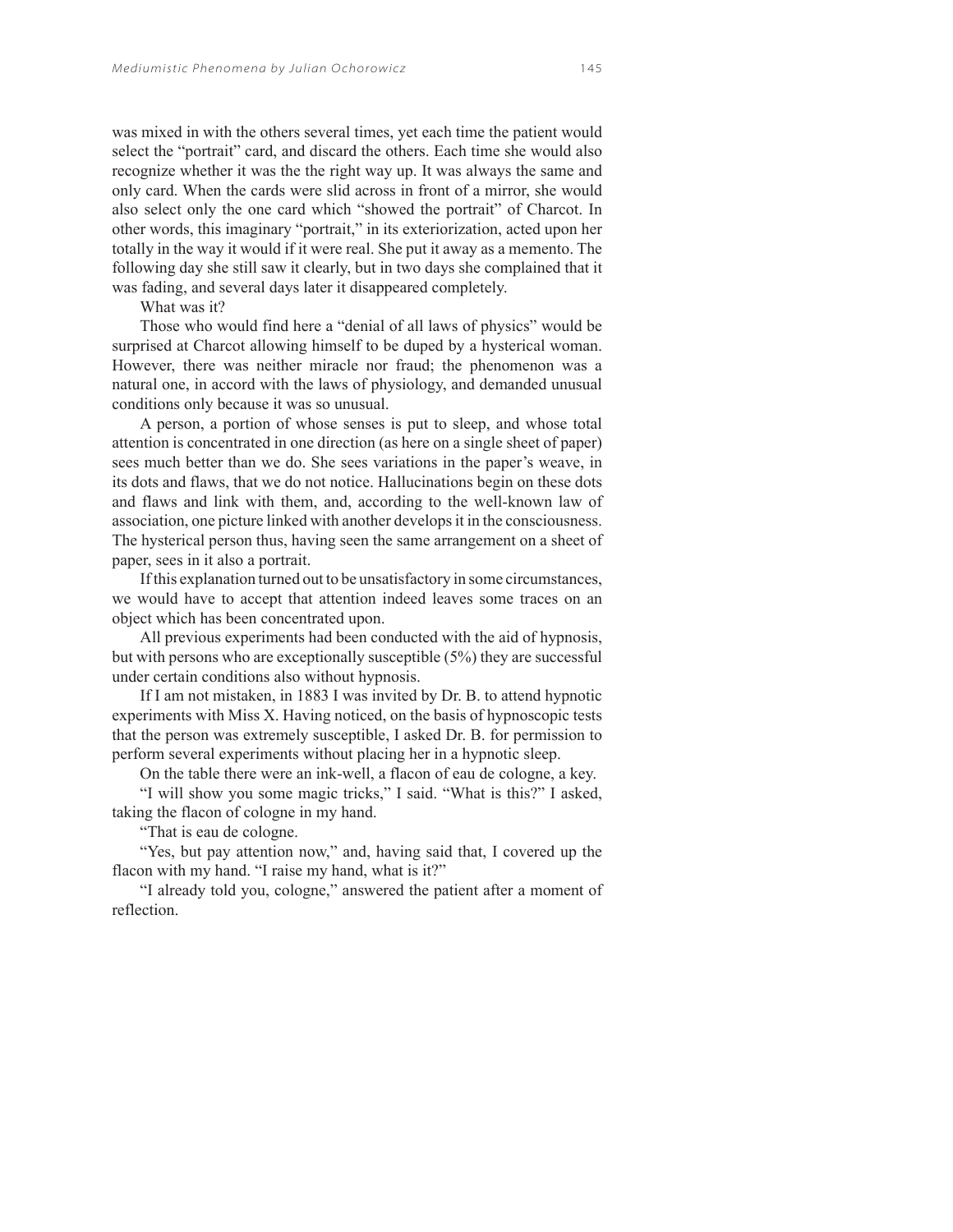"You are mistaken, this is an ink-well with ink in it . . . and the cologne, it is over there, where previously stood the ink-well. This is ink."

The patient looked at me, somewhat alarmed, became serious and, transferring her glance from the ink-well to the flacon said: "Indeed! . . . how did you do it? but maybe it only seems so to me? . . . "

"In order to convince you that it is so, I am going to pour the ink on your dress . . . "

The patient jumped away, wanting to avoid damage, but the would-be ink was already on her light-colored dess, and made large spots, which Miss X **saw** clearly, unable to hide her anger at my flippant way of conducting experiments. I calmed her down by telling her that I would remove the spots easily, but in the meantime I asked her to turn her attention to the table, where lay the key.

"The key is here, is that right?" I said. "I am covering it with my left hand, and I am keeping the right one far away. Tell me, where is the key now?" I said, lifting both hands.

Miss X instantly saw the key where it was not, but did not see where it was. Suggestion became real on the basis of a guess.

And all this happened quite openly. If this is so, if this type of deception is possible quite openly, then the reader will ask why I do not explain all mediumistic materializations and telekinesis of objects in this way? I do not explain them in this way because that would not be the truth.

There are so few persons who are susceptible to such a degree that to have two of them around at the same time is next to impossible. Explaining away all this already large evidence as a kind of mass hallucination cannot be justified. Especially in our case, all the persons taking part in the first session with Eusapia were tested by me in this regard, and none of them showed susceptibility to this kind of illusion. Finally, photographs and casts rule out purely subjective explanations.

# **4. Externalized illusion (hallucination) can fall prey to deviations under the influence of physical factors.**

Thirty years ago, Dr. P. Despine noticed that a patient, hallucinating that a person was levitating in clouds in front of her, saw the person double if he pressed her eyeballs in a certain way, or if he asked her to gaze at an object from a close distance. It is well-known that if we hold our finger close to the face and focus on it we shall see more distant objects double.

And so, in this instance the apparition behaved as real objects do.

Dr. Fere performed an analogous experiment using a prism. He called forth an external phantom in the mind of the hypnotic subject: a hallucination of a bird in the clouds. Then, placing a prism between the eye of the patient and the phantom bird, he determined that the patient was seeing two birds.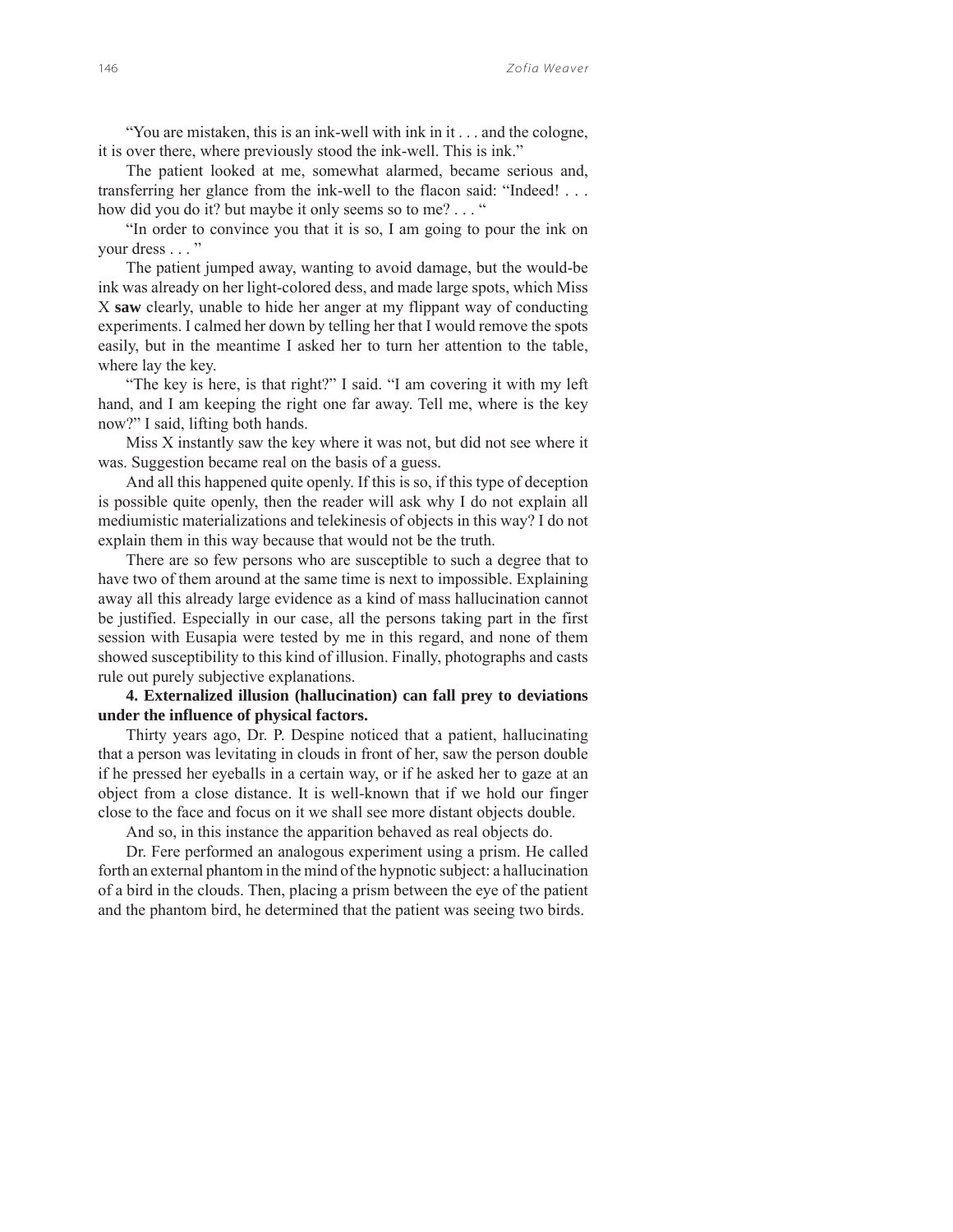This can be explained in much the same manner as Charcot's "portrait." The picture of the bird, when hallucinating, links with a certain background of clouds, and because these clouds split into two as they go through the prism, the image of the bird, which is linked to them, also splits into two.

If this explanation was unsatisfactory under certain conditions, i.e. the background was absolutely flat, we would then have to accept that hallucinations are not always purely subjective phenomena, and that exteriorization of images produces some subtle, physical changes in a given direction in space, changes which link with the image itself and are subject to external influences.

Two instances would then be permissible:

1. Either this hallucino–physical current would emanate from the subject itself, and as a consequence it would possibly appear that in each externalized image there is a tendency to materialize that image, just as in each image of motion there is a drive toward the realization of that motion which basically would explain mediumistic phenomena.

2. Or this hallucino–physical current would be going in the reverse direction and emanate from another person, as it seems in the so-called phantasms of the living, a subject which was studied by the Society for Psychical Research in London—which again would explain telepathic phenomena.

In these latter circumstances, a hallucination has some external stimulus of an unknown nature, and it is in itself something more than an illusion, i.e. it is a veridical hallucination.

# **5. Imagination, feelings, urges, and movements of a given person leave their traces on the object to which that person's attention was directed over a period of time, or which was worn by that person for a longer period of time.**

This, seemingly mystical, assertion will undoubtedly meet with much skepticism. I also was a skeptic for many years; however, facts forced me to acknowledge that this type of infecting of objects with our individuality through the medium of our etheric atmosphere cannot be denied. First of all, the magnetizing of objects belongs here, and that is not easy to prove, for suggestion or autosuggestion usually erases much more subtle influences, but in some higher levels of hypnotic sleep this occurs prominently.

For example, Mrs. G. could not stand her brother's touch when in a hypnotic sleep, but she took it perfectly when he was hypnotized by me without her knowledge. In hypnotic sleep, she would pull out the calling cards of persons who were repugnant to her from among many others and toss them away, despite the fact that she could not see the names. She did not hear anyone except me, her hypnotist, but she would hear a person who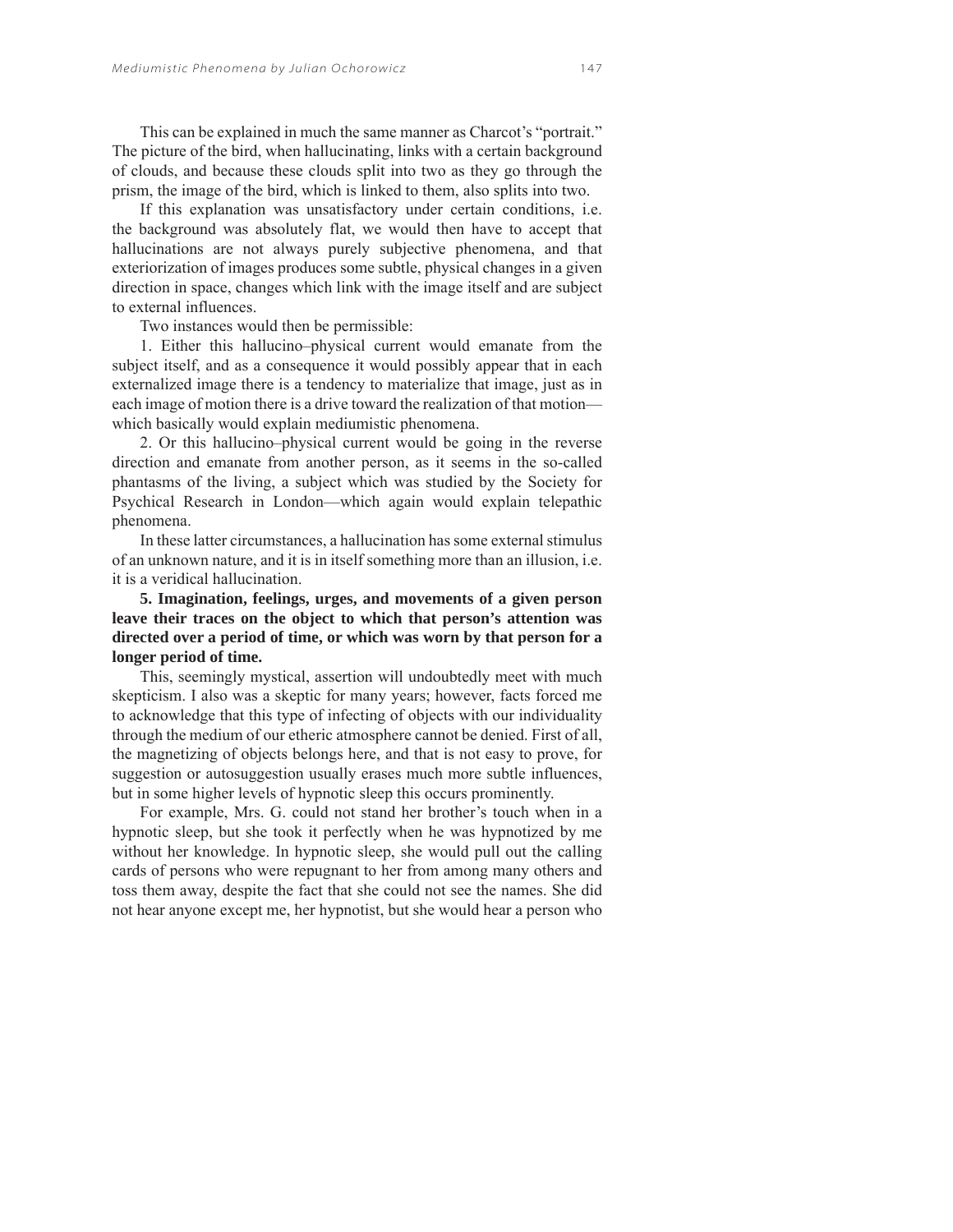was hypnotized by me. She did not hear when someone played the piano, but she heard when I pounded the keys in the next room etc....

Miss G., Miss B., and several other persons who ate in a hypnotic trance could enjoy eating and drinking only when the food or drink were magnetized by me—and they would not be fooled.

Mrs. de W. and Miss H. were put into a trance at different times, and having been given a letter from a person totally unknown to them, and a foreigner at that, described that person's character, and likes and dislikes, so perfectly and in agreement that I could not have done it better myself. It was only years later that I verified certain traits of character as correctly sensed from the letter.

Here, then, belongs the entire battery of experiments in what is known as psychometry, in which an object applied to the forehead, the solar plexus, or simply held in the hand, wakes up a whole series of pictorial traces of unknown nature, with which the object is connected. The first attempts of this kind were reported by Dr. Korner in his *The Seeress of Prevost*, and by Denton in 1891.

We need to take only one more step forward, in order to accept that:

**6. Sensory imagining may, under certain exceptional circumstances, realize its essence with all appearances of objectivity.**

This means, for example, that imagining a sound may evoke a sound, that of warmth—warmth, imagining light—light, and so forth.

#### *Physical Ideoplasty*

The most common manifestation of the higher mediumistic properties is raps on the table without the table moving.

I heard and read about it many times, but it never occurred in my own experiments. I heard it for the first time in Paris, during a séance with the "clairvoyant" Eugenia Garcia, but the raps were so weak and uncertain that they did not convince me. Later, at the home of Princess de Komar I met Madame Blavatsky, the famous initiator of the theosophical movement in Europe, and when I asked her to demonstrate any fact that would go beyond the range of the known phenomena, I heard those raps in a somewhat unusual form.

Parenthetically I will add here that even then I considered Madame Blavatsky to be a very intelligent person, but one not selective in the means of getting results. A fairly romantic story has been woven around her, according to which she had been a strong medium in her youth, but a magnetist whom she spurned cast a spell on her in revenge, and through suggestion took away her mediumistic abilities. Only traces remained,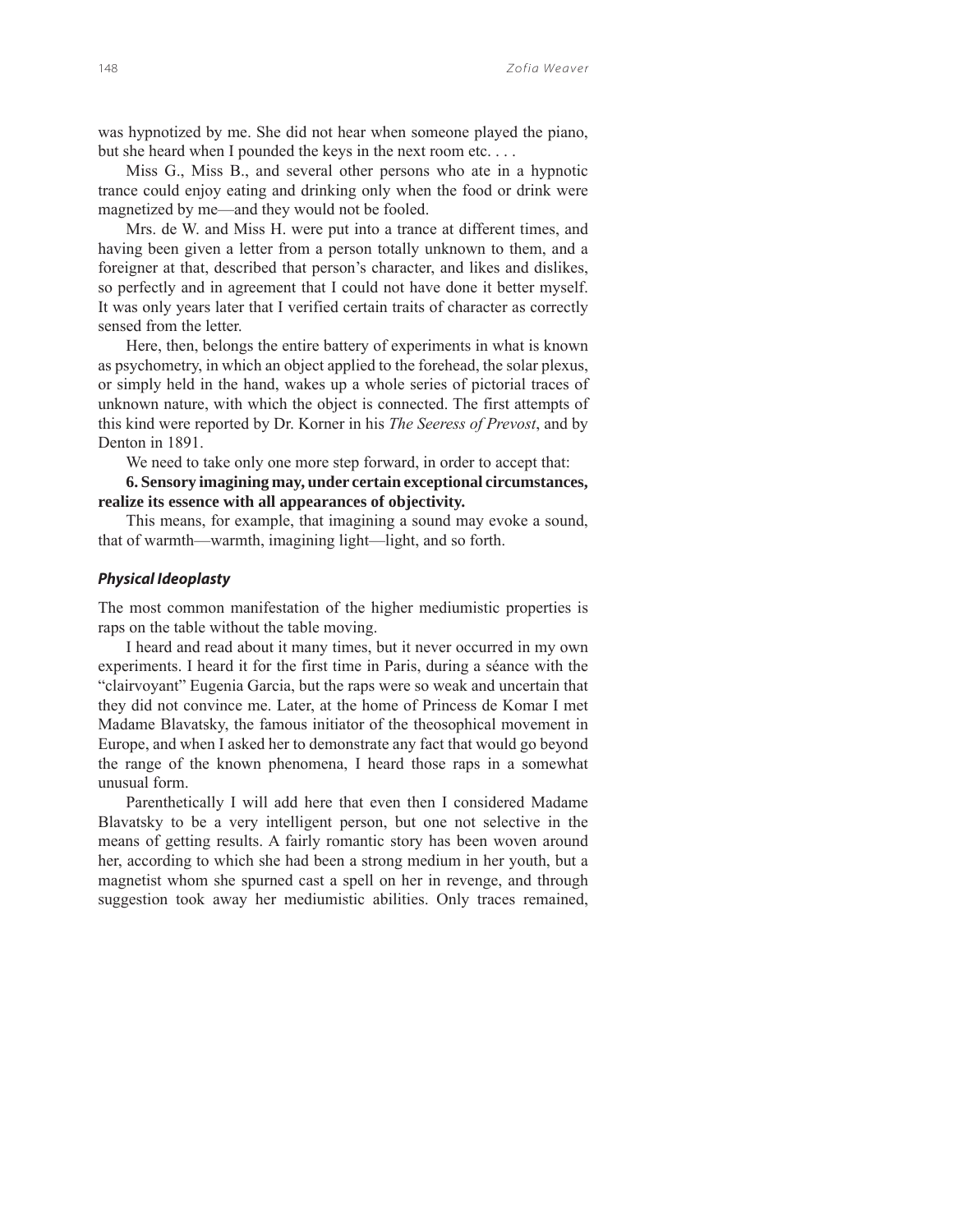The phenomena showed to me were as follows:

1. Madame Blavatsky would stand in front of a wall, or a mirror, and make movements simulating knocking on a wall or a mirror, without actually doing it. Despite this, very distinct raps could be heard.

2. Madame Blavatsky would place both her hands on my head, and after a while I would feel clicks under her fingers, as if of one fingernail against another, yet she did not move her fingers.

In addition, Professor Charles Richet told me that he heard a sound of tiny bells when she moved her hands through the air. Later on I heard of similar manifestations of sound produced by a private medium, but mixed in with movements of a table. Slade did it, too, although clearer, and yet again without sufficient controls. Cumberland's productions (he imitated raps by clicking his toes inside his boots) convinced me that everything was sleight of hand. It was only with Eusapia that I could study this manifestation in various ways and convince myself that indeed an illusion of rapping—real rapping—could be heard without mechanical means—weaker in full light, stronger in twilight, and very strong in the dark.

These noises are by no means limited to rapping. Crookes quotes a score of variations of murmurs and sounds. I myself have heard a dozen or so. Sometimes they occur by themselves, and then it is possible to study them.

From the many observations of this kind, I will quote one from the exhaustive study by Aksakov, first published in German under the title *Animismus und Spiritismus*, then in Russian (in the St. Petersburg edition, Volume II, page 368). This is an excerpt from an extensive treatise on mediumistic phenomena observed in the V. A. Shchapov family in 1870.

. . . One night, when Akutin sat guarding the medium who was in a deep sleep, he called us from the adjacent room in order for us to determine what he had been hearing. He explained that there was an inexplicable rustling, as if along the pillow and the covering of the medium, which attracted his attention. It occurred to him to scratch the pillow with his fingernail and then, to his great surprise, the same scratching noise repeated itself in the same spot. Not wanting to trust himself, he called us in to confirm, and in fact, as soon as he scratched the quilt covering the medium, the same sound repeated itself immediately. When he scratched the quilt twice, the scratching was repeated twice. When two scratches were stronger and the third weaker, the combination was repeated with striking precision. The same thing happened in the wood of the bed, on the wall, and farther from the medium. All the noises were immediately imitated . . .

This manifestation could be called a mediumistic echolalia, through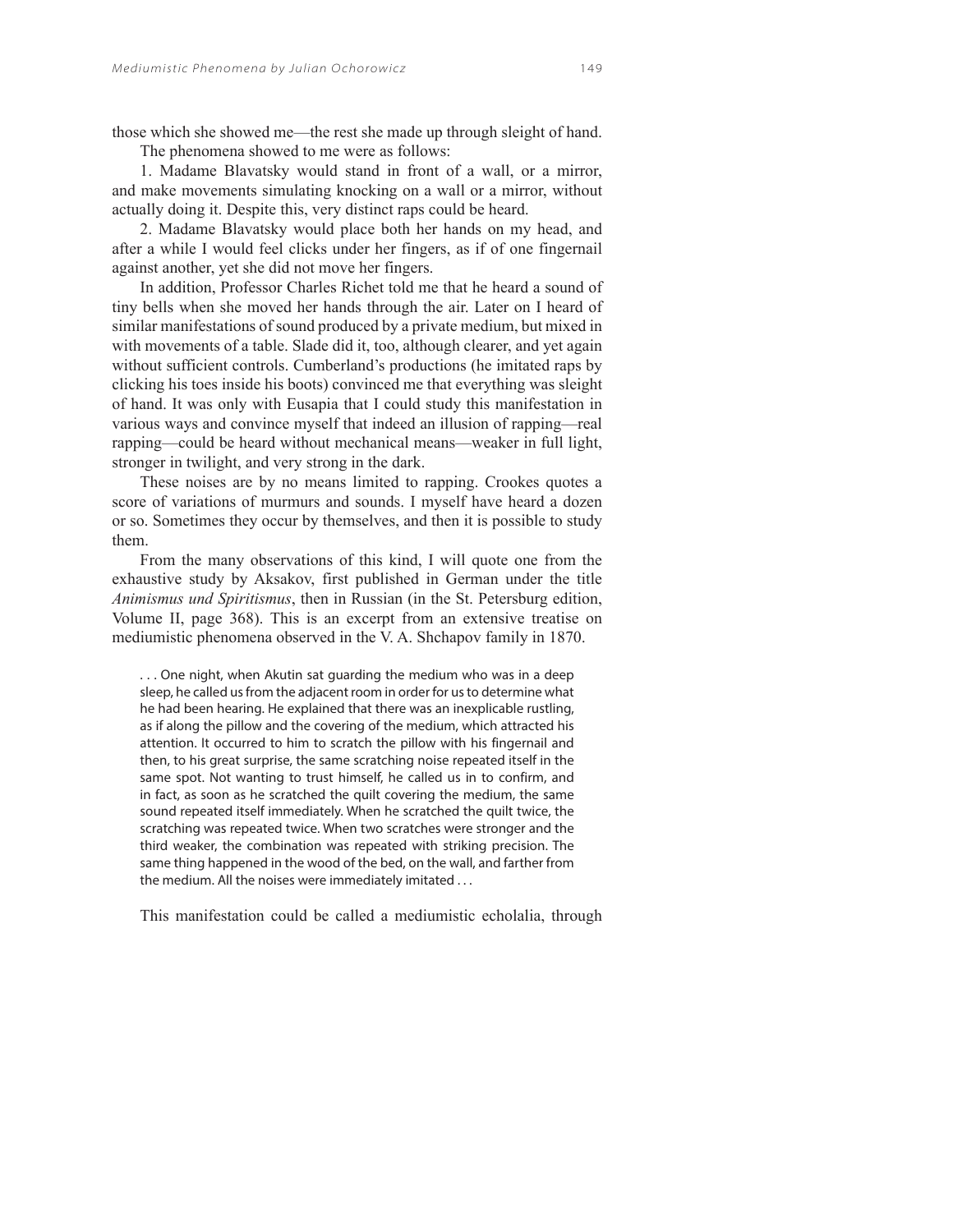analogy with hypnotic or spontaneous echolalia, which can be found in certain mental disorders.

Recently I observed echolalia in one of my hypnotic subjects, along with a translocation of hearing. Hypnotized, she sat motionless in an armchair. She murmured something in her sleep, but did not hear my questions at all—when, however, I leaned over and spoke to her cleavage, she would repeat my questions like an automaton: "Why don't you answer?"; "Why don't you answer?"; "What did you see?"; "What did you see?," and so forth.

Echolalia is sometimes so precise that the subject repeats entire sentences in a foreign language, showing absolutely no consciousness of the fact. In both cases we are dealing with the monoideic state; one mental image, or a series of mental images rules the mind to the exclusion of all other associations, comparisons, and remembrances, and, at the same time, of awareness and reflection.

Such a mental image, losing its psychic associations, regains its organic associations (as in the instance of the occurrence of certain cramps of the laryngeal, mouth, and tongue muscles) and for that reason must externalize itself, like the hypnotic subject who has to repeat the words heard.

Let us move one step further and let us assume that the organic associations are also canceled as a result of a temporary lifelessness of the body. What will follow then? The mental image, losing its psychic and organic associations, regains its cosmic and physical associations, discussed in Chapter 10. It is a most subtle union, and for that reason it may manifest only when it is not hampered by stronger physiological associations, and even stronger psychic associations occurring between the mental images themselves.

In these exceptional instances, the image of the noise will ring out in the air surrounding the same vibrations with which it was associated many times in the act of perception—thus the mental image will be materialized. This will be physical ideoplasty.

For example, then, if "John," in answer to our request, let us hear the stomping of his boots, this does not mean that he really had boots on, only that the mental image of stomping, once it took over Eusapia's mind, became externalized through physical ideoplasty through such vibrations as to recreate in our ears the well-known sound of stomping boots. In this case, Eusapia's mind played the role of Edison's phonograph, with the difference that in the latter case the sounds are recorded on a sheet of tinfoil, whereas in Eusapia's case they were recorded in her own brain.

However, a word of caution is in order. The above explanation (if indeed making a reference to a new principle can be called explanation) does not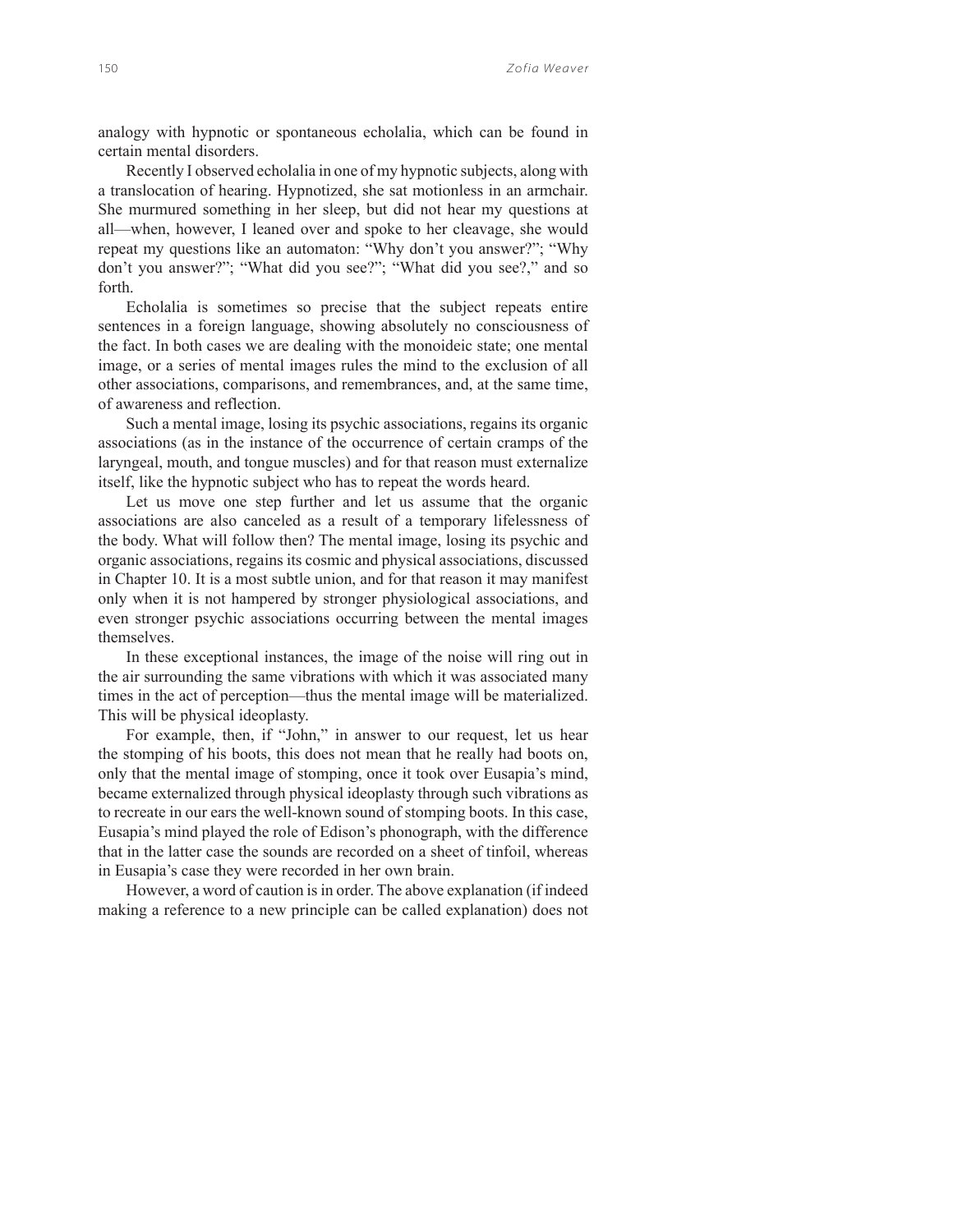suffice. For example, the hand which made impressions in the clay, knocked on the table with its fingers—if it could make an impression in the clay, then it could also knock on the table. In that case the knocking was already quite natural, and in order to explain it there is no need to bring in physical ideoplasty. The sound made by the knocking does not need an explanation here, but the creation of the hand itself, which was real enough to knock. Explanation of how such a hand came about is the second, and harder, part of the task. At this point I will only say that, for me, in order to explain mediumistic sound manifestations, two principles are needed: physical ideoplasty, which we already know, and material ideoplasty, otherwise known as materialization by the spiritists, which we are about to discuss.

In theory, they have to be separated—in manifestations, one is joined to the other; at times they blend into one, at other times they occur independently. Let us ignore other groups of impressions (visual, tactile, etc.) in order to avoid repetition, and ask whether in reality physical ideoplasty is such a new principle as it seems to be. In the next chapter I will attempt to demonstrate that it is only a specific instance of a general law of nature that can be verified at every step of the way.

*[Chapter 13 on the law of reversibility is omitted.]*

## *How Is a "Spirit" Body Produced?*

After the experiments with Eusapia, I have no doubt that mediumistic phantoms can not only represent a semblance of a figure, i.e. light rays combined in such a way as to give an *impression* of a figure, like a mirror reflection, but that they can achieve a greater degree of reality than a reflection or an illusion.

Degree of reality! . . . At this point the reader may well shrug and ask: Are there degrees of reality?

Undoubtedly so, from the point of view of our senses.

The situation with mediumistic figures is as follows:

The first degree is a simple hallucination by the medium. The medium claims that she sees a figure. This also happens under hypnosis, but since other people see nothing, we regard it as a simple hallucination.

Second degree—another medium, not just the one who calls up the phantom, can see it. Others present, not being psychic, see nothing, but a photograph confirms that the sensitives saw something with a form corresponding to their description.

This time we have to admit that something objective, something real, corresponded to the medium's hallucination. Aksakov calls such photographs of figures invisible to the general public, "transcendental."

At the third degree, the figure, or just the hands, are visible to everyone,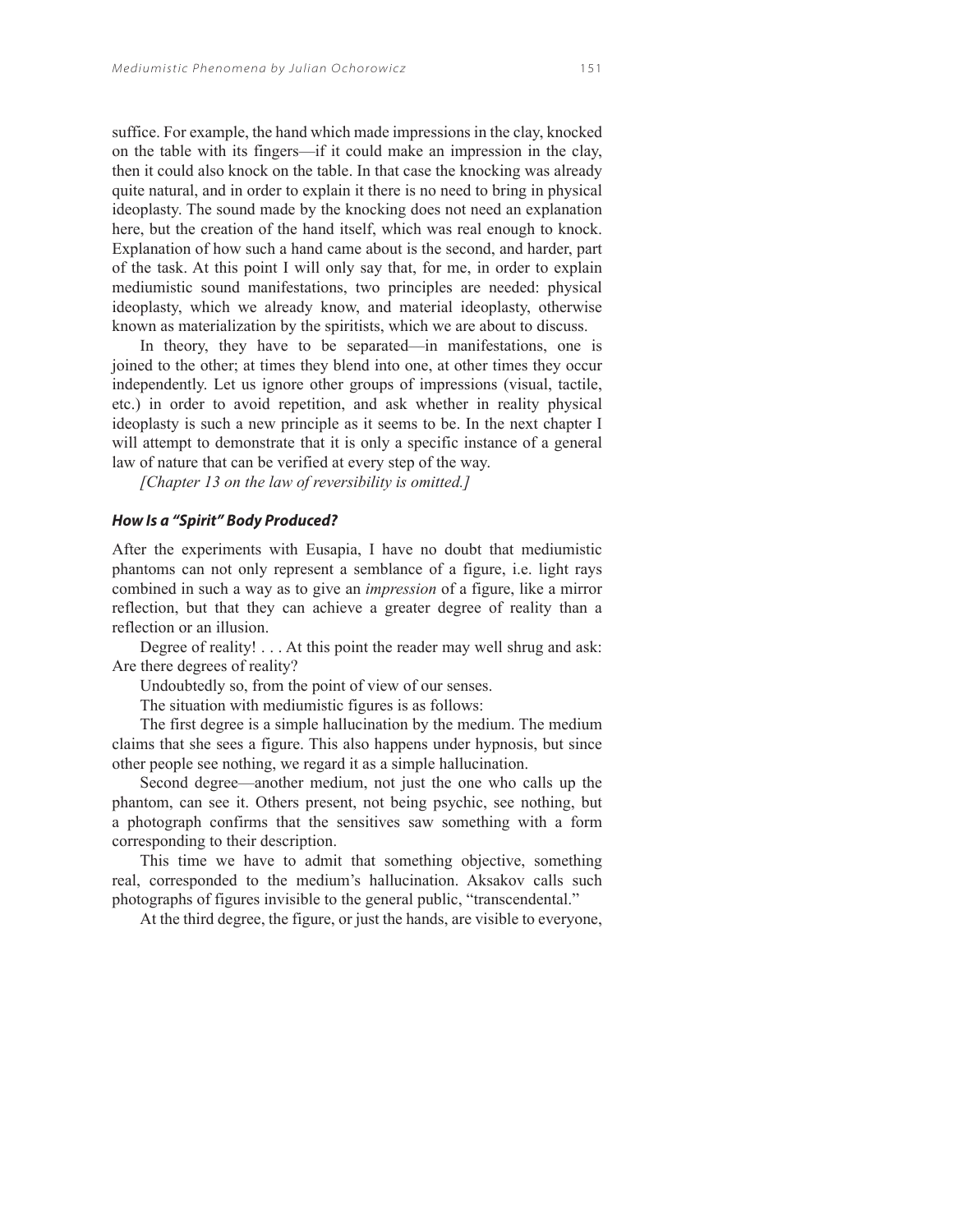but only as a transparent shadow, or as luminous, nebulous forms that cannot be touched and offer no resistance.

At the fourth degree, the phantom becomes not only visible, but touchable. Hands, or body in general, can be touched and give the impression of being a real body; it leaves an imprint on blackened paper, on clay, in paraffin, and feels like real skin to touch.

Finally, at the fifth degree—and here I rely on the opinions of other experimenters—the body of the phantom does not differ in any way from a real body apart from the fact that it disappears after a time. Such a phantom can not only be touched, but *weighed*!

Since I have seen four degrees of this marvellous creation, I have no reason to doubt the fifth. "John's" hand undoubtedly gave the impression of a living hand; it hit the table, made an impression in the clay, pressed the dynamometer, so presumably it must have had weight.

In any case I have an outline of its epidermis imprinted in soot.

This was not the hand of anyone present, because only a trustworthy circle was present. It was not Eusapia's hand, because I held it in mine, and anyway the imprint was made at a distance inaccessible to her, and in the second experiment inaccessible even to the hands of the participants.

There is thus no point in trying to avoid the issue—it was a real hand, which did not belong to any of us, and it is the appearance of this hand, without an elbow or a body, in a locked room, which needs to be explained.

But how?

The first thing to ask is: How do things of this kind happen in nature? What is the history of their development?

I did not see the formation of that hand and these faces; they touched us when they were already formed, and we saw nothing beforehand. I only saw a shadow of an arm, which at that time could not be touched, but I did not see its genesis. [Footnote added at a later date: In my recent experiments with Stanisława Tomczyk, I succeeded in obtaining photographic evidence of degrees of materialization of hands—see my articles in *Annales des Sciences Psychiques* from 1912, i.e. "Radiographies des mains" and "Les mains fluidiques et la photographie de la pensée.]

*[Description of the evidence provided by Messrs Beattie and Thomson, reported by Aksakov]*

Theoretically we would ascribe these changes to *physical ideoplasty*  stimulated by the dream images of the medium or other participants, which causes in the environment such a combination of light rays that tries to realize the phantoms existing in the monoideic human mind.

Is this sufficient to explain the phenomenon?

No, because the arrangement of light rays by itself, i.e. the vibrations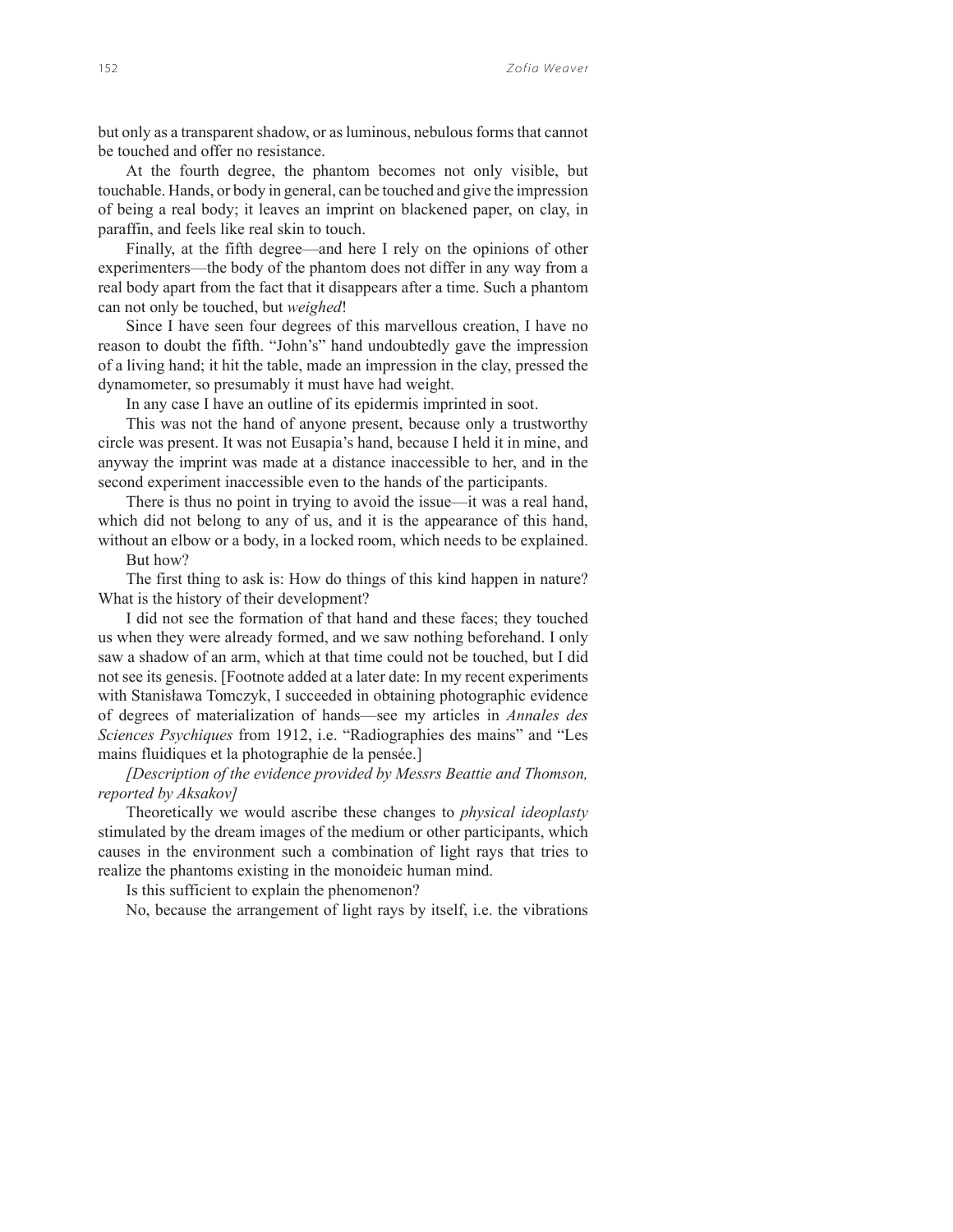of the ether, does not explain the formation of hands that are resistant, touchable, and leave impressions in clay; also in the photographs we see not only the evolution of outlines and shapes, but some kind of *matter* that forms into a body, clusters, becomes dense, and organizes itself.

Where does it come from? Is it ether, which is present everywhere, or exceptional power of imagination? Or does that matter have specific origin and form, not necessarily dependent on the momentary influence of imagination?

I will try to show that both hypotheses are possible, but the second one is indispensable.

## *Summaries of Chapters 15–18:*

*Chapter 15, "Doubles," a discussion of amputees who feel pain in the missing leg maybe because the nervous system is aware of something we cannot see. Discussion of animals that reconstruct the missing part when it is cut off; human hair and nails; development of embryo*—*perhaps all of these provide a pattern, an etheric body of a kind. Impression of Eusapia's fingers elongating, as if the etheric hand had moved beyond the physical hand; same with knocks, clay impression, etc., at a distance. Appearance of full figures, quoting Crookes and Varley. All pointing to the conclusion that the human organism is double, and the etheric, more subtle form, can separate from the more dense physical form. Thus, the matter necessary for mediumistic phantoms is already there and has an outline corresponding to the medium.*

*The question of how this can be organized into a touchable body not similar to the medium is a matter of speculation until more evidence is available. Ochorowicz hypothesises that, while the concept of the etheric body is as old as the world (the double, the shadow, the spiritual body, the astral body, etc.), it is not at all supranatural*—*it has to be an unknown form of matter. He compares it to the effect of the magnet drawing iron filings into a specific shape*—*we cannot see the other pole of the magnet in mediumistic phenomena, but it needs to exist; he uses this metaphor to make the concept visual.* 

*Chapter 16, "Materialization," discusses the formation of the etheric body, its reliance on the medium's body and the fact that it leads to exhaustion (Eglinton hemorrhaged after materializations). There is also the fact that phantoms always appear dressed: The phantoms are not spirits, but creations of human imagination, and it would be interesting to compare phantoms from different cultures. The etheric body is not confined to humans, but is a feature of all bodies, everything that has finite form. Crystals have a form of etheric body, in that they form themselves according to a pattern.*